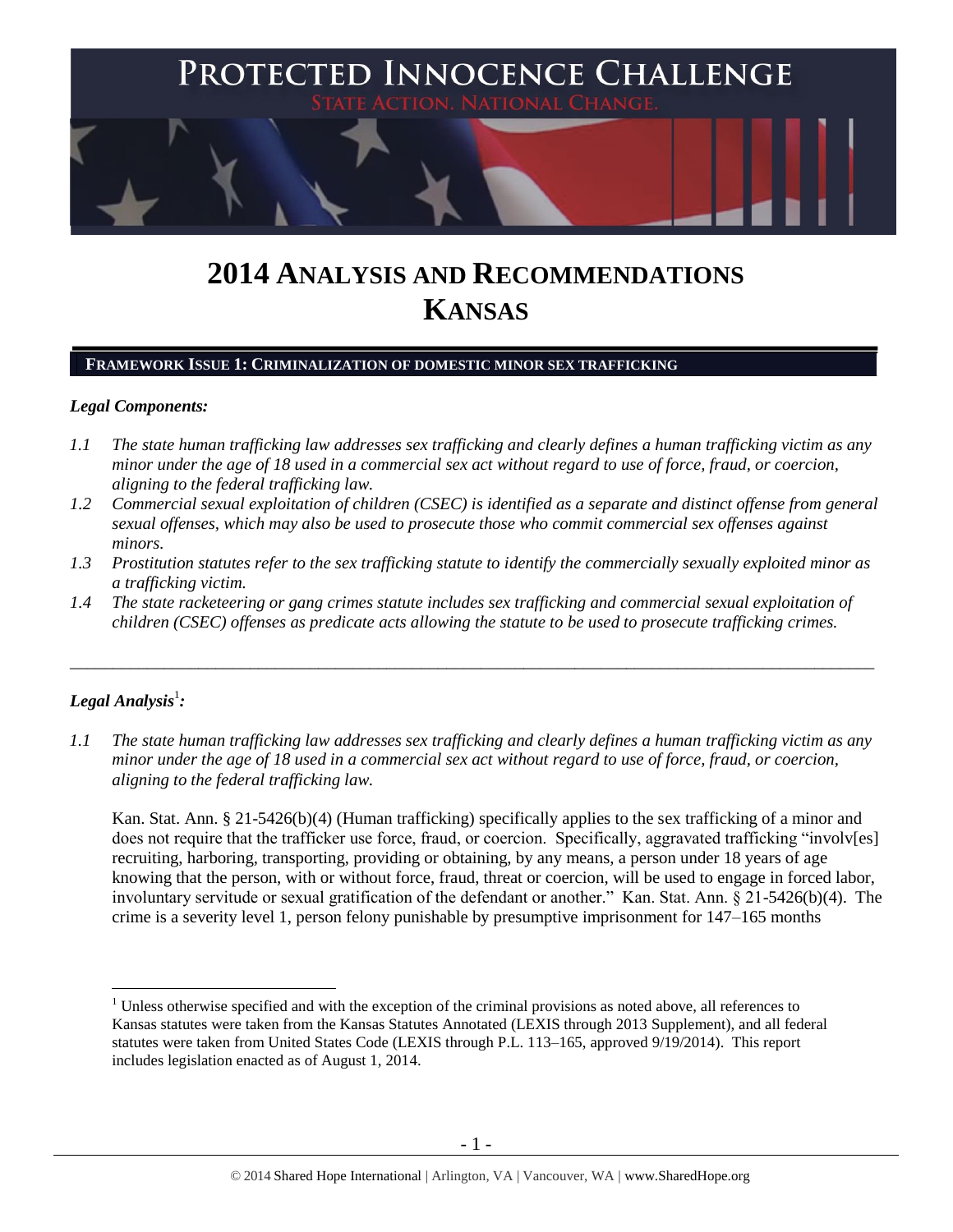(recommended 155 months) and a possible fine not to exceed \$300,000.<sup>2</sup> Kan. Stat. Ann. §§ 21-5426(c)(2), 21-6804(a), 21-6611(a)(2). However, if the victim is under 14, and the offender is 18 or older, the crime becomes the off-grid person felony of aggravated human trafficking and the penalties are heightened to a mandatory<sup>3</sup> imprisonment of 25 years to life and a possible fine not to exceed \$500,000. Kan. Stat. Ann. §§ 21-5426(c)(3), 21-6627(a)(1)(A), 21-6611(a)(1).

*1.2 Commercial sexual exploitation of children (CSEC) is identified as a separate and distinct offense from general sexual offenses, which may also be used to prosecute those who commit commercial sex offenses against minors.*

CSEC is criminalized separately in the Kansas code through the following laws:

 $\overline{a}$ 

1. Pursuant to Kan. Stat. Ann. § 21-6422<sup>4</sup> (Commercial sexual exploitation of a child), commercial sexual exploitation of a child is knowingly:

(1) Giving, receiving, offering or agreeing to give, or offering or agreeing to receive anything of value to perform any of the following acts:

<span id="page-1-1"></span><span id="page-1-0"></span>(A) Procuring, recruiting, inducing, soliciting, hiring or otherwise obtaining any person younger than 18 years of age to engage in sexual intercourse, sodomy or manual or other bodily contact stimulation of the genitals of any person with the intent to arouse or gratify the sexual desires of the offender or another; or

(B) Procuring, recruiting, inducing, soliciting, hiring or otherwise obtaining a patron where

<sup>3</sup> Here and elsewhere that mandatory minimum imprisonments are mentioned in this report certain exceptions to the mandatory sentencing applies. Pursuant to Kan. Stat. Ann. § 21-6627(a)(2),

The provision of subsection  $(a)(1)$  requiring a mandatory minimum term of imprisonment of not less than 25 years shall not apply if the court finds:

(A) The defendant is an aggravated habitual sex offender and sentenced pursuant to K.S.A. 2011 Supp. 21-6626, and amendments thereto; or

(B) the defendant, because of the defendant's criminal history classification, is subject to presumptive imprisonment pursuant to the sentencing guidelines grid for nondrug crimes and the sentencing range exceeds 300 months. In such case, the defendant is required to serve a mandatory minimum term equal to the sentence established pursuant to the sentencing range.

<sup>4</sup> Here and elsewhere in this report that Kan. Stat. Ann. § 21-6422 is quoted or cited, it has been updated to reflect the amendments added by the passage of House Bill 2501. 2014 Kan. Sess. Laws 120) (effective July 1, 2014).

<sup>&</sup>lt;sup>2</sup> Unless otherwise specified, the sentences of imprisonment for all felonies provided throughout this report are based on the assumption that the defendant has no prior felony convictions, and that none of the aggravating or mitigating factors listed in Kan. Stat. Ann. § 21-6804 (Sentencing grid for nondrug crimes) or in the sentencing provisions themselves are present. A defendant with prior felony convictions may be subject to a greater minimum sentence of imprisonment. Kan. Stat. Ann. §21-6804(a). When using the sentencing grid to determine appropriate imprisonment ranges, the vertical axis on the grid represents the severity level of the offense, and the horizontal axis on the grid represents the criminal history of the defendant. Kan. Stat. Ann.  $\S$  21-6804(c). Aggravating factors, such as using a firearm to commit a felony, result in presumptive imprisonment and an optional nonimprisonment sentence if the offense falls into a grid labeled "border box." Kan. Stat. Ann. § 21-6804(h). A border box penalty is governed by Kan. Stat. Ann. § 6804(q), which allows the court to "impose an optional nonprison sentence." Subsection (q) states that the "optional nonprison sentence" may be imposed instead of a presumptive sentence if the court makes certain findings, such as the fact that "an appropriate treatment program exists," the treatment program would admit the offender within a reasonable time, or that the nonprison sentence would "serve community safety interests by promoting offender reformation." *State v. Sidders*, 888 P.2d 409, 412 (Kan. Ct. App. 1995) further clarifies border boxes by stating, "A border box classification means the grid block is neither a presumed imprisonment box nor a presumed nonimprisonment box. The trial court may impose a nonimprisonment sentence if it finds that a reasonably available treatment program would be more appropriate than prison or nonimprisonment would serve community interests and promote offender reformation."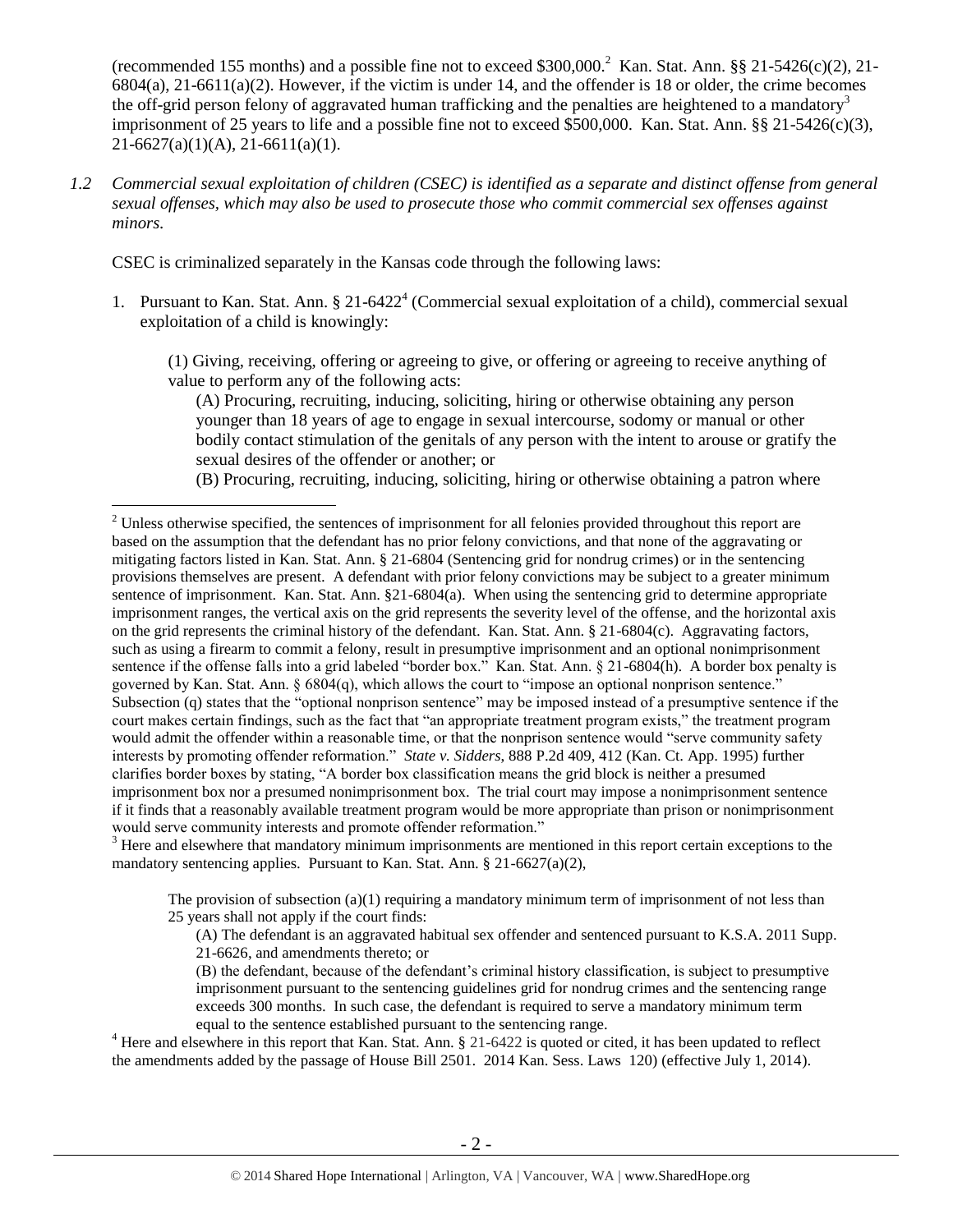there is an exchange of value, for any person younger than 18 years of age to engage in sexual intercourse, sodomy or manual or other bodily contact stimulation of the genitals of any person with the intent to arouse or gratify the sexual desires of the patron, the offender or another;

(2) establishing, owning, maintaining or managing any property, whether real or personal, where sexual relations are being sold or offered for sale by a person younger than 18 years of age, or participating in the establishment, ownership, maintenance or management thereof;

(3) permitting any property, whether real or personal, partially or wholly owned or controlled by the defendant to be used as a place where sexual relations are being sold or offered for sale by a person who is younger than 18 years of age; or

(4) procuring transportation for, paying for the transportation of or transporting any person younger than 18 years of age within this state with the intent of causing, assisting or promoting that person's engaging in selling sexual relations.

Kan. Stat. Ann. § 21-6422 is punishable as a severity level 5 felony by presumptive imprisonment for 31– 34 months (recommended 32 months) and a possible fine not to exceed \$300,000. Kan. Stat. Ann. § 21- 6422 (b)(1)(A), (b)(2), Kan. Stat. Ann. §§ 21-6804(a), 21-6611(a)(2). When the victim is under 14 and the offender is 18 or older, commercial sexual exploitation of a child is punishable as an off-grid person felony with mandatory imprisonment of 25 years to life and a possible fine not to exceed \$500,000.<sup>5</sup> Kan. Stat. Ann. §§ 21-6627(a)(1)(E) (Mandatory term of imprisonment of 25 or 40 years for certain sex offenders; exceptions),  $21-6611(a)(1)$  (Fines; crimes committed on or after July 1, 1993).

- 2. Pursuant to Kan. Stat. Ann. § 21-5510(a) (Sexual exploitation of a child),
	- (a) Sexual exploitation of a child is:

<span id="page-2-0"></span>. . .

. . . .

(1) Employing, using, persuading, inducing, enticing or coercing a child under 18 years of age to engage in sexually explicit conduct with the intent to promote any performance;

(3) being a parent, guardian or other person having custody or control of a child under l8 years of age and knowingly permitting such child to engage in, or assist another to engage in, sexually explicit conduct for any purpose described in subsection (a)(1) or (2); or (4) promoting any performance that includes sexually explicit conduct by a child under 18 years of age, or a person whom the offender believes to be a child under 18 years of age, knowing the character and content of the performance.

 $\overline{a}$ <sup>5</sup> Kan. Stat. Ann. § 21-6611 provides for fines for crimes committed on or after July 1, 1993. Fines for crimes committed before July 1, 1993 are laid out in Kan. Stat. Ann. § 21-6710. Pursuant to Kan. Stat. Ann. § 21-6612,

<sup>(</sup>a) When the law authorizes any other disposition, a fine shall not be imposed as the sole and exclusive punishment unless having regard to the nature and circumstances of the crime and to the history and character of the defendant, the court finds that the fine alone suffices for the protection of the public. (b) The court shall not sentence a defendant to pay a fine in addition to a sentence of imprisonment, probation or assignment to a community correctional services program unless:

<sup>(1)</sup> The defendant has derived a pecuniary gain from the crime; or

<sup>(2)</sup> the court finds that a fine is adapted to deterrence of the crime involved or to the correction of the offender.

<sup>&</sup>lt;sup>6</sup> "Sexually explicit conduct" is defined as "actual or simulated: Exhibition in the nude; sexual intercourse or sodomy, including genital-genital, oral-genital, anal-genital or oral-anal contact, whether between persons of the same or opposite sex; masturbation; sado-masochistic abuse with the intent of sexual stimulation; or lewd exhibition of the genitals, female breasts or pubic area of any person." Kan. Stat. Ann. § 21-5510(d)(1).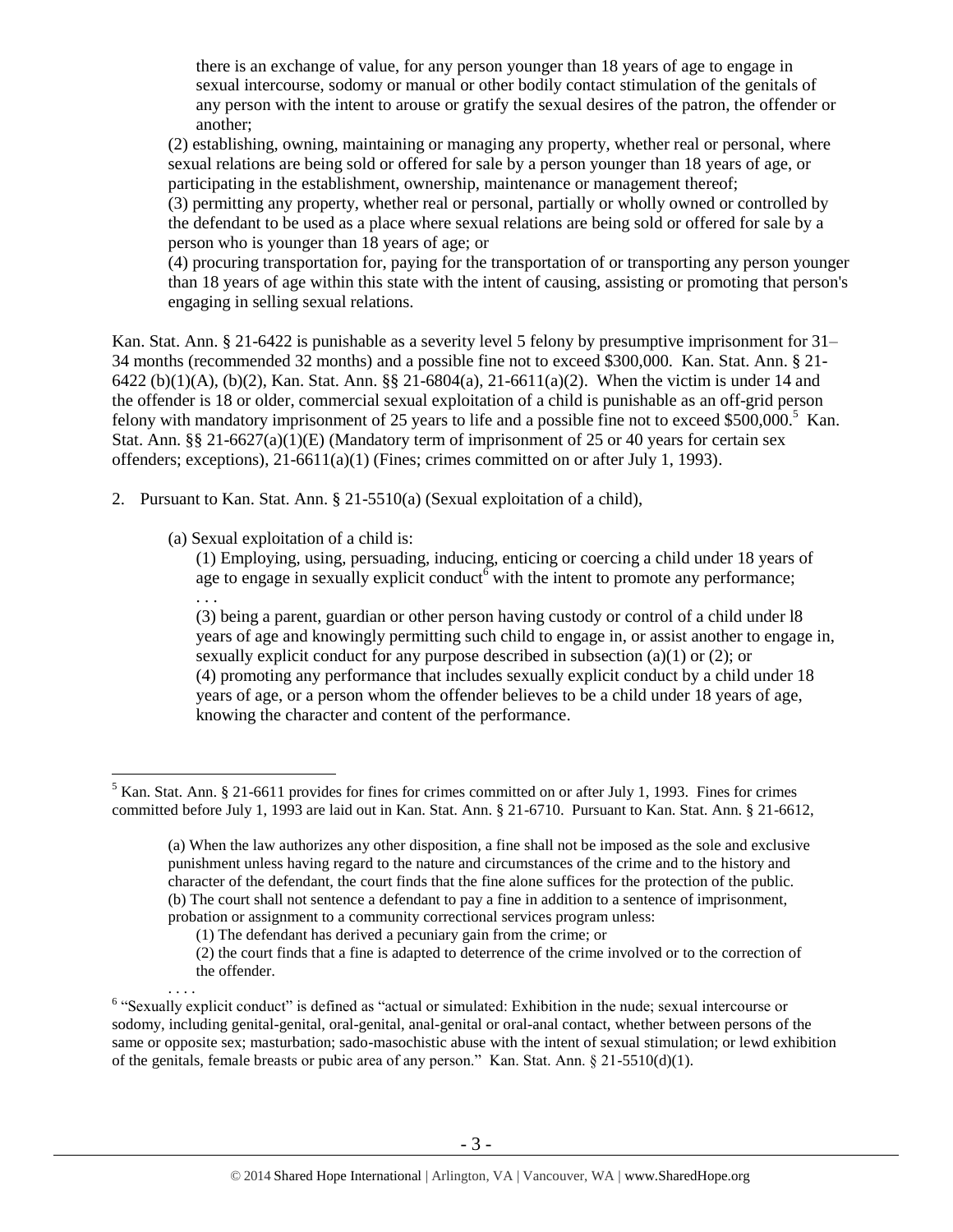As a severity level 5 felony, sexual exploitation of a child is punishable by presumptive imprisonment for 31–34 months (recommended 32 months) and a possible fine not to exceed \$300,000. Kan. Stat. Ann. §§ 21-5510(b)(1)(A), (B), 21-6804(a), 21-6611(a)(2). However, if the offender violated (a)(1) or (a)(4) and if the victim is under 14, and the offender is 18 or older, then the crime is an off-grid person felony with mandatory imprisonment of 25 years to life, and a possible fine not to exceed \$500,000. Kan. Stat. Ann. §§ 21-5510(b)(2), 21-6627(a)(1)(F), 21-6611(a)(1).

The following sexual offenses could also apply to cases of commercial sexual exploitation:

1. Pursuant to Kan. Stat. Ann. § 21-5508(a) (Indecent solicitation of a child),

Indecent solicitation of a child is enticing, commanding, inviting, persuading or attempting to persuade a child 14 or more years of age but less than 16 years of age to:

(1) Commit or to submit to an unlawful sexual act; or

(2) enter any vehicle, building, room or secluded place with intent to commit an unlawful sexual act upon or with the child.

This crime is a severity level 6, person felony with presumptive punishment of imprisonment for 17–19 months (recommended 18 months) and a possible fine not to exceed \$100,000. Kan. Stat. Ann.  $\S$ § 21-5508(c)(1), 21-6804(a); 21-6611(a)(3). The crime is raised to a severity level 5, person felony and considered aggravated when the child is under 14 and is punishable by presumptive imprisonment for 31– 34 months (recommended 32 months) and a possible fine not to exceed \$300,000. Kan. Stat. Ann. §§ 21-5508(b), (c)(2), 21-6804(a), 21-6611(a)(2).

- 2. Pursuant to Kan. Stat. Ann. § 21-5503(a)(3) (Rape), rape includes "sexual intercourse with a child under 14." The crime is a severity level 1, person felony punishable by presumptive imprisonment for 147–165 months (recommended 155 months) and a possible fine not to exceed \$300,000. Kan. Stat. Ann.  $\S$ § 21-5503(b)(1)(B), 21-6804(a), 21-6611(a)(2). However, when the victim is under 14 and the perpetrator is 18 or over, rape pursuant to Kan. Stat. Ann. § 21-5503(a)(3), or an "attempt, conspiracy or criminal solicitation to commit rape as defined in subsection  $(a)(3)$ ," is an off-grid person felony with mandatory imprisonment of 25 years to life and a possible fine not to exceed \$500,000. Kan. Stat. Ann. §§ 21- 5503(b)(2), 21-6627(a)(1)(B), 21-6611(a)(1).
- 3. Pursuant to Kan. Stat. Ann. § 21-5506(a) (Indecent liberties with a child), the crime of indecent liberties with a child occurs when an individual engages in the following acts with a child that is 14 or 15 years of age:

<span id="page-3-0"></span>(1) Any lewd fondling or touching of the person of either the child or the offender, done or submitted to with the intent to arouse or to satisfy the sexual desires of either the child, or the offender, or both; or (2) soliciting<sup>7</sup> the child to engage in any lewd fondling or touching of the person of another with the intent to arouse or satisfy the sexual desires of the child, the offender or another.

A conviction under Kan. Stat. Ann. § 21-5506(a) is punishable as a severity level 5, person felony by presumptive imprisonment for 31–34 months (recommended 32 months) and a possible fine not to exceed \$300,000. Kan. Stat. Ann. §§ 21- 5506(c)(1), 21-6804(a), 21-6611(a)(2).

<sup>&</sup>lt;sup>7</sup> "Solicit" or "solicitation" is defined in Kan. Stat. Ann. § 21-5111(cc) (Definitions) as "to command, authorize, urge, incite, request or advise another to commit a crime." The definitions in Kan. Stat. Ann. § 21-5111 "shall apply when the words and phrases defined are used in this code, except when a particular context clearly requires a different meaning."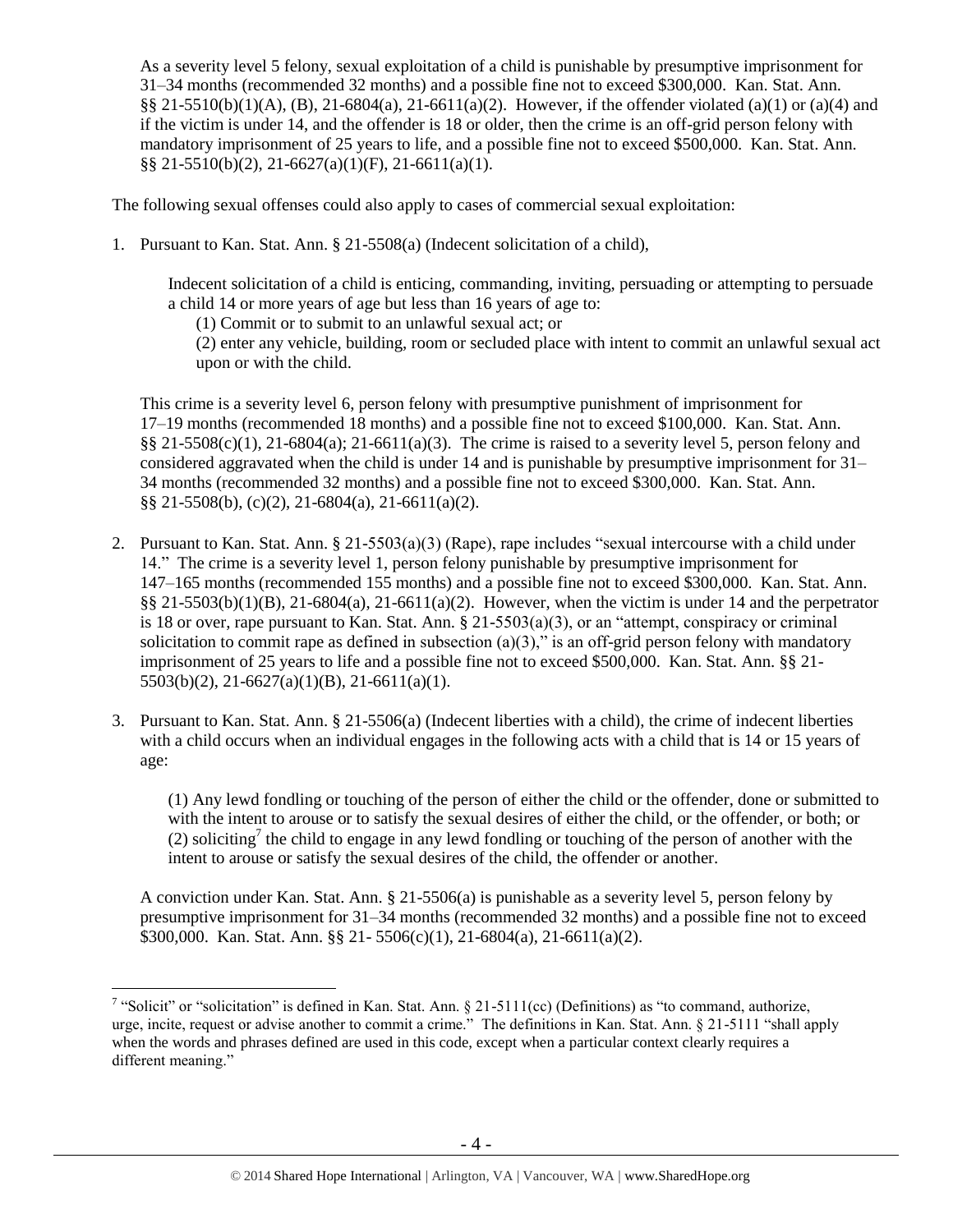Pursuant to Kan. Stat. Ann. § 21-5506(b),

- (b) Aggravated indecent liberties with a child is:
	- (1) Sexual intercourse with a child who is 14 or more years of age but less than 16 years of age; . . .
	- (3) engaging in any of the following acts with a child who is under 14 years of age:
		- (A) Any lewd fondling or touching of the person of either the child or the offender, done or submitted to with the intent to arouse or to satisfy the sexual desires of either the child or the offender, or both; or

(B) soliciting the child to engage in any lewd fondling or touching of the person of another with the intent to arouse or satisfy the sexual desires of the child, the offender or another.

A conviction under subsection (b)(1) is punishable as a severity level 3, person felony with presumptive imprisonment for 55–61 months (recommended 59 months) and a possible fine not to exceed \$300,000. Kan. Stat. Ann. §§ 21-5506(c)(2)(A), 21-6804(a), 21-6611(a)(2). A conviction under subsection (b)(3) is punishable as a severity level 3, person felony punishable by presumptive imprisonment for 55–61 months (recommended 59 months) and a possible fine not to exceed \$300,000. Kan. Stat. Ann. §§ 21-  $5506(c)(2)(C)$ ,  $6804(a)$ ,  $21-6611(a)(2)$ . However, if the child is under 14 and the perpetrator is over 18, then a conviction under subsection (b)(3), or an "attempt, conspiracy or criminal solicitation to commit aggravated indecent liberties with a child as defined in subsection  $(b)(3)$ ," is punishable as an off-grid person felony punishable by a mandatory imprisonment of 25 years to life and a possible fine not to exceed \$500,000. Kan. Stat. Ann. §§ 21-5506(c)(3), 21-6627(a)(1)(C), 21-6611(a)(1).

*1.3 Prostitution statutes refer to the sex trafficking statute to identify the commercially sexually exploited minor as a trafficking victim.* 

Kansas's prostitution statute, Kan. Stat. Ann. § 21-6419 (Selling sexual relations), refers to human trafficking as an affirmative defense to a charge of selling sexual relations. Kan. Stat. Ann. § 21-6419(c) states,

It shall be an affirmative defense to any prosecution under this section that the defendant committed the violation of this section because such defendant was subjected to human trafficking or aggravated human trafficking, as defined by K.S.A. 2012 Supp. 21-5426, and amendments thereto, or commercial sexual exploitation of a child, as defined by section 4, and amendments thereto.

*1.4 The state racketeering or gang crimes statute includes sex trafficking and commercial sexual exploitation of children (CSEC) offenses as predicate acts allowing the statute to be used to prosecute trafficking crimes.* 

Kansas defines "Racketeering activity" as "to commit, attempt to commit, conspire to commit or to solicit, coerce or intimidate another person to commit" a series of crimes, including Kan. Stat. Ann. § 21- 5426 (Human trafficking or aggravated human trafficking), Kan. Stat. Ann. § 21-5510 (sexual exploitation of a child), Kan. Stat. Ann. § 21-5601 (Endangering a child or aggravated endangering a child), Kan. Stat. Ann. § 21-5602 (Abuse of a child), Kan. Stat. Ann. § 21-5603 (Contributing to a child's misconduct or deprivation), Kan. Stat. Ann. § 21-6419 (Selling sexual relations), Kan. Stat. Ann. § 21- 6420 (Promoting the sale of sexual relations), and Kan. Stat. Ann. § 21-6422 (Commercial sexual exploitation of a child). Kan. Stat. Ann.  $\S 21-6328(f)(1)^8$  (Same; definitions).

 $8$  Here and elsewhere in this report that Kan. Stat. Ann.  $\S$  21-6328 is quoted or cited, it has been updated to reflect the amendments added by the passage of Senate Bill 256. 2014 Kan. Sess. Laws 90 (effective July 1, 2014).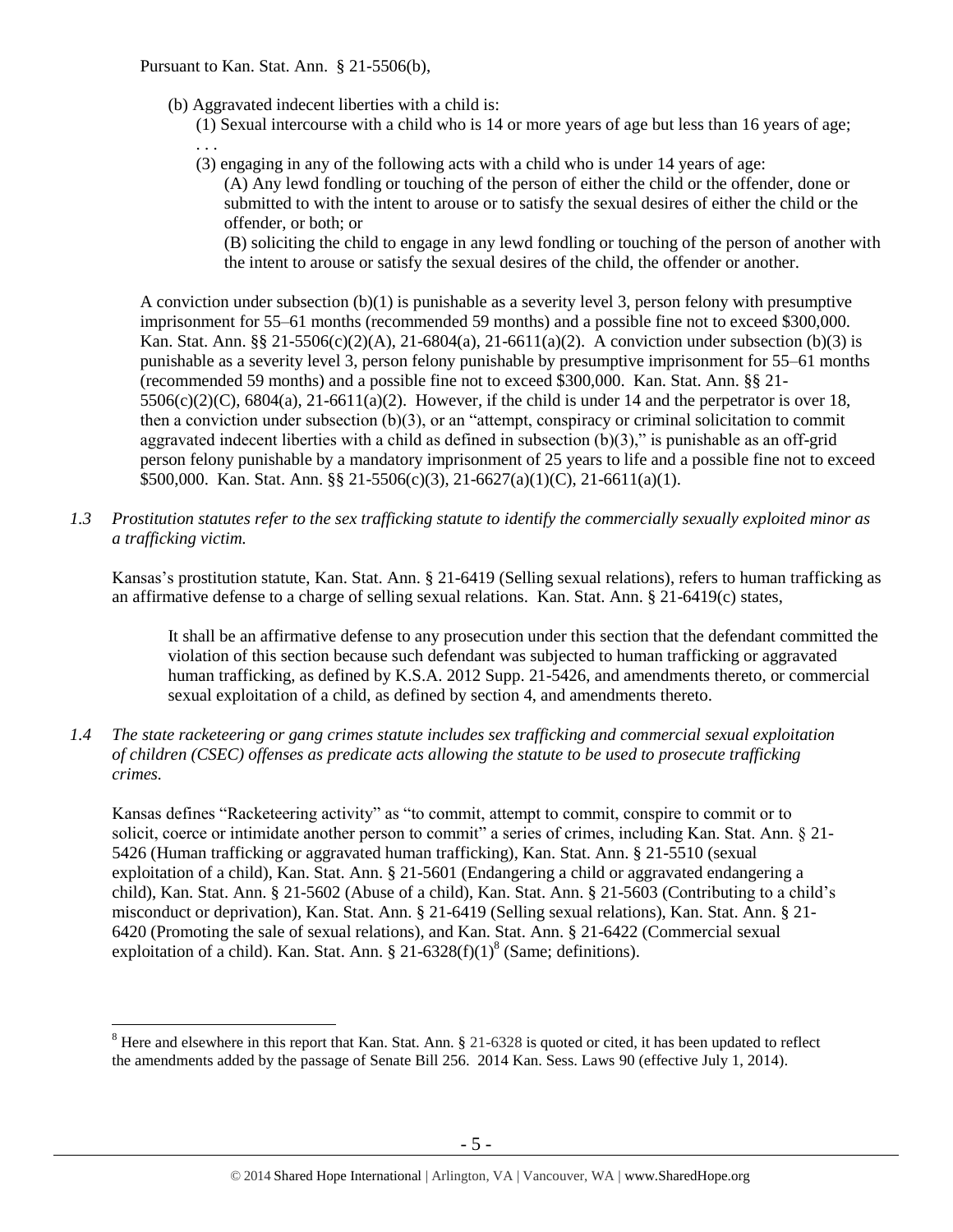Kan. Stat. Ann. §21-6329<sup>9</sup> (Same; unlawful activities; penalty) states, "(a) It is unlawful for any covered person:

- (1) Who has received any proceeds derived, directly or indirectly, from a pattern of racketeering activity or through the collection of any unlawful debt to use recklessly or invest, whether directly or indirectly, any part of such proceeds, or the proceeds derived from the investment or use thereof, in the acquisition of any title to, or any right, interest, or equity in, real property or in the establishment or operation of any enterprise;
- (2) through a pattern of racketeering activity or through the collection of an unlawful debt, to recklessly acquire or maintain, directly or indirectly, any interest in or control of any enterprise or real property; or
- (3) employed by, or associated with, any enterprise to recklessly conduct or participate, directly or indirectly, in such enterprise through a pattern of racketeering activity or the collection of an unlawful debt."

Pursuant to Kan. Stat. Ann. §21-6328(b) (Same; definitions),

"Covered person" is defined as any person who:

 $\overline{a}$ 

(1) Is a criminal street gang member or criminal street gang associate, as defined in K.S.A. 2012 Supp. 21-6313, and amendments thereto: $^{10}$ 

(2) has engaged in or is engaging in any conduct prohibited by K.S.A. 2012 Supp. 21-5426, and amendments thereto, human trafficking or aggravated human trafficking; or has engaged in or is engaging in any conduct prohibited by K.S.A. 2012 Supp. 21-5703, and amendments thereto, unlawful manufacturing of controlled substances, or K.S.A. 2012 Supp. 21-5705, and amendment thereto, unlawful cultivation or distribution of controlled substances."

A violation of the RICO law, or conspiracy to commit a violation is a severity level 2, person felony. Kan. Stat. Ann. §21-6329(c) (Same; unlawful activities; penalty) . A conviction for covered conduct "through which the person derived pecuniary value, or by which the person caused personal injury or property damage or other loss, may be sentenced to pay a fine that does not exceed three times the gross value gained or three times the gross loss caused, whichever is the greater, plus court costs and the costs of investigation and prosecution, reasonably incurred." Kan. Stat. Ann. §21-6329(e)(1) (Same; unlawful activities; penalty).

 $9$  Here and elsewhere in this report that Kan. Stat. Ann. § 21-6329 is quoted or cited, it has been updated to reflect the amendments added by the passage of Senate Bill 256. 2014 Kan. Sess. Laws 90 (effective July 1, 2014). <sup>10</sup> Kansas criminalizes street gang activity under Kan. Stat. Ann. § 21-6314 (Recruiting criminal street gang membership) and § 21-6315 (Criminal street gang intimidation), however only offenses involving controlled substances qualify as predicate offenses. Pursuant to Kan. Stat. Ann. § 21-6313(c) (Criminal street gangs; definitions),

<sup>&</sup>quot;[C]riminal street gang activity" means the commission or attempted commission of, or solicitation or conspiracy to commit, one or more person felonies, person misdemeanors, felony violations of K.S.A. 2011 Supp. 21-5701 through 21-5717 [Crimes involving controlled substances], and amendments thereto, any felony violation of any provision of the uniform controlled substances act prior to July 1, 2009, or the comparable juvenile offenses, which if committed by an adult would constitute the commission of such felonies or misdemeanors on separate occasions.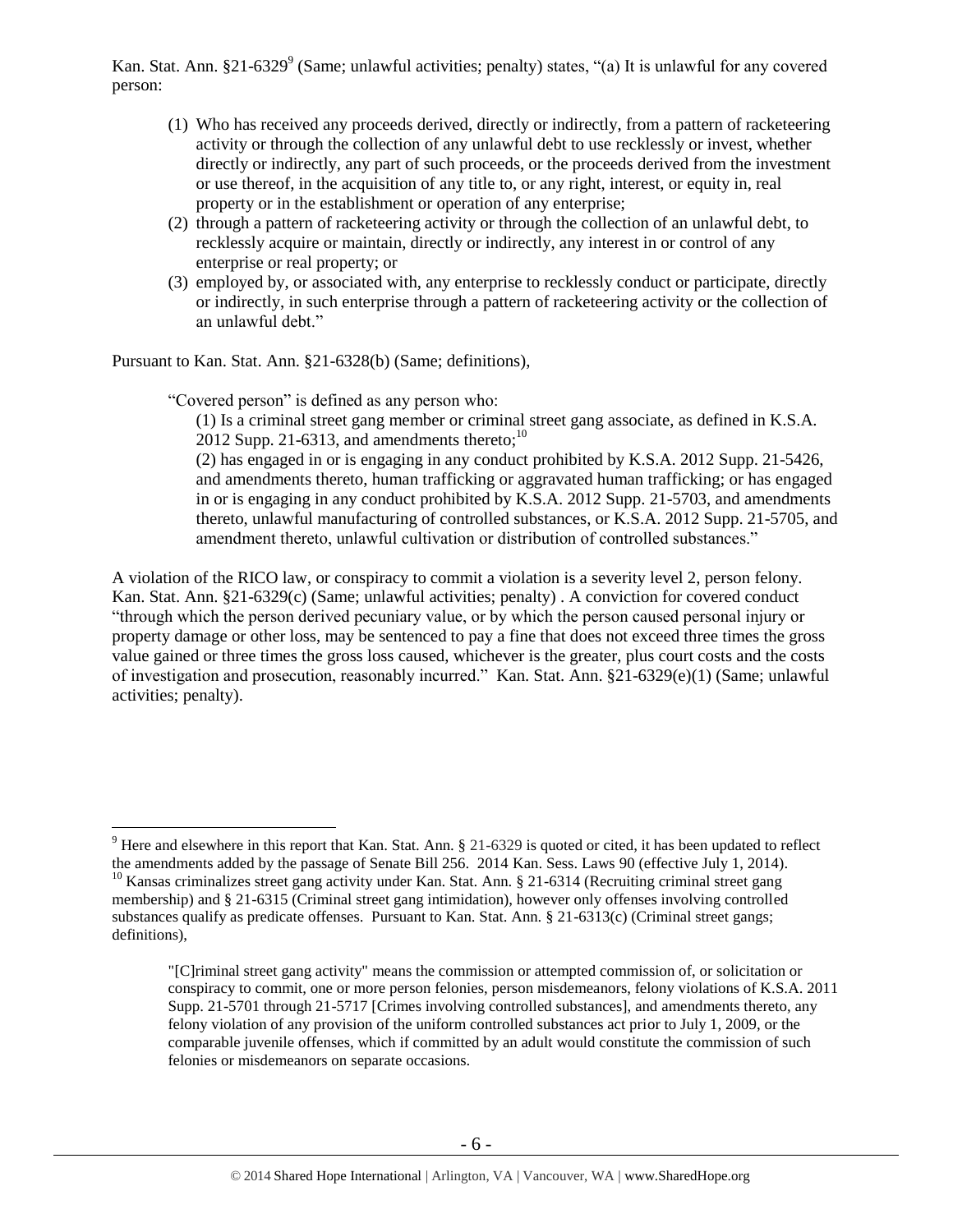#### **FRAMEWORK ISSUE 2: CRIMINAL PROVISIONS FOR DEMAND**

#### *Legal Components:*

- *2.1 The state sex trafficking law can be applied to the buyers of commercial sex acts with a victim of domestic minor sex trafficking.*
- *2.2 Buyers of commercial sex acts with a minor can be prosecuted under commercial sexual exploitation of children (CSEC) laws.*
- *2.3 Solicitation laws differentiate buying sex acts with an adult and buying sex acts with a minor under 18.*
- *2.4 Penalties for buyers of commercial sex acts with minors are as high as federal penalties.*
- *2.5 Using the Internet to lure, entice, or purchase, or attempt to lure, entice, or purchase commercial sex acts with a minor is a separate crime or results in an enhanced penalty for buyers.*
- *2.6 No age mistake defense is permitted for a buyer of commercial sex acts with any minor under 18.*
- *2.7 Base penalties for buying sex acts with a minor under 18 are sufficiently high and not reduced for older minors.*
- *2.8 Financial penalties for buyers of commercial sex acts with minors are sufficiently high to make it difficult for buyers to hide the crime.*
- *2.9 Buying and possessing child pornography carries penalties as high as similar federal offenses.*
- *2.10 Convicted buyers of commercial sex acts with minors and child pornography are required to register as sex offenders.*

\_\_\_\_\_\_\_\_\_\_\_\_\_\_\_\_\_\_\_\_\_\_\_\_\_\_\_\_\_\_\_\_\_\_\_\_\_\_\_\_\_\_\_\_\_\_\_\_\_\_\_\_\_\_\_\_\_\_\_\_\_\_\_\_\_\_\_\_\_\_\_\_\_\_\_\_\_\_\_\_\_\_\_\_\_\_\_\_\_\_\_\_\_\_

#### *Legal Analysis:*

 $\overline{a}$ 

*2.1 The state sex trafficking law can be applied to the buyers of commercial sex acts with a victim of domestic minor sex trafficking.*

Kan. Stat. Ann. § 21-5426(b)(4) (Human trafficking) can apply to buyers of sex with minors following federal precedent through the term "obtain."<sup>11</sup> Pursuant to Kan. Stat. Ann. § 21-5426(b)(4), one commits a crime of aggravated human trafficking by "... recruiting, harboring, transporting, providing or obtaining,<sup>12</sup> by any means, a person under 18 years of age knowing that the person, with or without force, fraud, threat or coercion, will be used to engage in forced labor, involuntary servitude or sexual gratification of the defendant or another."

 $11$  *See* United States v. Jungers, 702 F.3d 1066 ( $8<sup>th</sup>$  Cir. 2013). In this case, the Eighth Circuit specifically addressed whether the federal sex trafficking law, 18 U.S.C. § 1591 (Sex trafficking of children or by force, fraud, or coercion) applies to buyers when it reversed a District of South Dakota ruling that Congress did not intend the string of verbs constituting criminal conduct under 18 U.S.C. § 1591(a)(1) ("recruits, entices, harbors, transports, provides, obtains, or maintains") to reach the conduct of buyers. United States v. Jungers, 834 F. Supp. 2d 930, 931 (D.S.D. 2011). Holding that the conduct of buyers who obtain a child for commercial sex can violate 18 U.S.C. § 1591(a)(1), the Eighth Circuit illustrated through hypothetical buyer scenarios that, under certain circumstances, most of the terms in the string of verbs constituting criminal conduct under 18 U.S.C. § 1591(a)(1) could apply to buyers. While other terms may apply to buyers' conduct under state law as well, the analysis here focuses on the term "obtains" which is most likely to apply in the majority of buyer cases. United States v. Jungers establishes persuasive authority for state courts interpreting the same language used under state law to the extent such interpretation does not conflict with the state constitution.

<sup>&</sup>lt;sup>12</sup> "Obtain" is defined by Kan. Stat. Ann. § 21-5111(q) (Definitions) as "to bring about a transfer of interest or possession of property, whether to the offender or to another." The definitions in Kan. Stat. Ann. § 21-5111 "shall apply when the words and phrase are used in this code, except when a particular context clearly requires a different meaning." Kan. Stat. Ann. § 21-5111. It would seem that in this instance a different meaning applies.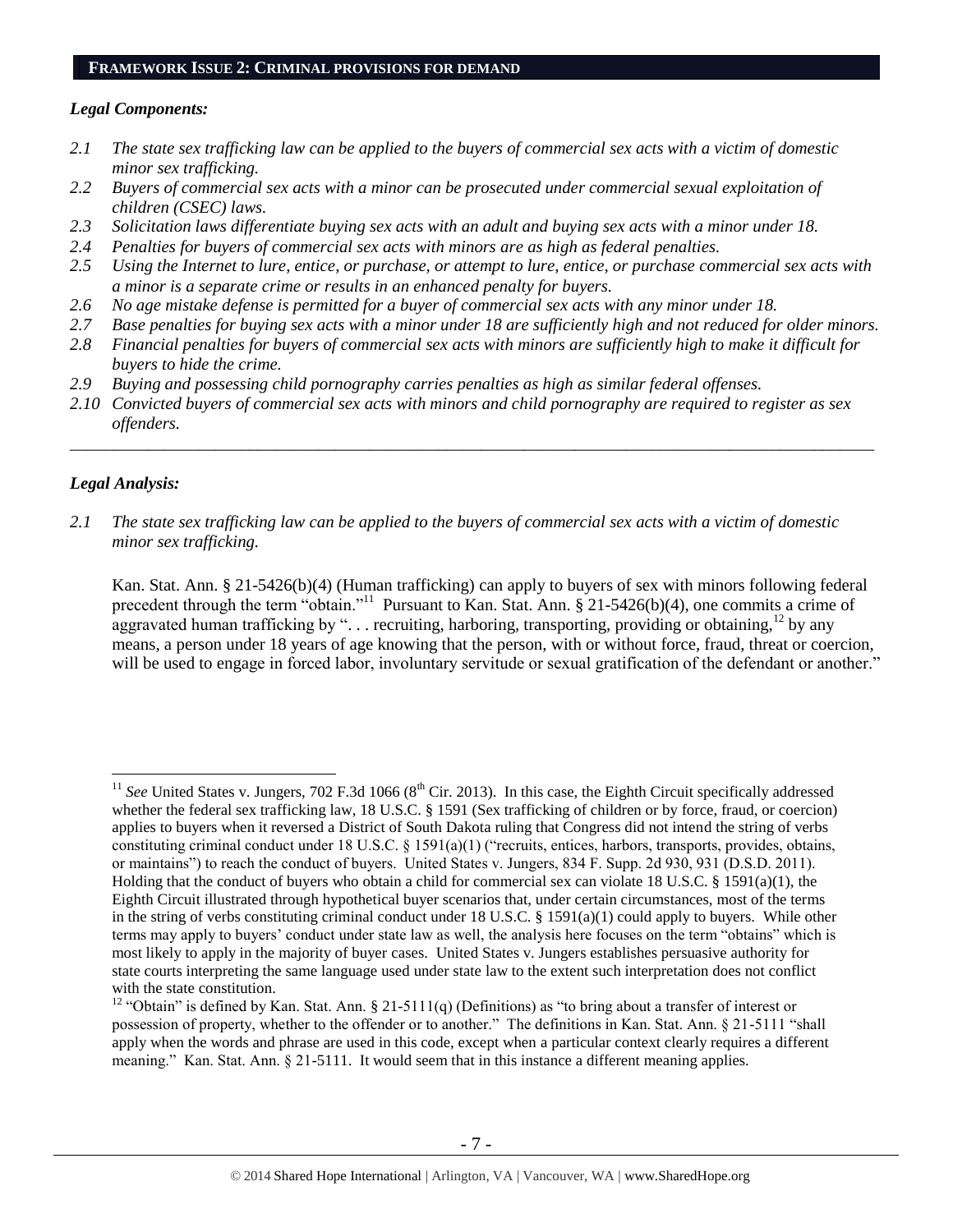*2.2 Buyers of commercial sex acts with a minor can be prosecuted under commercial sexual exploitation of children (CSEC) laws.*

Kan. Stat. Ann. § 21-6422<sup>13</sup> (Commercial sexual exploitation of a child) applies to anyone who buys or solicits commercial sex with a minor,  $14$  providing:

(1) Giving . . . offering or agreeing to give . . . anything of value to perform any of the following acts: (A) Procuring, recruiting, inducing, soliciting, hiring or otherwise obtaining any person younger than 18 years of age to engage in sexual intercourse, sodomy or manual or other bodily contact stimulation of the genitals of any person with the intent to arouse or gratify the sexual desires of the offender or another. . . .

Pursuant to Kan. Stat. Ann. § 21-6422, commercial sexual exploitation of a child is a Severity level 5, person felony for a first conviction. A Severity level 5, person felony, is punishable by presumptive imprisonment for 31–34 months (recommended 32 months) and a possible fine not to exceed \$300,000. Kan. Stat. Ann. §§ 21-6804(a), 21-6611(a)(2). When the victim is under 14 and the offender is 18 or older, the crime is punishable as an off-grid person felony by mandatory imprisonment for 25 years to life and a possible fine not to exceed \$500,000. Section 4(b)(2), 21-6627(a)(1), (a)(1)(E), 21-6611(a)(1).

*2.3 Solicitation laws differentiate buying sex acts with an adult and buying sex acts with a minor under 18.*

The general solicitation statute, Kan. Stat. Ann. § 21-6421(a)<sup>15</sup> (Buying sexual relations), only applies to buyers of commercial sex with persons over the age of 18. Kan. Stat. Ann. § 21-6421. A buyer that solicits sex with a minor would be prosecuted under Kan. Stat. Ann. § 21-6422<sup>16</sup> (Commercial sexual exploitation of a child), which criminalizes "[g]iving . . . offering or agreeing to give . . . anything of value to perform any of the following acts: procuring, recruiting, inducing, soliciting, hiring or otherwise obtaining any person younger than 18 years of age to engage in sexual intercourse" a Severity level 5, person felony. Kan. Stat. Ann. § 21-  $6422(b)(1)(A)$ .

*2.4 Penalties for buyers of commercial sex acts with minors are as high as federal penalties.*

A violation of Kan. Stat. Ann. § 21-5426(b)(4) (Human trafficking) is generally a severity level 1, person felony punishable by presumptive imprisonment for 147–165 months (recommended 155 months) and a possible fine not to exceed \$300,000. Kan. Stat. Ann. §§ 21-5426(c)(2), 21-6804(a), 21-6611(a)(2). However, if the victim is under 14 and the offender is 18 or older, the crime becomes the off-grid person felony of aggravated human trafficking and the penalties are heightened to a mandatory imprisonment of 25 years to life and a possible fine not to exceed \$500,000. Kan. Stat. Ann. §§ 21-5426(c)(3), 21-6627(a)(1)(A),<sup>17</sup> 21-6611(a)(1).

Kan. Stat. Ann. § 21-6422<sup>18</sup> (Commercial sexual exploitation of a child) also criminalizes commercial sex acts with a minor. Commercial sexual exploitation of a child is a Severity level 5, person felony, unless the person charged has a prior conviction for a CSEC violation. Kan. Stat. Ann. § 21-6422 (b)(1)(A). A Severity level 5, person felony, is punishable by presumptive imprisonment for 31–34 months (recommended 32 months) and a possible fine not to exceed \$300,000. Kan. Stat. Ann. §§ 21-6804(a),

<sup>13</sup> *See supra* note [4.](#page-1-0)

<sup>14</sup> *See supra* note [4.](#page-1-0)

<sup>&</sup>lt;sup>15</sup> Here and elsewhere in this report that Kan. Stat. Ann.  $\S 21-6421$  is quoted or cited, it has been updated to reflect the amendments added by the passage of House Bill 2501. 2014 Kan. Sess. Laws 120 (effective July 1, 2014).

<sup>16</sup> *See supra* note [4.](#page-1-0)

<sup>17</sup> *See supra* note [3.](#page-1-1)

<sup>18</sup> *See supra* note [4.](#page-1-0)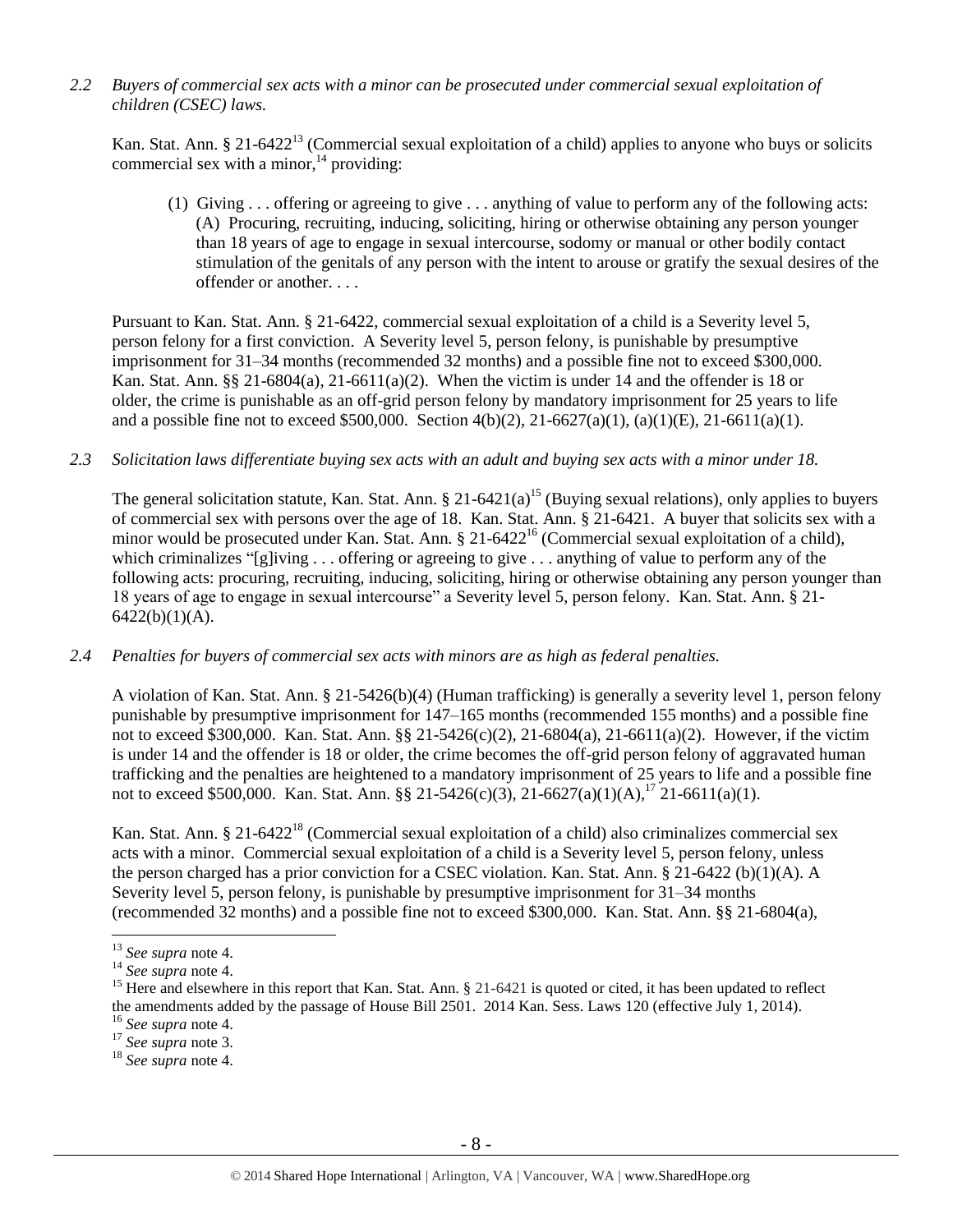$21-6611(a)(2)$ . When the victim is under 14 and the offender is 18 or older, the crime is punishable as an off-grid person felony by mandatory imprisonment for 25 years to life and a possible fine not to exceed \$500,000, Kan. Stat. Ann. § 21-6422(b)(2); Kan. Stat. Ann. §§21-6627(a)(1), (a)(1)(E), 21-6611(a)(1).

Pursuant to Kan. Stat. Ann. § 21-6804(j)(1), "The sentence for any persistent sex offender whose current convicted crime carries a presumptive term of imprisonment shall be double the maximum duration of the presumptive imprisonment term." For any fine for a felony or misdemeanor found in Kan. Stat. Ann. § 21- 6611(a)–(b), "the fine imposed may [alternatively] be fixed at any greater sum not exceeding double the pecuniary gain derived from the crime by the offender." Kan. Stat. Ann. § 21-6611(c).

<span id="page-8-0"></span>In comparison, if the victim is under the age of 14, a conviction under the TVPA for child sex trafficking is punishable by 15 years to life imprisonment and a fine not to exceed \$250,000. 18 U.S.C. §§ 1591(b)(1),  $3559(a)(1)$ ,  $3571(b)(3)$ . If the victim is between the ages of  $14-17$ , a conviction is punishable by 10 years to life imprisonment and a fine not to exceed \$250,000. 18 U.S.C. §§ 1591(b)(2), 3559(a)(1), 3571(b)(3). A conviction is punishable by mandatory life imprisonment, however, if the buyer has a prior conviction for a federal sex offense<sup>19</sup> against a minor. 18 U.S.C. § 3559(e)(1). To the extent buyers can be prosecuted under other federal CSEC laws,<sup>20</sup> a conviction is punishable by penalties ranging from a fine not to exceed \$250,000 to life imprisonment and a fine not to exceed  $$250,000.<sup>21</sup>$ 

*2.5 Using the Internet to lure, entice, or purchase, or attempt to lure, entice, or purchase commercial sex acts with a minor is a separate crime or results in an enhanced penalty for buyers.*

Kan. Stat. Ann. § 21-5509(a) (Electronic solicitation) states, "Electronic solicitation is, by means of communication conducted through the telephone, internet or by other electronic means, enticing or soliciting<sup>22</sup> a person, whom the offender believes to be a child, to commit or submit to an unlawful sexual act." If the offender believes the victim to be 14 or 15, electronic solicitation is a severity level 3, person felony with presumptive imprisonment for 55–61 months (recommended 59 months) and a possible fine not to exceed \$300,000. Kan. Stat. Ann. §§ 21-5509(b)(1), 21-6804(a), 21-6611(a)(2). If the offender believes the child is under 14, the crime is a severity level 1, person felony punishable by presumptive imprisonment for 147–165 months (recommended 155 months) and a possible fine not to exceed \$300,000. Kan. Stat. Ann. §§ 21-5509(b)(2), 21-6804(a), 21-6611(a)(2).

<sup>22</sup> *See supra* note [7.](#page-3-0)

<sup>&</sup>lt;sup>19</sup> Pursuant to 18 U.S.C. § 3559(e)(2), "federal sex offense" is defined as

an offense under section 1591 [18 USCS § 1591] (relating to sex trafficking of children), 2241 [18 USCS § 2241] (relating to aggravated sexual abuse), 2242 [18 USCS § 2242] (relating to sexual abuse),  $2244(a)(1)$  [18 USCS §  $2244(a)(1)$ ] (relating to abusive sexual contact),  $2245$  [18 USCS § 2245] (relating to sexual abuse resulting in death), 2251 [18 USCS § 2251] (relating to sexual exploitation of children), 2251A [18 USCS § 2251A] (relating to selling or buying of children), 2422(b) [18 USCS § 2422(b)] (relating to coercion and enticement of a minor into prostitution), or 2423(a) [18 USCS § 2423(a)] (relating to transportation of minors).

<sup>&</sup>lt;sup>20</sup> 18 U.S.C. §§ 2251A(b) (Selling or buying of children), 2251(a) (Sexual exploitation of children), 2423(a) (Transportation of a minor with intent for minor to engage in criminal sexual activity), 2422(a) (Coercion and enticement), 2252(a)(2), (a)(4) (Certain activities relating to material involving the sexual exploitation of minors). <sup>21</sup> 18 U.S.C. §§ 2251A(b) (conviction punishable by imprisonment for 30 years to life and a fine), 2251(e) (conviction punishable by imprisonment for 15–30 years and a fine), 2423(a) (conviction punishable by imprisonment for 10 years to life and a fine), 2422(a) (conviction punishable by a fine, imprisonment up to 20 years, or both),  $2252(a)(2)$ , (4) (stating that a conviction under subsection (a)(2) is punishable by imprisonment for 5–20 years and a fine, while a conviction under subsection (a)(4) is punishable by imprisonment up to 10 years, a fine, or both); *see also* 18 U.S.C. §§ 3559(a)(1) (classifying all of the above listed offenses as felonies), 3571(b)(3) (providing a fine up to \$250,000 for any felony conviction).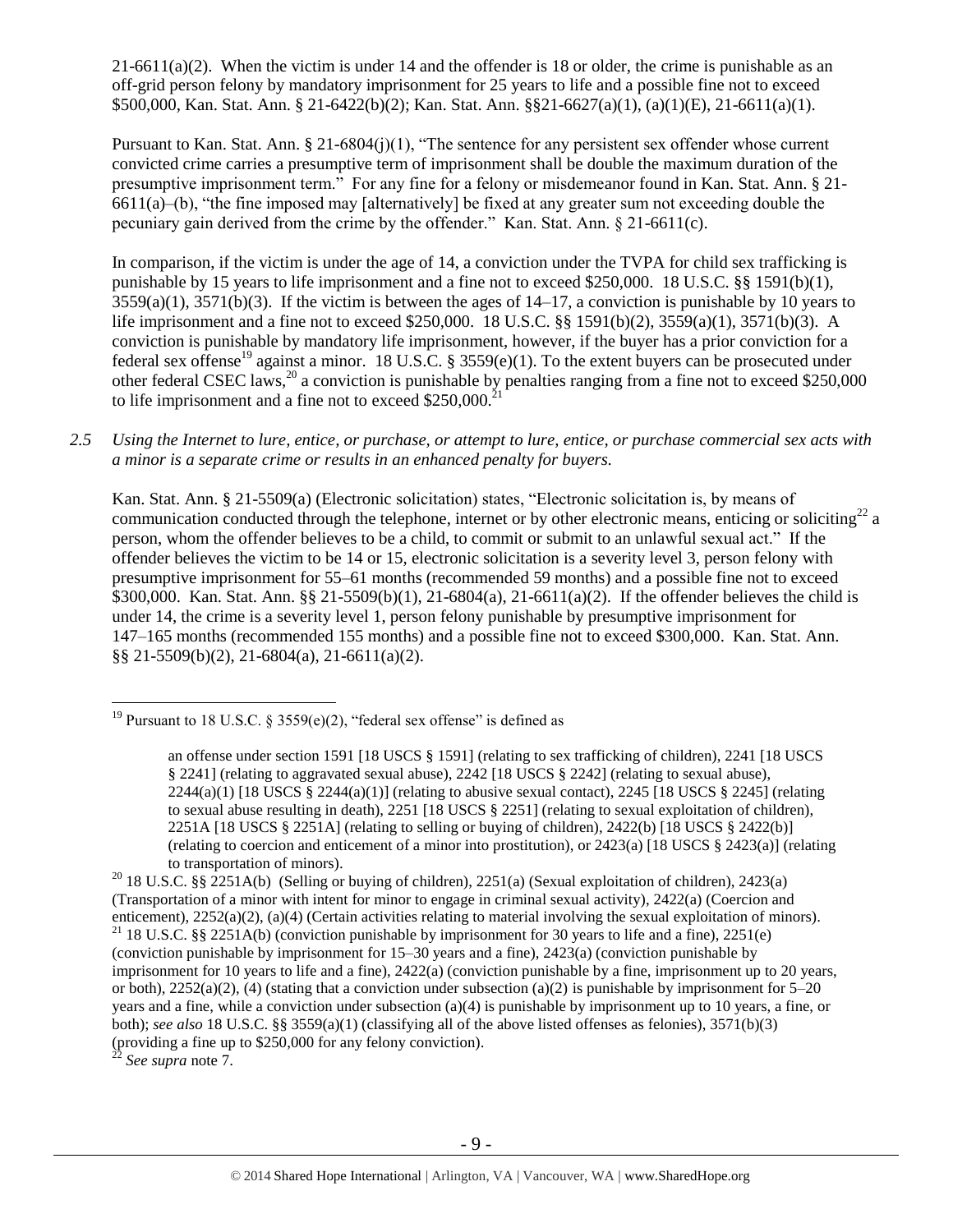- 2.5.1 Recommendation: Amend Kan. Stat. Ann. § 21-5509(a) (Electronic solicitation) to specifically include solicitation of a minor under 18 for commercial sex acts as a crime and provide for enhanced penalties.
- *2.6 No age mistake defense is permitted for a buyer of commercial sex acts with any minor under 18.*

Kan. Stat. Ann. § 21-5426 (Human trafficking), does not contain a mistake of age defense. In Kan. Stat. Ann. § 21-6422<sup>23</sup> (Commercial sexual exploitation of a child) there is no reference to a mistake of age defense. Similarly, the potentially applicable sexual offense laws, such as Kan. Stat. Ann. § 21-5508 (Indecent solicitation of a child) do not make reference to a mistake of age defense.

Pursuant to Kan. Stat. Ann. § 21-5207(a) (Ignorance or mistake), "A person's ignorance or mistake as to a matter of either fact or law, except as provided in K.S.A. 2011 Supp. 21-5204, and amendments thereto, is a defense if it negates the existence of the culpable mental state which the statute prescribes with respect to an element of the crime." However, Kan. Stat. Ann. § 21-5204 (Proof of culpable mental state) states, "Proof of a culpable mental state does not require proof . . . that the accused had knowledge of the age of the minor, even though age is a material element of the crime with which the accused is charged." Kan. Stat. Ann. § 21-5204(b) (Culpable mental state; exclusions).

- 2.6.1 Recommendation: Amend Kan. Stat. Ann. § 21-5426 (Human trafficking), Kan. Stat. Ann. § 21- 6422 (Commercial sexual exploitation of a child), § 21-5508 (Indecent solicitation of a child), and § 21-5509 (Electronic solicitation) to clarify that mistake of age is not a defense.
- *2.7 Base penalties for buying sex acts with a minor under 18 are sufficiently high and not reduced for older minors.*

Some statutes applicable to buyers of commercial sex with minors have penalties that vary based on the age of the minor. Kan. Stat. Ann. § 21-5426(b)(4) (Human trafficking) is a severity level 1, person felony punishable by presumptive imprisonment for 147–165 months (recommended 155 months) and a possible fine not to exceed \$300,000. Kan. Stat. Ann. §§ 21-5426(c)(2), 21-6804(a), 21-6611(a)(2). However, if the victim is under 14 and the offender is 18 or older, this crime is heightened to aggravated human trafficking, an off-grid person felony with a mandatory imprisonment of 25 years to life and a possible fine not to exceed \$500,000. Kan. Stat. Ann. §§ 21-5426(c)(3), 21-6627(a)(1)(A), 21-6611(a)(1).

Pursuant to Kan. Stat. Ann. § 21-6422(b)(1)(A)<sup>24</sup> (Commercial sexual exploitation of a child), commercial sexual exploitation of a child is a Severity level 5, person felony for a first conviction. A Severity level 5, person felony, is punishable by presumptive imprisonment for 31–34 months (recommended 32 months) and a possible fine not to exceed \$300,000. Kan. Stat. Ann. §§ 21-6804(a),  $21-6611(a)(2)$ . When the victim is under 14 and the offender is 18 or older, the crime is punishable as an off-grid person felony by mandatory imprisonment for 25 years to life and a possible fine not to exceed \$500,000. Section 4(b)(2), 21-6627(a)(1), (a)(1)(E), 21-6611(a)(1).

2.7.1 Recommendation: Amend Kan. Stat. Ann. § 21-6422 (Commercial sexual exploitation of a child) to impose substantial penalties for any offense involving a minor under 18.

<sup>23</sup> *See supra* note [4.](#page-1-0)

<sup>24</sup> *See supra* note [4.](#page-1-0)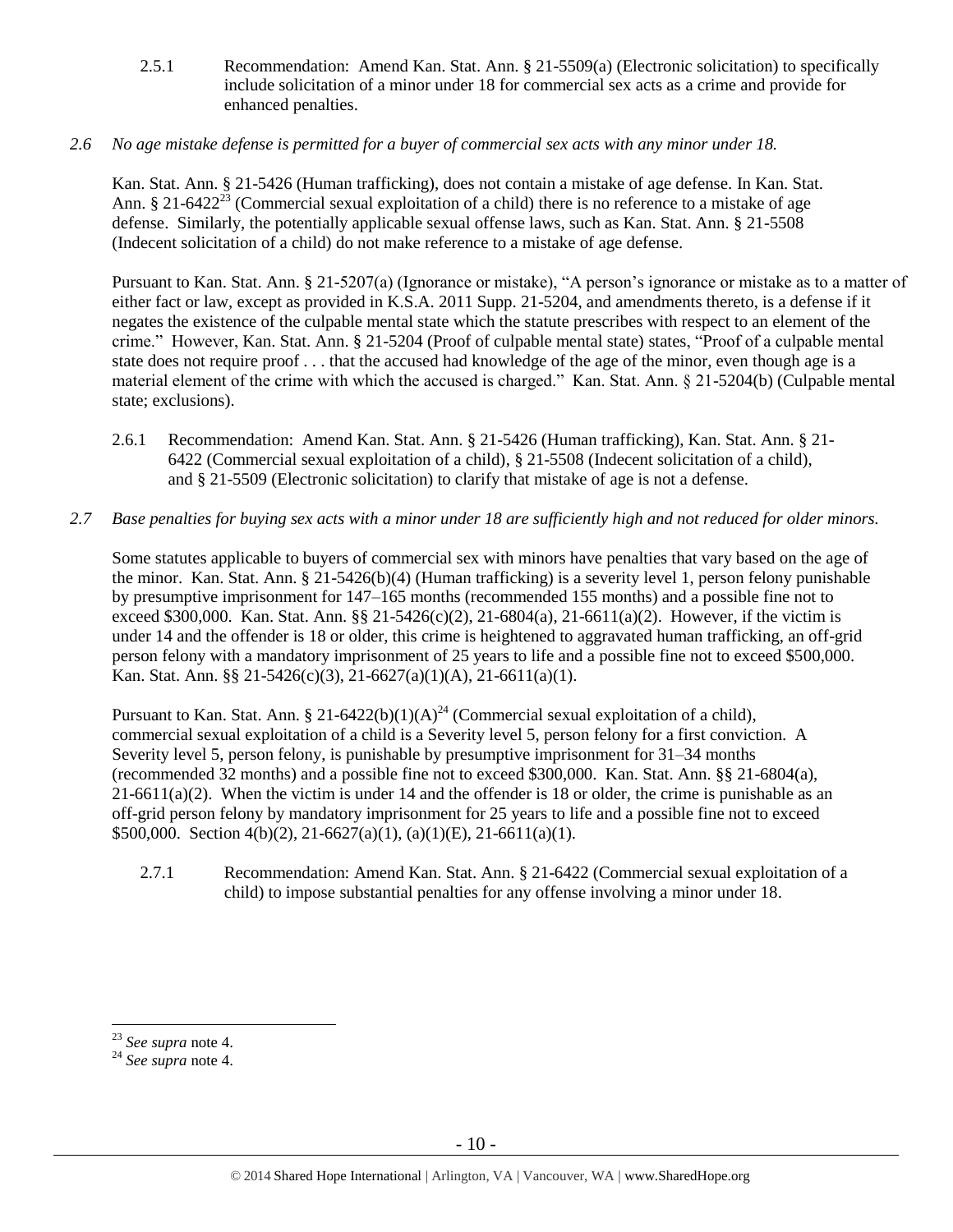*2.8 Financial penalties for buyers of commercial sex acts with minors are sufficiently high to make it difficult for buyers to hide the crime.* 

Various fines apply to buyers of sex with minors. A conviction under Kan. Stat. Ann. § 21-5426(b) (Human trafficking) is punishable as a severity level 1, person felony by a possible fine not to exceed \$300,000. Kan. Stat. Ann.  $\S$ § 21-5426(c)(2), 21-6611(a)(2). If the victim is under 14 and the offender is 18 or older, the crime is heightened to an off-grid felony punishable by a possible fine not to exceed \$500,000. Kan. Stat. Ann. §§ 21- 5426(c)(3), 21-6611(a)(1). A conviction under Kan. Stat. Ann. § 21-6422<sup>25</sup> (Commercial sexual exploitation of a child) is punishable by a fine of "not less than \$2,500 nor more than \$5,000 unless the defendant has a prior conviction under the law, or is over the age of 18 and solicited sex with a person 14 years old or younger." In that case, the defendant, "shall be fined not less than \$5,000." Kan. Stat. Ann. § 21-6422(b)(3)<sup>26</sup> (Commercial sexual exploitation of a child). A conviction under Kan. Stat. Ann. § 21-5508(a) (Indecent solicitation of a child) involving a 14 or 15 year old child, is a severity level 6, person felony punishable by a possible fine not to exceed \$100,000. Kan. Stat. Ann. §§ 21-5508(a), (c)(1), 21-6611(a)(3). If the victim is under 14, the crime is heightened to a severity level 5, person felony punishable by a possible fine not to exceed \$300,000. Kan. Stat. Ann. §§ 21-5508(b), (c)(2), 21-6611(a)(2).

For any fine for a felony or misdemeanor found in Kan. Stat. Ann. § 21-6611(a), (b), "the fine imposed may [alternatively] be fixed at any greater sum not exceeding double the pecuniary gain derived from the crime by the offender." Kan. Stat. Ann. § 21-6611(c).

In addition, pursuant to Kan. Stat. Ann. § 60-4104 $(p)$ – $(dd)^{27}$  (Covered offenses and conduct giving rise to forfeiture), violations of Kan. Stat. Ann. § 21-5426 (Human trafficking), § 21-6422<sup>28</sup> (Commercial sexual exploitation of a child), § 21-5508 (Indecent solicitation of a child**;** aggravated indecent solicitation of a child), and § 21-5510 (Sexual exploitation of a child) give rise to mandatory, civil asset forfeiture. Pursuant to Kan. Stat. Ann. § 60-4105 (Property subject to forfeiture), property subject to forfeiture includes the following:

(b) except as otherwise provided by law, all property, of every kind, including, but not limited to, cash and negotiable instruments and the whole of any lot or tract of land . . . that is either:

<span id="page-10-0"></span>(1) Furnished or intended to be furnished by any person in an exchange that constitutes conduct giving rise to forfeiture; or

(2) used or intended to be used in any manner to facilitate conduct giving rise to forfeiture . . .

(c) all proceeds of any conduct giving rise to forfeiture;

(d) all property of every kind, including, but not limited to, cash and negotiable instruments derived from or realized through any proceeds which were obtained directly or indirectly from the commission of an offense listed in K.S.A. 60-4104, and amendments thereto;

. . . .

Seizure of forfeitable property is governed by Kan. Stat. Ann. §60-4107. Forfeiture may be accomplished by an *in rem* proceeding pursuant to Kan. Stat. Ann. § 60-4113 or an *in personam* proceeding pursuant to Kan. Stat. Ann. § 60-4114. Kan. Stat. Ann. § 60-4117 governs the disposition of forfeited property and states, in part:

(a) When property is forfeited under this act, the law enforcement agency may:

 $\overline{a}$ <sup>25</sup> *See supra* note [4.](#page-1-0)

<sup>26</sup> *See supra* note [4.](#page-1-0)

<sup>&</sup>lt;sup>27</sup> Here and elsewhere in this report that Kan. Stat. Ann.  $\S$  60-4104 is quoted or cited, it has been updated to reflect the amendments added by the passage of House Bill 2463. 2014 Kan. Sess. Laws 51 (effective July 1, 2014). <sup>28</sup> *See supra* note [4.](#page-1-0)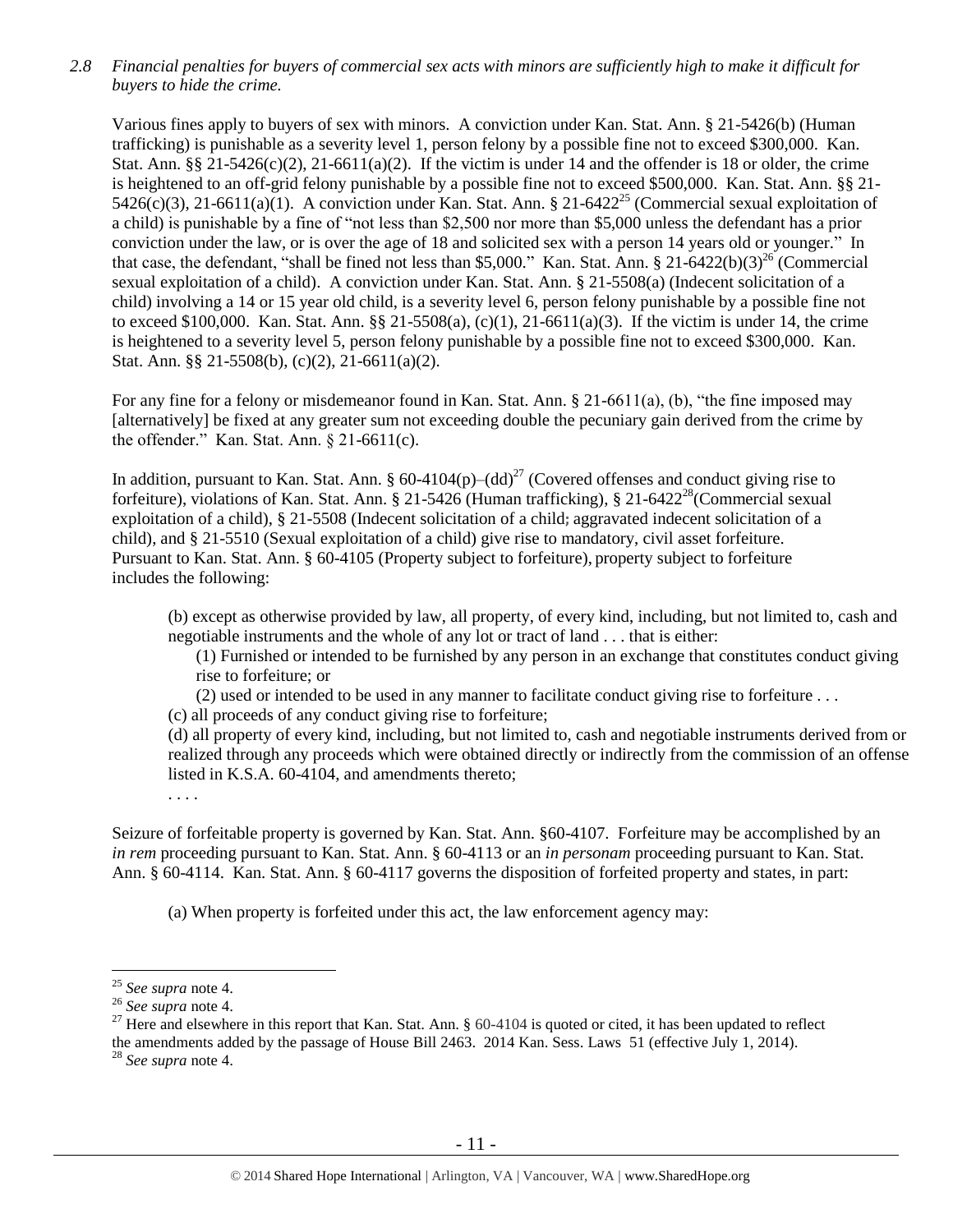(1) Retain such property for official use or transfer the custody or ownership to any local, state or federal agency, subject to any lien preserved by the court;

(2) destroy or use for investigative or training purposes, any illegal or controlled substances and equipment or other contraband, provided that materials necessary as evidence shall be preserved;

(3) sell property which is not required by law to be destroyed and which is not harmful to the public:

(c) The proceeds of any sale shall be distributed in the following order of priority:

(1) For satisfaction of any court preserved security interest or lien . . .

(2) thereafter, for payment of all proper expenses of the proceedings for forfeiture and disposition . .

. (3) reasonable attorney fees:

 $\overline{a}$ 

(4) repayment of law enforcement funds expended in purchasing of contraband or controlled substances, subject to any interagency agreement.

Pursuant to Kan. Stat. Ann. § 22-3424(d) (Judgment and sentence), a buyer convicted of commercial sex with a minor may also be required to pay restitution. Kan. Stat. Ann. § 22-3424(d) states, if a defendant is found guilty and "upon request of the victim or the victim's family and before imposing sentence, the court shall hold a hearing to establish restitution."

*2.9 Buying and possessing child pornography carries penalties as high as similar federal offenses.*

Possessing child pornography is a crime under Kan. Stat. Ann. § 21-5510(a)(2) (Sexual exploitation of a child), which prohibits "possessing any visual depiction of a child under 18 years of age shown or heard engaging in sexually explicit conduct with intent to arouse or satisfy the sexual desires or appeal to the prurient interest of the offender or any other person." This crime is a severity level 5, person felony punishable by presumptive imprisonment for 31–34 months (recommended 32 months) and a possible fine not to exceed \$300,000. Kan. Stat. Ann. §§ 21-5510(b)(1)(A), 21-6804(a), 21-6611(a)(2).

In comparison, a federal conviction for possession of child pornography<sup>29</sup> is generally punishable by imprisonment for 5–20 years and a fine not to exceed  $$250,000$ .<sup>30</sup> Subsequent convictions, however, are punishable by imprisonment up to 40 years and a fine not to exceed  $$250,000$ .<sup>31</sup>

2.9.1 Recommendation: Amend Kan. Stat. Ann. § 21-5510(a)(2) (Sexual exploitation of a child) to

<sup>&</sup>lt;sup>29</sup> 18 U.S.C. §§ 2252(a)(2), (a)(4) (Certain activities relating to material involving the sexual exploitation of minors),  $2252A(a)(2)$ –(3) (Certain activities relating to material constituting or containing child pornography), 1466A(a), (b) (Obscene visual representations of the sexual abuse of children).

 $30$  18 U.S.C. §§ 2252(b) (stating that a conviction under subsection (a)(2) is punishable by imprisonment for 5–20 years and a fine, while a conviction under subsection (a)(4) is punishable by imprisonment up to 10 years, a fine, or both), 2252A(b)(1) (a conviction is punishable by imprisonment for 5–20 years and a fine), 1466A(a), (b) (stating that a conviction under subsection (a) is "subject to the penalties provided in section 2252A(b)(1)," imprisonment for 5–20 years and a fine, while a conviction under subsection (b) is "subject to the penalties provided in section 2252A(b)(2)," imprisonment up to 10 years, a fine, or both); *see also* 18 U.S.C. §§ 3559(a)(1) (classifying all of the above listed offenses as felonies), 3571(b)(3) (providing a fine up to \$250,000 for any felony conviction).  $31$  18 U.S.C. §§ 2252(b) (stating if a person has a prior conviction under subsection (a)(2), or a list of other statutes, a conviction is punishable by a fine and imprisonment for 15–40 years, but if a person has a prior conviction under subsection (a)(4), or a list of other statutes, a conviction is punishable by a fine and imprisonment for  $10-20$  years),  $2252A(b)(1)$  (stating if a person has a prior conviction under subsection (a)(2), (a)(3), or a list of other statutes, a conviction is punishable by a fine and imprisonment for  $15-40$  years),  $1466A(a)$ , (b) (stating that the penalty scheme for section 2252A(b) applies); *see also* 18 U.S.C. §§ 3559(a)(1) (classifying all of the above listed offenses as felonies), 3571(b)(3) (providing a fine up to \$250,000 for any felony conviction).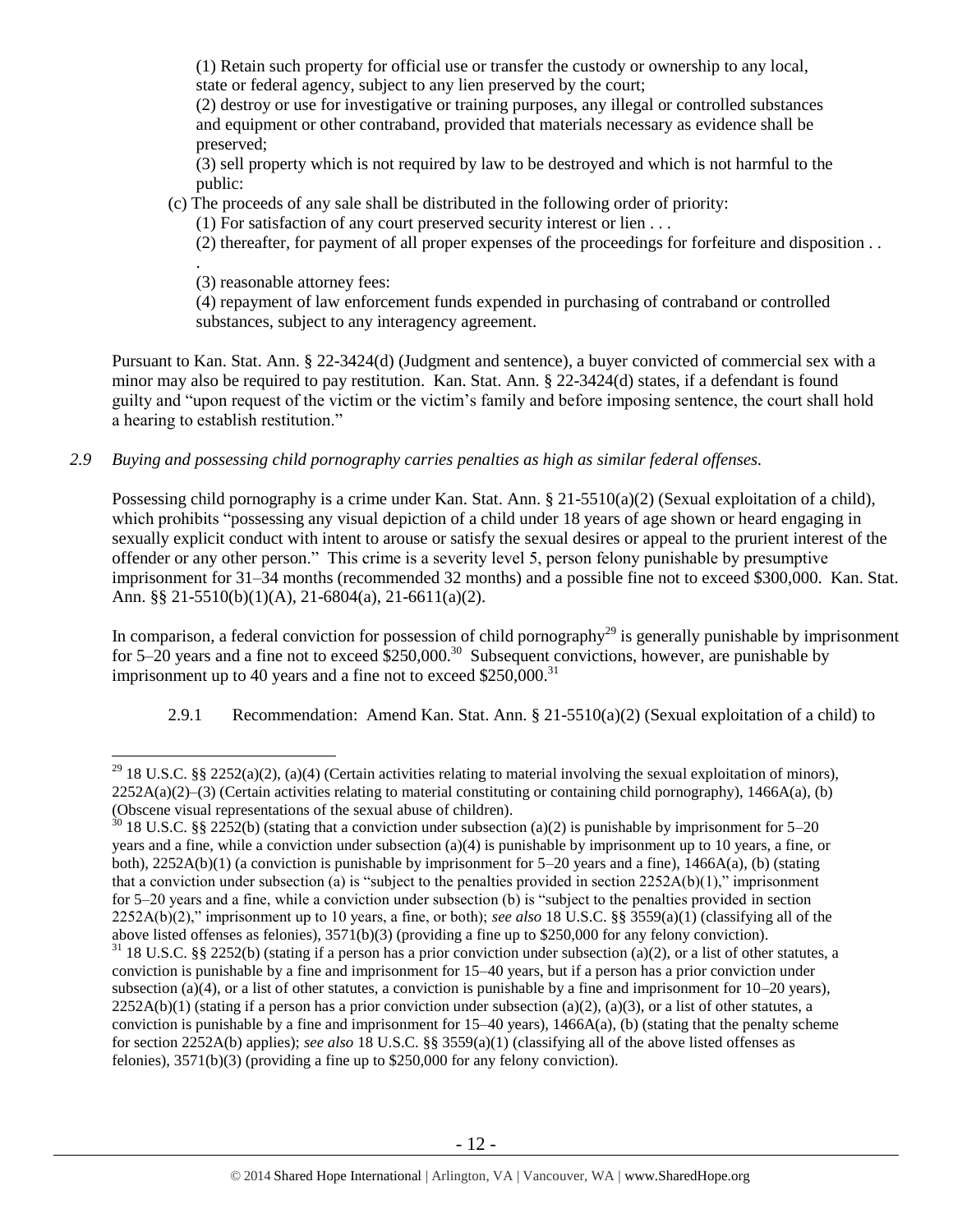*2.10 Convicted buyers of commercial sex acts with minors and child pornography are required to register as sex offenders.*

Offenders are required to register pursuant to Kan. Stat. Ann. § 22-4905(a) (Registration of offender) in person within 3 days of coming into any county or jurisdiction "in which the offender resides or intends to reside, maintains employment or intends to maintain employment, or attends school or intends to attend school." Under Kan. Stat. Ann. § 22-4902(a)(1), (2) (Definitions), "offender" includes both sex offenders and violent offenders. A "sex offender" is defined by Kan. Stat. Ann. § 22-4902(b) as

# any person who:

(1) On or after April 14, 1994, is convicted of any sexually violent crime ;

(2) On or after April 14, 1994, is adjudicated as a juvenile offender for an act which if committed by an adult would constitute the commission of a sexually violent crime , unless the court, on the record, finds that the act involved non-forcible sexual conduct, the victim was at least 14 years of age and the offender was not more than four years older than the victim;

(4) on or after May 29, 1997, is convicted of any of the following crimes when one of the parties involved is less than 18 years of age:

. . . (D) patronizing a prostitute, as defined in . . . K.S.A. 2011 Supp. 21-6421, prior to [its] amendment on July 1, 2013<sup>32</sup>.

<span id="page-12-0"></span>(E) lewd and lascivious behavior, as defined in . . . K.S.A.2011 Supp. 21-5513, and amendments thereto;

. . .

. . .

(6) is convicted of an attempt, conspiracy or criminal solicitation, as defined in . . . K.S.A. 2011 Supp. 21-5301, 21-5302, 21-5303, and amendments thereto, of an offense defined in this subsection ; or (7) has been convicted of an offense that is comparable to any crime defined in this subsection, or any out of state conviction for an offense that under the laws of this state would be an offense defined in this subsection.

Several of the crimes defined as sexually violent by Kan. Stat. Ann. § 22-4902(c) are crimes that could possibly be used to prosecute buyers of commercial sex acts with a minor. Sexually violent crimes include the following:

(1) Rape as defined in  $\dots$  K.S.A. 2012 Supp. 21-5503, and amendments thereto;

(2) indecent liberties with a child as defined in . . . subsection (a) of K.S.A. 2012 Supp. 21-5506, and amendments thereto ;

(3) aggravated indecent liberties with a child as defined in . . . subsection (b) of K.S.A. 2012 Supp. 21-5506, and amendments thereto;

. . .

 $\overline{a}$ 

(6) indecent solicitation of a child as defined in . . . K.S.A. 2012 Supp. 21-5508, and amendments thereto.

(7) aggravated indecent solicitation of a child as defined in . . . subsection(b) of K.S.A. 2012 Supp. 21-5508, and amendments thereto;

(8) sexual exploitation of a child as defined in . . . K.S.A. 2012 Supp. 21-5510, and amendments thereto;

 $32$  The July 1, 2013 Amendment renames the statute "buying sexual relations," and limits its application to instances where the sexual services are provided by adults.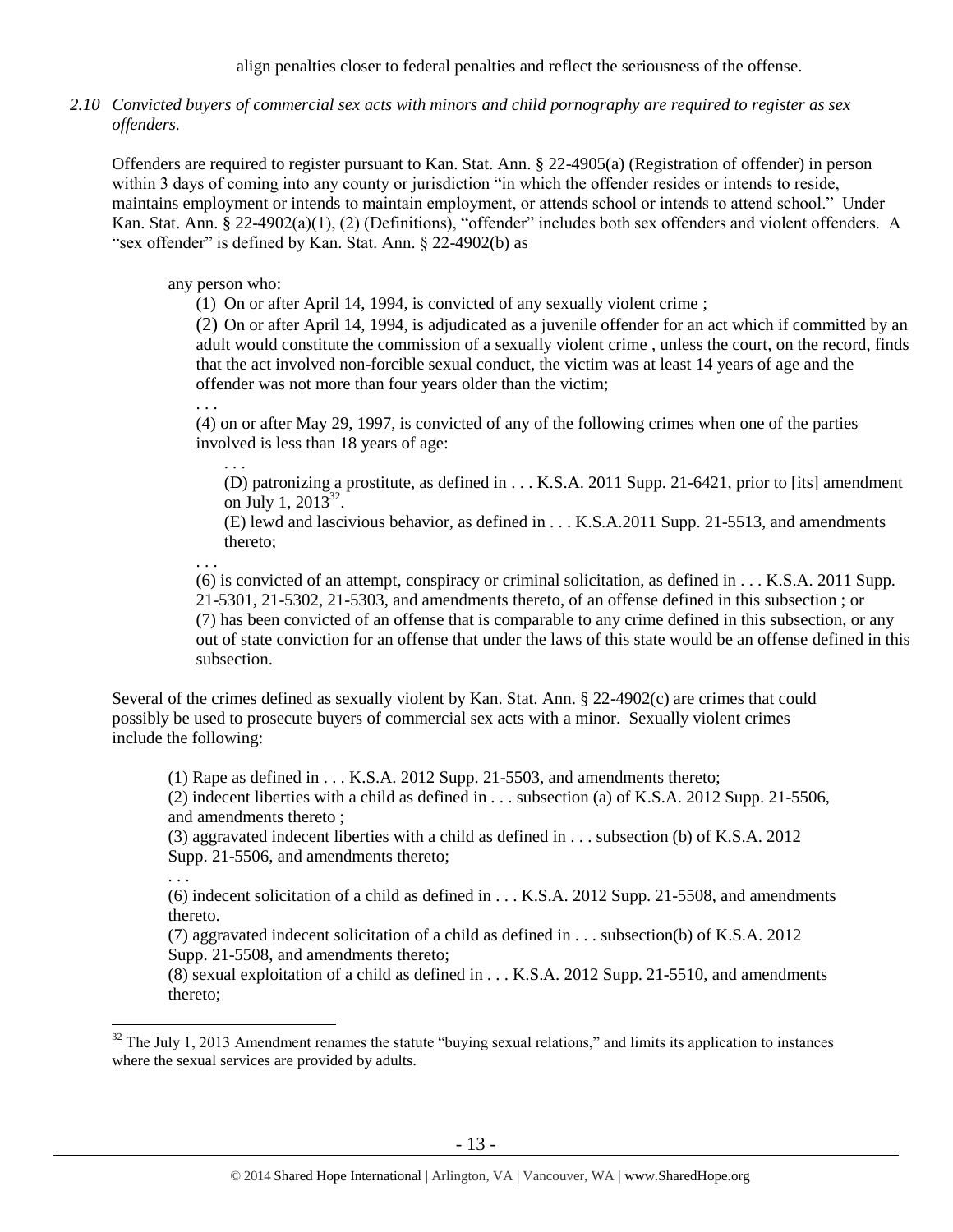(11) electronic solicitation as defined in . . . K.S.A. 2012 Supp. 21-5509, and amendments thereto, committed on or after April 17, 2008;

. . .

. . .

(13) aggravated human trafficking, as defined in K.S.A. 21–3447, prior to its repeal, or subsection (b) of K.S.A. 21–5426, and amendments thereto, if committed in whole or in part for the purpose of the sexual gratification of the defendant or another;

(14) commercial sexual exploitation of a child, as defined in section 4, and amendments thereto; (15) any conviction or adjudication for an offense that is comparable to a sexually violent crime as defined in this subsection, or any out of state conviction or adjudication for an offense that under the laws of this state would be a sexually violent crime as defined in this subsection; . . . .

Pursuant to Kan. Stat. Ann. §  $22-4902(e)(1)(I)$ , a "violent offender" includes a person who is convicted of aggravated human trafficking under Kan. Stat. Ann. § 21-5426(b) (Human trafficking), on or after May 29, 1997. It also includes "any person who . . . is convicted of an attempt, conspiracy or criminal solicitation, as defined in K.S.A. 21-3301, 21-3302 or 21-3303, prior to their repeal, or K.S.A. 2011 Supp. 21-5301, 21-5302 and 21-5303, and amendments thereto  $\dots$ ." Kan. Stat. Ann. § 22-4902(e)(4).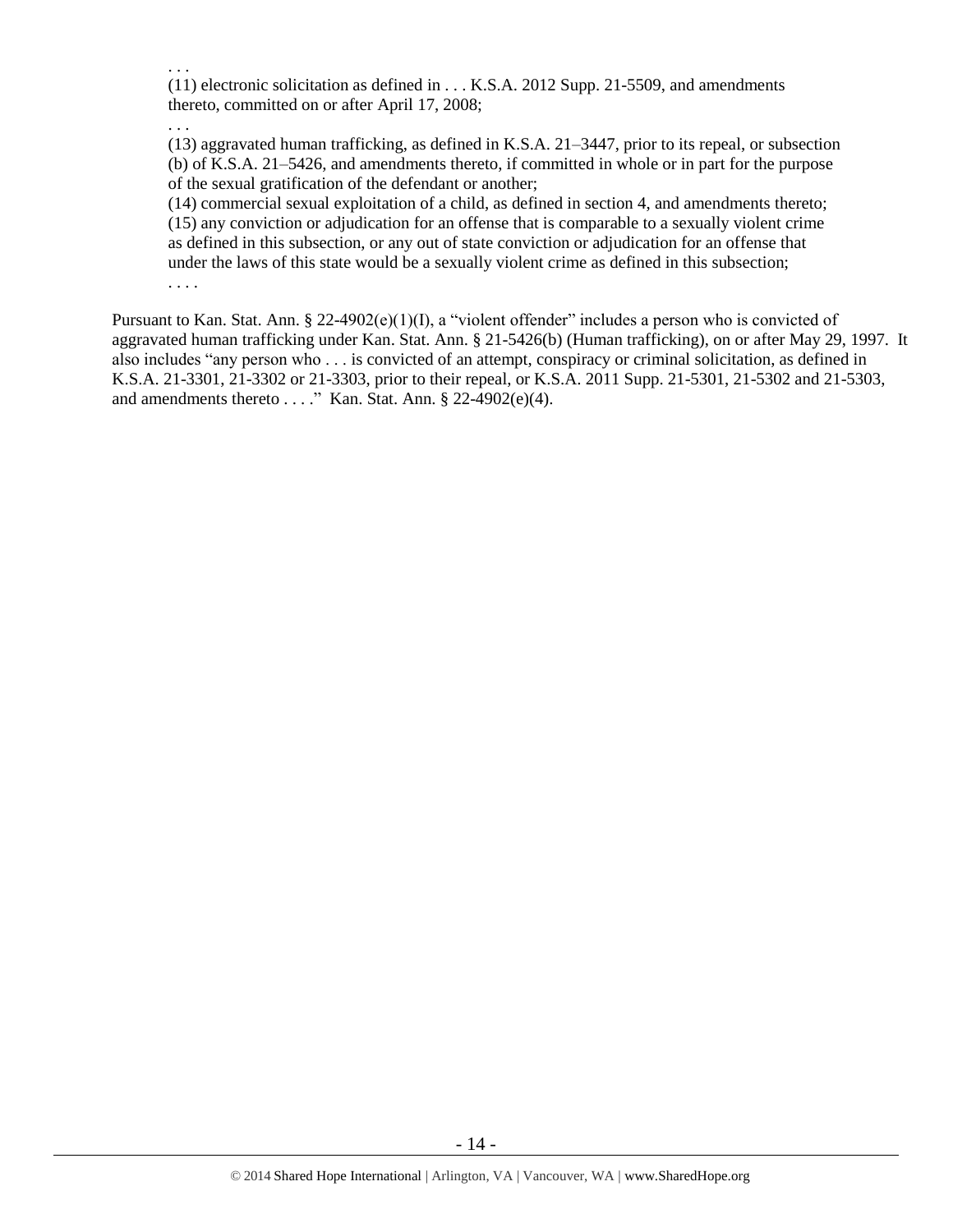#### **FRAMEWORK ISSUE 3: CRIMINAL PROVISIONS FOR TRAFFICKERS**

### *Legal Components:*

- *3.1 Penalties for trafficking a child for sexual exploitation are as high as federal penalties.*
- *3.2 Creating and distributing child pornography carries penalties as high as similar federal offenses.*
- *3.3 Using the Internet to lure, entice, recruit or sell commercial sex acts with a minor is a separate crime or results in an enhanced penalty for traffickers.*
- *3.4 Financial penalties for traffickers, including asset forfeiture, are sufficiently high.*
- *3.5 Convicted traffickers are required to register as sex offenders.*
- *3.6 Laws relating to termination of parental rights for certain offenses include sex trafficking or commercial sexual exploitation of children (CSEC) offenses in order to remove the children of traffickers from their control and potential exploitation.*

*\_\_\_\_\_\_\_\_\_\_\_\_\_\_\_\_\_\_\_\_\_\_\_\_\_\_\_\_\_\_\_\_\_\_\_\_\_\_\_\_\_\_\_\_\_\_\_\_\_\_\_\_\_\_\_\_\_\_\_\_\_\_\_\_\_\_\_\_\_\_\_\_\_\_\_\_\_\_\_\_\_\_\_\_\_\_\_\_\_\_\_\_\_\_*

#### *Legal Analysis:*

*3.1 Penalties for trafficking a child for sexual exploitation are as high as federal penalties.* 

Traffickers of children for commercial sexual exploitation are subject to prosecution under several criminal statutes. Kan. Stat. Ann. § 21-5426(b)(4) (Human trafficking), which includes human trafficking of a person under 18 is a severity level 1, person felony punishable by presumptive imprisonment for 147–165 months (recommended 155 months) and a possible fine not to exceed \$300,000. Kan. Stat. Ann. §§ 21-5426(c)(2), 21-6804(a), 21-  $6611(a)(2)$ . If the victim is under 14 and the offender is 18 or older, aggravated human trafficking is an off-grid person felony with a mandatory imprisonment for 25 years and life and a possible fine not to exceed \$500,000. Kan. Stat. Ann. §§ 21-5426(c)(3), 21-6627(a)(1)(A), 21-6611(a)(1).

A trafficker may also be convicted under Kan. Stat. Ann. § 21-6422<sup>33 34</sup> (Commercial sexual exploitation of a child). Commercial sexual exploitation of a child is a Severity level 5, person felony for a first conviction. A Severity level 5, person felony, is punishable by presumptive imprisonment for 31–34 months (recommended 32 months) and a possible fine not to exceed \$300,000. Kan. Stat. Ann. §§ 21-  $6804(a)$ ,  $21-6611(a)(2)$ . When the victim is under 14 and the offender is 18 or older, the crime is punishable as an off-grid person felony by mandatory imprisonment for 25 years to life and a possible fine not to exceed \$500,000. Kan. Stat. Ann. § 21-6422(b)(2) (Commercial sexual exploitation of a child); Kan. Stat. Ann. §§ 21-6627(a)(1), (a)(1)(E), 21-6611(a)(1).

Pursuant to Kan. Stat. Ann. § 21-6804(j)(1), "The sentence for any persistent sex offender whose current convicted crime carries a presumptive term of imprisonment shall be double the maximum duration of the presumptive imprisonment term." For any fine for a felony or misdemeanor found in Kan. Stat. Ann. §  $21-6611(a)$ –(b), "[T]he fine imposed may [alternatively] be fixed at any greater sum not exceeding double the pecuniary gain derived from the crime by the offender." Kan. Stat. Ann. § 21-6611(c).

In comparison, if the victim is under the age of 14, a conviction under the Trafficking Victims Protection Act (TVPA) for child sex trafficking is punishable by 15 years to life imprisonment and a fine not to exceed \$250,000. 18 U.S.C. §§ 1591(b)(1), 3559(a)(1), 3571(b)(3). If the victim is between the ages of 14–17, a conviction is punishable by 10 years to life imprisonment and a fine not to exceed \$250,000. 18 U.S.C. §§

<sup>33</sup> *See supra* note [4.](#page-1-0)

<sup>34</sup> *See supra* note [4.](#page-1-0)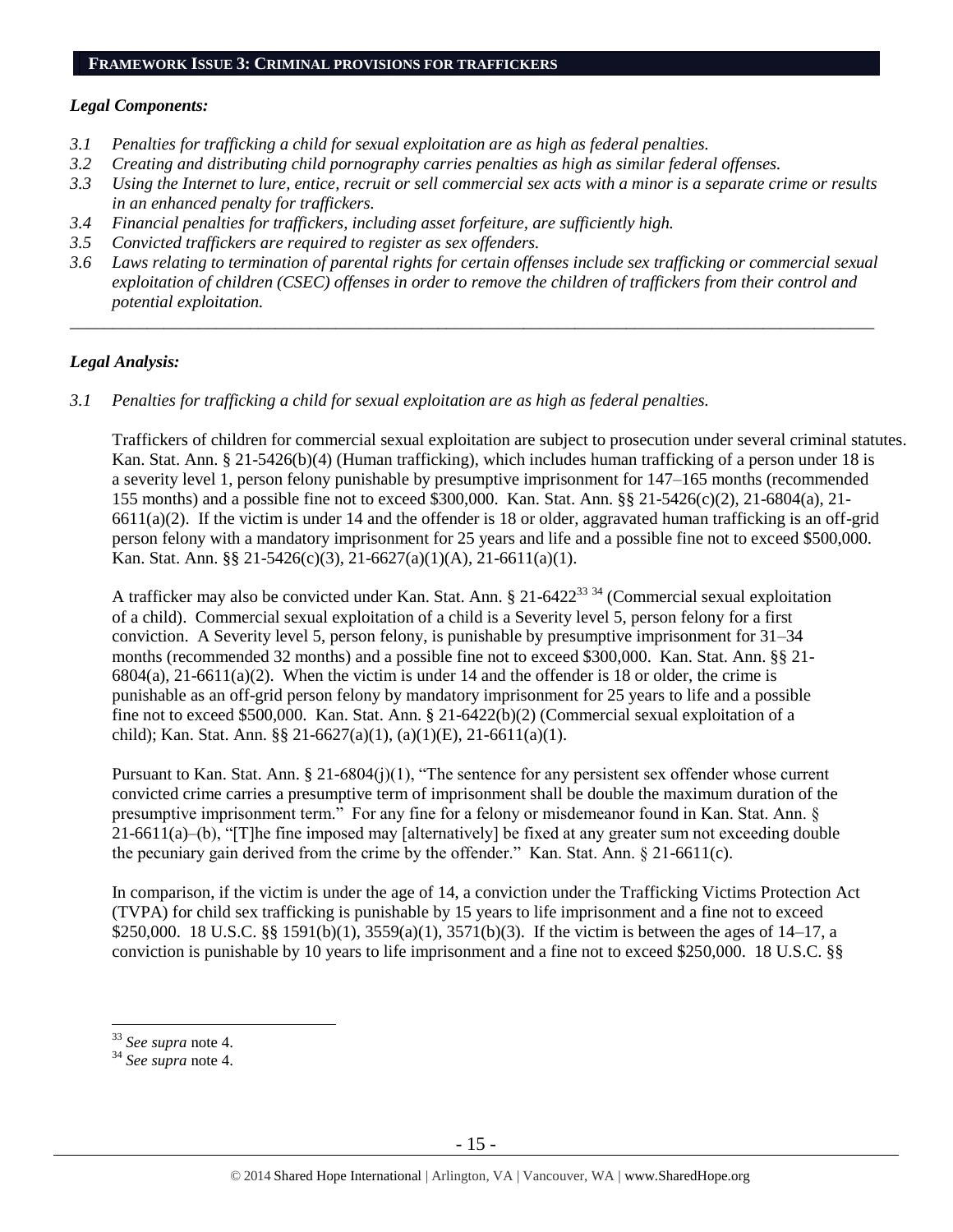1591(b)(2), 3559(a)(1), 3571(b)(3). A conviction is punishable by mandatory life imprisonment, however, if the trafficker has a prior conviction for a federal sex offense<sup>35</sup> against a minor.

# *3.2 Creating and distributing child pornography carries penalties as high as similar federal offenses.*

Creating and distributing child pornography falls under Kan. Stat. Ann. § 21-5510 (Sexual exploitation of a child) which states, in part, "(a) Sexual exploitation of a child is: (1) Employing, using, persuading, inducing, enticing or coercing a child under 18 years of age to engage in sexually explicit conduct<sup>36</sup> with the intent to promote any performance." Kan. Stat. Ann. § 21-5510(a)(1). Under Kan. Stat. Ann. § 21-5510(d)(2), the term "promoting" is defined to include the following:

procuring, transmitting, distributing, circulating, presenting, producing, directing, manufacturing, issuing, publishing, displaying, exhibiting, or advertising:

(A) For pecuniary profit; or

(B) with intent to arouse or gratify the sexual desire or appeal to the prurient interest of the offender or any other person.

Sexual exploitation of a child is a severity level 5, person felony, punishable by presumptive imprisonment for 31–34 months (recommended 32 months) and a possible fine not to exceed \$300,000. Kan. Stat. Ann. §§ 21- 5510(b)(1)(B), 21-6804(a), 21-6611(a)(2). However, when the child is under 14 and the offender is 18 or older, sexual exploitation of a child is an off-grid person felony with mandatory imprisonment of 25 years to life and a possible fine not to exceed \$500,000. Kan. Stat. Ann. §§ 21-5510(b)(2), 21-6627(a)(1)(F),<sup>37</sup> 21-6611(a)(1).

In comparison, if the victim is under the age of 14, a conviction under the TVPA for child sex trafficking is punishable by 15 years to life imprisonment and a fine not to exceed \$250,000. 18 U.S.C. §§ 1591(b)(1),  $3559(a)(1)$ ,  $3571(b)(3)$ . If the victim is between the ages of  $14-17$ , a conviction is punishable by 10 years to life imprisonment and a fine not to exceed \$250,000. 18 U.S.C. §§ 1591(b)(2), 3559(a)(1), 3571(b)(3). A conviction is punishable by mandatory life imprisonment, however, if the trafficker has a prior conviction for a federal sex offense<sup>38</sup> against a minor. Additionally, a federal conviction for distribution of child pornography<sup>39</sup> is generally punishable by imprisonment for  $5-20$  years and a fine not to exceed \$250,000.<sup>40</sup> Subsequent convictions, however, are punishable by imprisonment up to 40 years and a fine not to exceed \$250,000.<sup>41</sup>

<sup>35</sup> *See supra* note [19.](#page-8-0)

<sup>&</sup>lt;sup>36</sup> See *supra* note [6](#page-2-0) for the definition of sexually explicit conduct.

<sup>37</sup> *See supra* note [3.](#page-1-1)

<sup>38</sup> *See supra* note [19.](#page-8-0)

 $39\,18$  U.S.C. §§ 2252(a)(1), (a)(2), (a)(3) (Certain activities relating to material involving the sexual exploitation of minors),  $2252A(a)(2)$ , (a)(3) (Certain activities relating to material constituting or containing child pornography), 1466A(a) (Obscene visual representations of the sexual abuse of children).

<sup>&</sup>lt;sup>40</sup> 18 U.S.C. §§ 2252(b) (stating that a conviction under subsection (a)(1), (a)(2), or (a)(3) is punishable by imprisonment for  $5-20$  years and a fine),  $2252A(b)(1)$  (a conviction is punishable by imprisonment for  $5-20$  years and a fine), 1466A(a), (b) (stating that a conviction under subsection (a) is "subject to the penalties provided in section 2252A(b)(1)," imprisonment for 5–20 years and a fine, while a conviction under subsection (b) is "subject to the penalties provided in section 2252A(b)(2)," imprisonment up to 10 years, a fine, or both); *see also* 18 U.S.C. §§  $3559(a)(1)$  (classifying all of the above listed offenses as felonies),  $3571(b)(3)$  (providing a fine up to \$250,000 for any felony conviction).

<sup>&</sup>lt;sup>41</sup> 18 U.S.C. §§ 2252(b) (stating if a person has a prior conviction under subsection (a)(1), (a)(2), or (a)(3) or a list of other statutes, a conviction is punishable by a fine and imprisonment for  $15-40$  years),  $2252A(b)(1)$  (stating if a person has a prior conviction under subsection (a)(2), (a)(3), or a list of other statutes, a conviction is punishable by a fine and imprisonment for 15–40 years), 1466A(a), (b) (stating that the penalty scheme for section 2252A(b) applies); *see also* 18 U.S.C. §§ 3559(a)(1) (classifying all of the above listed offenses as felonies), 3571(b)(3) (providing a fine up to \$250,000 for any felony conviction).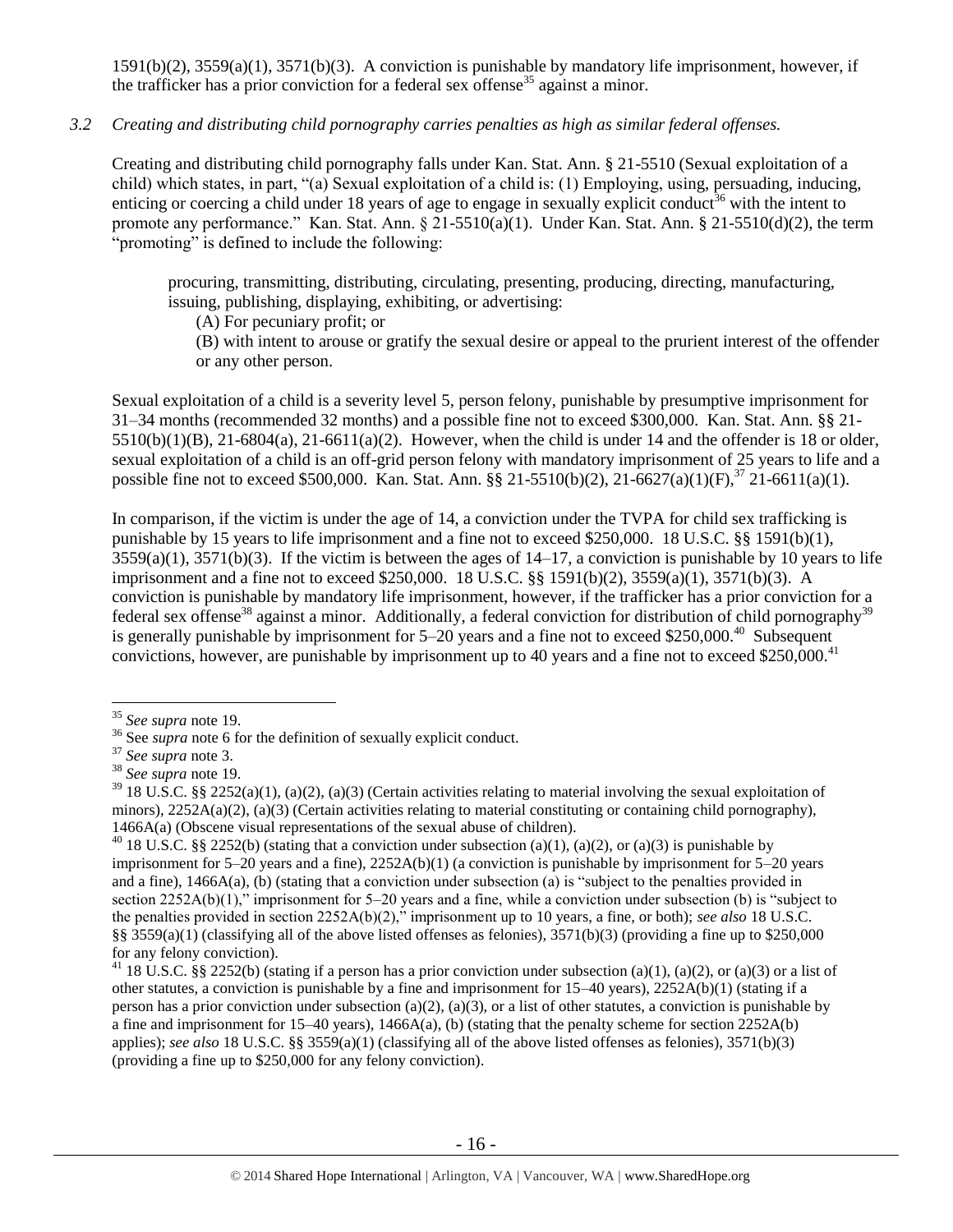- 3.2.1 Recommendation: Amend Kan. Stat. Ann. § 21-5510 (Sexual exploitation of a child) to apply the enhanced penalty to all minors under 18.
- *3.3 Using the Internet to lure, entice, recruit or sell commercial sex acts with a minor is a separate crime or results in an enhanced penalty for traffickers.*

Kan. Stat. Ann. § 21-5509(a) (Electronic solicitation) states, "Electronic solicitation is, by means of communication conducted through the telephone, internet or by other electronic means, enticing or soliciting<sup>42</sup> a person, whom the offender believes to be a child, to commit or submit to an unlawful sexual act." If the offender believes the victim to be 14 or 15, electronic solicitation is a severity level 3, person felony with presumptive imprisonment for 55–61 months (recommended 59 months) and a possible fine not to exceed \$300,000. Kan. Stat. Ann. §§ 21-5509(b)(1), 21-6804(a), 21-6611(a)(2). If the offender believes the child is under 14, the crime is a severity level 1, person felony punishable by presumptive imprisonment for 147–165 months (recommended 155 months) and a possible fine not to exceed \$300,000. Kan. Stat. Ann. §§ 21- 5509(b)(2), 21-6804(a), 21-6611(a)(2).

- 3.3.1 Recommendation: Amend Kan. Stat. Ann. § 21-5509(a) (Electronic solicitation) to specifically include luring or recruiting a minor under 18 for commercial sex acts as a crime and provide for enhanced penalties for traffickers who use the Internet.
- *3.4 Financial penalties for traffickers, including asset forfeiture, are sufficiently high.*<sup>43</sup>

Traffickers are subject to both criminal and civil forfeiture provisions, restitution, and fines for violations of Kansas's laws. A conviction under Kan. Stat. Ann. § 21-5426(b) (Human trafficking) or Kan. Stat. Ann. § 21-6422<sup>44</sup> (Commercial sexual exploitation of a child) when the victim is under 14 and the offender is 18 or older is punishable by a possible fine not to exceed \$500,000. Kan. Stat. Ann. § 21- 6422 (b)(2), Kan. Stat. Ann. §§ 21-5426(c)(3), 21-6611(a)(1). Otherwise, a conviction under Kan. Stat. Ann. § 21-5426(b) (Human trafficking) or Kan. Stat. Ann. § 21-6422 (Commercial sexual exploitation of a child) when the victim is over 14 and under 18 is punishable by a fine not to exceed \$300,000. Sec. 4(b)(1)(A), Kan. Stat. Ann. §§21-5426(c)(2), 21-6611(a)(2).

For any fine for a felony or misdemeanor found in Kan. Stat. Ann. § 21-6611(a)–(b), "the fine imposed may [alternatively] be fixed at any greater sum not exceeding double the pecuniary gain derived from the crime by the offender." Kan. Stat. Ann. § 21-6611(c).

Kansas's asset forfeiture laws are applicable to traffickers who violate Kan. Stat. Ann. § 21-5426 (Human trafficking), § 21-6422<sup>45</sup>(Commercial sexual exploitation of a child), and § 21-5510 (Sexual exploitation of a child). Kan. Stat. Ann. § 60-4104(p)–(dd)<sup>46</sup> (Covered offenses and conduct giving rise to forfeiture). Pursuant to Kan. Stat. Ann. § 60-4105(b)–(d) (Property subject to forfeiture), property subject to forfeiture includes the following:

<span id="page-16-0"></span>(b) except as otherwise provided by law,<sup>47</sup> all property, of every kind, including, but not limited to, cash and negotiable instruments and the whole of any lot or tract of land . . . that is either:

 $\overline{a}$ 

<sup>46</sup> *See supra* note [27.](#page-10-0) 

<sup>42</sup> *See supra* note [7.](#page-3-0)

<sup>43</sup> *See* discussion of relevant provisions *supra* Sections 1.1, 1.2, 3.1.

<sup>44</sup> *See supra* note [4.](#page-1-0)

<sup>45</sup> *See supra* note [4.](#page-1-0)

<sup>&</sup>lt;sup>47</sup> Pursuant to Kan. Stat. Ann. § 60-4106 (Exemptions),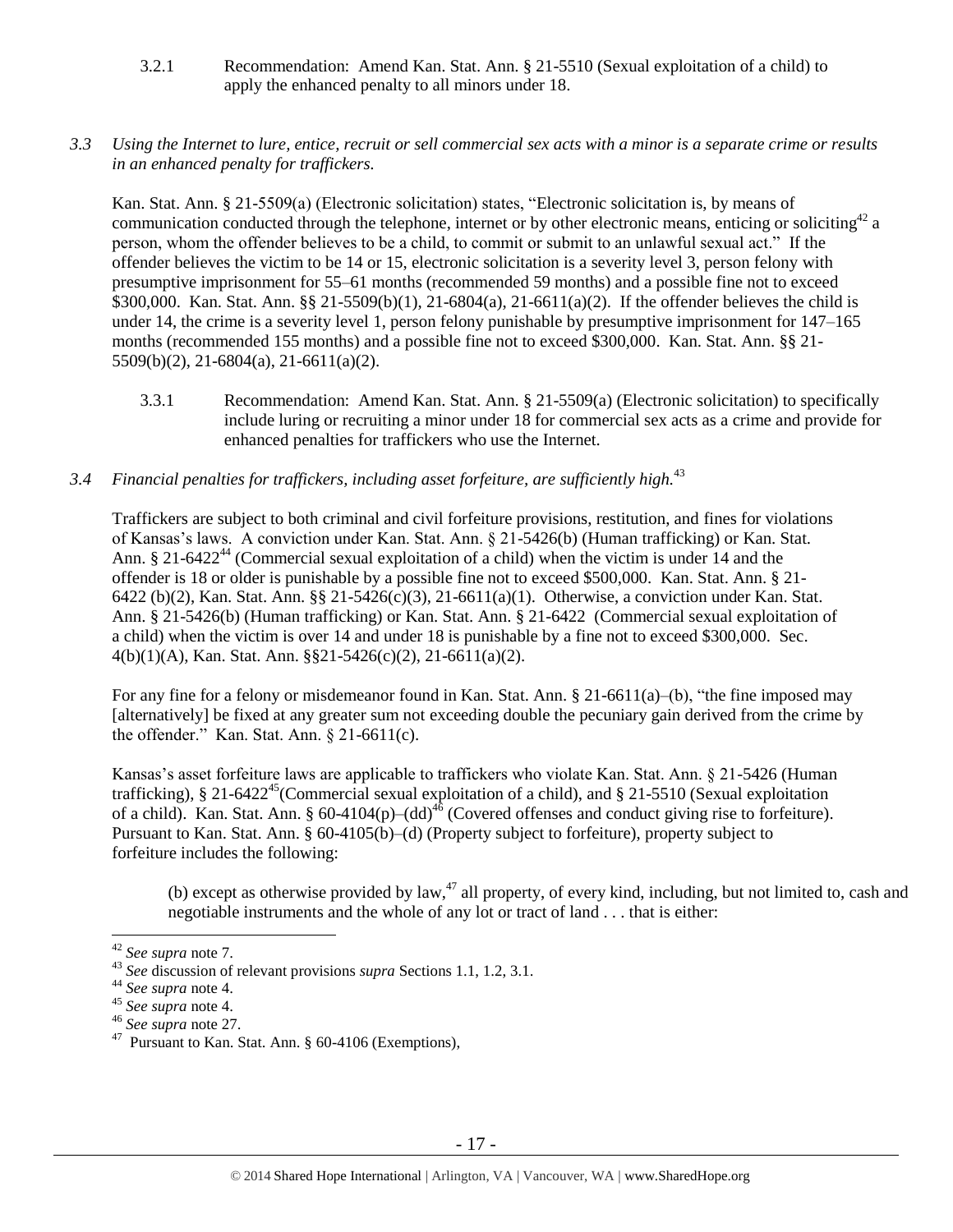(1) Furnished or intended to be furnished by any person in an exchange that constitutes conduct giving rise to forfeiture; or

(2) used or intended to be used in any manner to facilitate conduct giving rise to forfeiture, including, but not limited to, any computer, computer system, computer network or any software or data owned by the defendant which is used during the commission of a violation of K.S.A. 2011 Supp. 21-6108 [Unlawful possession of scanning device or reencoder], and amendments thereto;

(c) all proceeds of any conduct giving rise to forfeiture;

(d) all property of every kind, including, but not limited to, cash and negotiable instruments derived from or realized through any proceeds which were obtained directly or indirectly from the commission of an offense listed in K.S.A. 60-4104, and amendments thereto;

. . . .

 $\overline{a}$ 

. . . .

. . . .

. . . .

Seizure of forfeitable property is governed by Kan. Stat. Ann. §60-4107 (Seizure of property). Forfeiture may be accomplished by an *in rem* proceeding pursuant to Kan. Stat. Ann. § 60-4113 (In rem proceedings) or an *in personam* proceeding pursuant to Kan. Stat. Ann. § 60-4114 (In personam proceedings). Kan. Stat. Ann. § 60- 4117 (Disposition of forfeited property; use of proceeds of sale) governs the disposition of forfeited property and states, in part:

a) When property is forfeited under this act, the law enforcement agency may:

(1) Retain such property for official use or transfer the custody or ownership to any local, state or federal agency, subject to any lien preserved by the court;

(2) destroy or use for investigative or training purposes, any illegal or controlled substances and equipment or other contraband, provided that materials necessary as evidence shall be preserved;

(3) sell property which is not required by law to be destroyed and which is not harmful to the public:

(c) The proceeds of any sale shall be distributed in the following order of priority:

(a) All property, including all interests in property, described in K.S.A. 60-4105, is subject to forfeiture . . . except that property specifically exempted hereunder:

(1) No real property or conveyance, or an interest therein, may be forfeited under this act unless the offense or conduct giving rise to forfeiture constitutes a felony.

(2) No conveyance used by any person as a common carrier in the transaction of business as a common carrier is subject to forfeiture under this act unless it appears that the owner or other person in charge of the conveyance is a consenting party or privy to a violation of this act.

(3) No property is subject to forfeiture under this act if the owner or interest holder acquired the property before or during the conduct giving rise to the property's forfeiture, and such owner or interest holder:

(A) Did not know and could not have reasonably known of the act or omission or that it was likely to occur; or

(B) acted reasonably to prevent the conduct giving rise to forfeiture.

(4) No property is subject to forfeiture if the owner or interest holder acquired the property after the conduct giving rise to the property's forfeiture, including acquisition of proceeds of conduct giving rise to forfeiture, and the owner or interest holder acquired the property in good faith, for value and was not knowingly taking part in an illegal transaction.

(b) Notwithstanding subsection (a), property is not exempt from forfeiture, even though the owner or interest holder lacked knowledge or reason to know that the conduct giving rise to property's forfeiture had occurred or was likely to occur, if the:

(2) owner or interest holder is criminally responsible for the conduct giving rise to the property's forfeiture, whether or not there is a prosecution or conviction;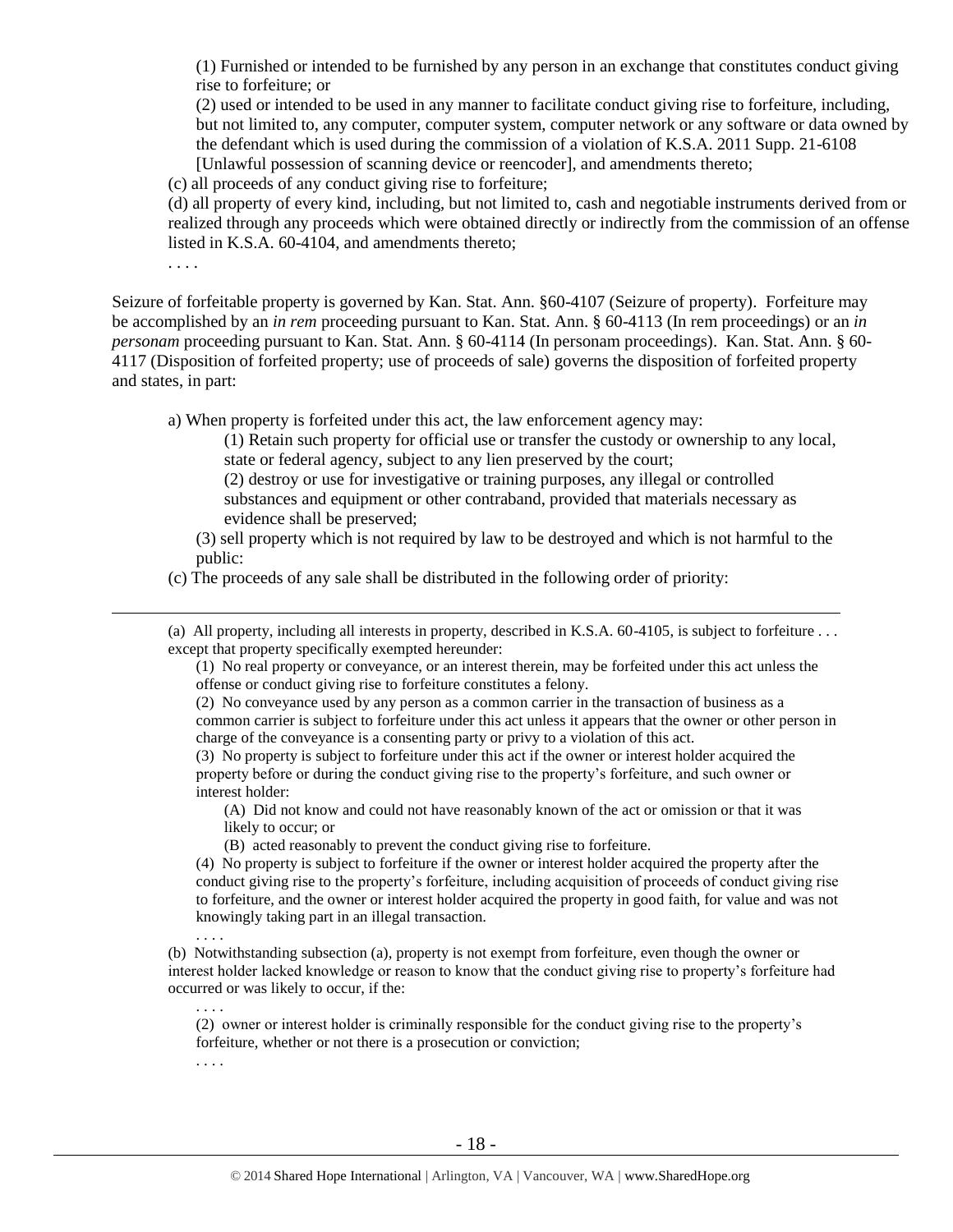(1) For satisfaction of any court preserved security interest or lien . . .

(2) thereafter, for payment of all proper expenses of the proceedings for forfeiture and disposition . .

(3) reasonable attorney fees:

(4) repayment of law enforcement funds expended in purchasing of contraband or controlled substances, subject to any interagency agreement.

Pursuant to Kan. Stat. Ann. § 22-3424(d) (Judgment and sentence), a trafficker convicted of commercial sex with a minor may also be required to pay restitution. Kan. Stat. Ann. § 22-3424(d) states, if a defendant is found guilty and "upon request of the victim or the victim's family and before imposing sentence, the court shall hold a hearing to establish restitution."

# *3.5 Convicted traffickers are required to register as sex offenders.*

Sex offenders are required to register pursuant to Kan. Stat. Ann. § 22-4905(a) (Registration of offender) in person within 3 days of coming into any county or jurisdiction "in which the offender resides or intends to reside, maintains employment or intends to maintain employment, or attends school or intends to attend school." Under Kan. Stat. Ann. § 22-4902(a)(1)–(2) (Definitions), "offender" includes both sex offenders and violent offenders. A "sex offender" is defined by Kan. Stat. Ann. § 22-4902(b) as

any person who:

(1) On or after April 14, 1994, is convicted of any sexually violent crime;

(2) On or after April 14, 1994, is adjudicated as a juvenile offender for an act which if committed by an adult would constitute the commission of a sexually violent crime , unless the court, on the record, finds that the act involved non-forcible sexual conduct, the victim was at least 14 years of age and the offender was not more than four years older than the victim;

. . .

(4) on or after May 29, 1997, is convicted of any of the following crimes when one of the parties involved is less than 18 years of age:

. . .

(D) patronizing a prostitute, as defined in . . . K.S.A. 2012 Supp. 21-6421, prior to [its] amendment on July 1, 2013. 48

(E) lewd and lascivious behavior, as defined in . . . K.S.A. 2012 Supp. 21-5513, and amendments thereto;

. . .

(6) is convicted of an attempt, conspiracy or criminal solicitation, as defined in . . . K.S.A. 2012 Supp. 21-5301, 21-5302, 21-5303, and amendments thereto, of an offense defined in this subsection; or (7) has been convicted of an that is comparable to any crime defined in this subsection, or any out of state conviction for an offense that under the laws of this state would be an offense defined in this subsection.

Several of the crimes defined as sexually violent by Kan. Stat. Ann. § 22-4902(c) are crimes applicable to traffickers. Pursuant to Kan. Stat. Ann. § 22-4902(c) these crimes include the following:

(8) sexual exploitation of a child as defined in . . . K.S.A. 2012 Supp. 21-5510, and amendments thereto;

. . . .

. . . .

(11) electronic solicitation as defined in . . . K.S.A. 2012 Supp. 21-5509, and amendments thereto, committed on or after April 17, 2008;

 $\overline{a}$ <sup>48</sup> *See supra* note [32.](#page-12-0)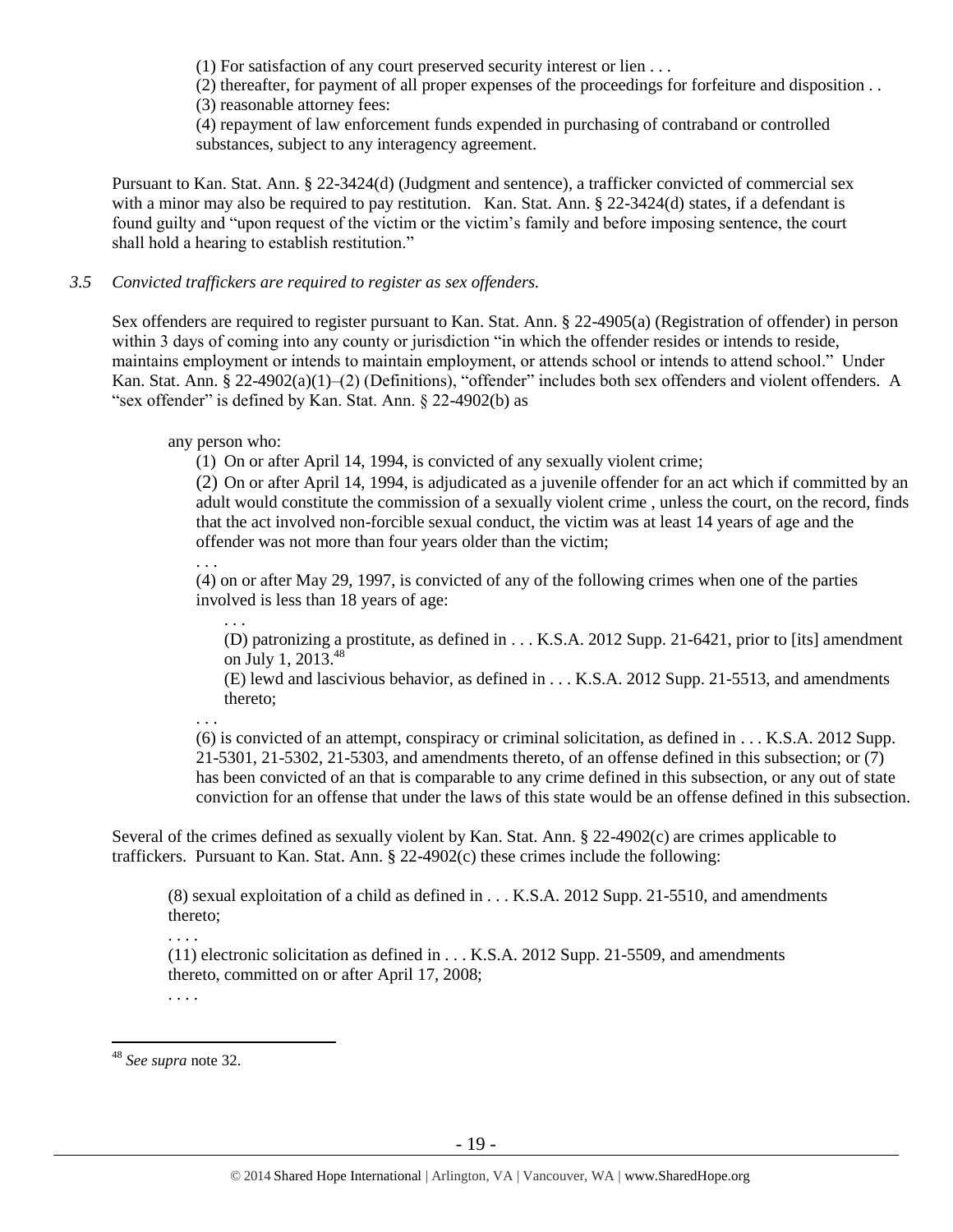(13) aggravated human trafficking, as defined in K.S.A. 21-3447, prior to its repeal, or subsection (b) of K.S.A. 2012 Supp. 21-5426, and amendments thereto, if committed in whole or in part for the purpose of the sexual gratification of the defendant or another;

(14) commercial sexual exploitation of a child, as defined in section 4, and amendments thereto; (15) any conviction or adjudication for an offense that is comparable to a sexually violent crime as defined in this subsection, or any out of state conviction or adjudication for an offense that under the laws of this state would be a sexually violent crime as defined in this subsection; (16) an attempt, conspiracy or criminal solicitation, as defined in . . . K.S.A. 2012 Supp. 21-5301, 21-5302, 21-5303, and amendments thereto, of a sexually violent crime, as defined in this subsection; or

(17) any act which has been determined beyond a reasonable doubt to have been sexually motivated, unless the court, on the record, finds that the act involved nonforcible sexual conduct, the victim was at least 14 years of age and the offender was not more than four years older than the victim. As used in this paragraph, "sexually motivated" means that one of the purposes for which the defendant committed the crime was for the purpose of the defendant's sexual gratification.

*3.6 Laws relating to termination of parental rights for certain offenses include sex trafficking or commercial sexual exploitation of children (CSEC) offenses in order to remove the children of traffickers from their control and potential exploitation.* 

Pursuant to Kan. Stat. Ann. § 38-2269(a) (Factors to be considered in termination of parental rights), "When the child has been adjudicated to be a child in need of care, the court may terminate parental rights or appoint a permanent custodian when the court finds by clear and convincing evidence that the parent is unfit by reason of conduct or condition which renders the parent unable to care properly for a child and the conduct or condition is unlikely to change in the foreseeable future." One of the factors a court may consider in determining fitness is "conviction of a felony and imprisonment." Kan. Stat. Ann. § 38-2269(b)(5). Additionally, a parent or guardian may be found unfit if he or she has been "convicted of a felony in which intercourse occurred, or if a juvenile is adjudicated a juvenile offender because of an act which, if committed by an adult, would be a felony in which sexual intercourse occurred, and as a result of the sexual intercourse, a child is conceived . . . ." Kan. Stat. Ann. § 38-2269(e).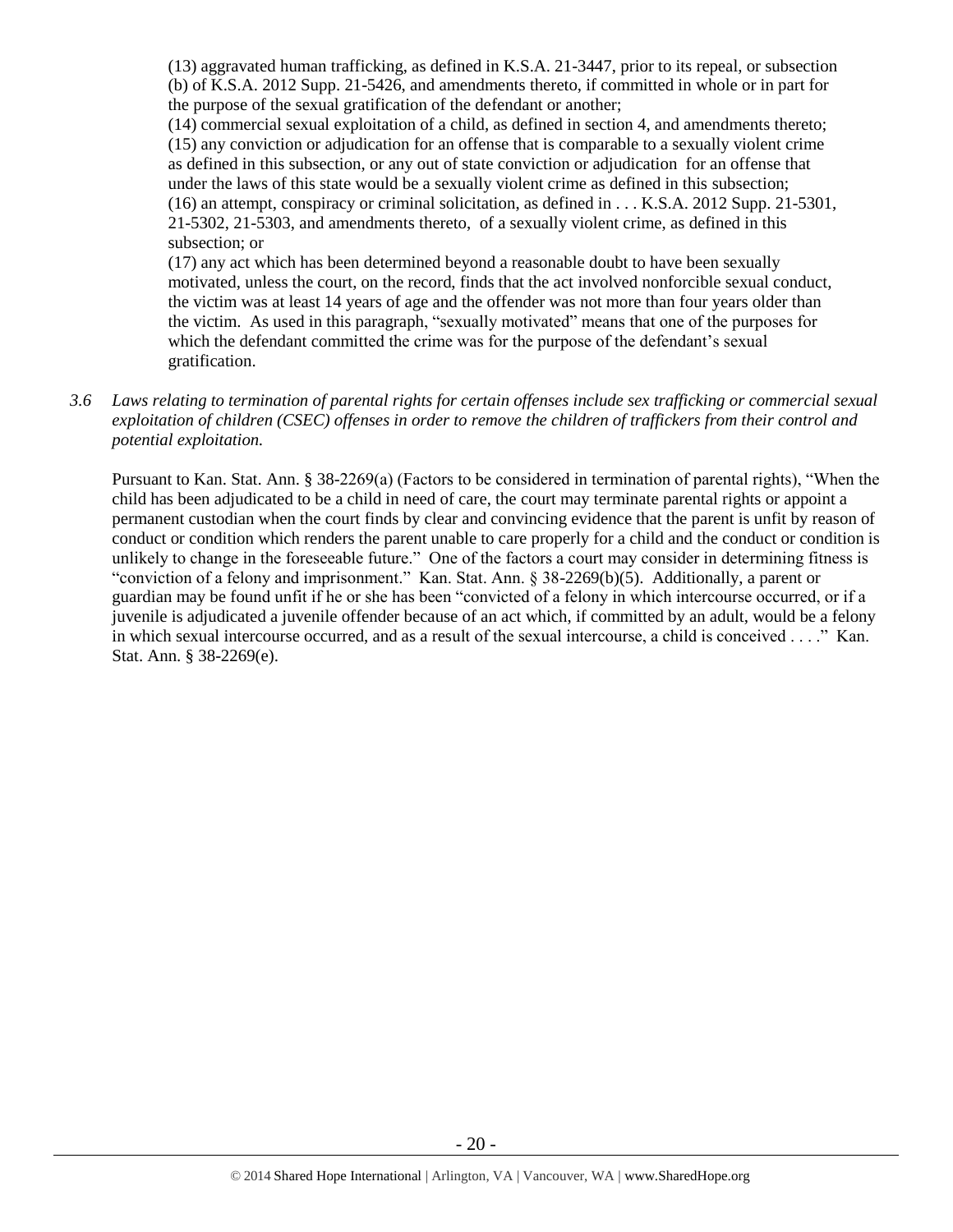#### **FRAMEWORK ISSUE 4: CRIMINAL PROVISIONS FOR FACILITATORS**

#### *Legal Components:*

- *4.1 The acts of assisting, enabling, or financially benefitting from child sex trafficking are included as criminal offenses in the state sex trafficking statute.*
- *4.2 Financial penalties, including asset forfeiture laws, are in place for those who benefit financially from or aid and assist in committing domestic minor sex trafficking.*

*\_\_\_\_\_\_\_\_\_\_\_\_\_\_\_\_\_\_\_\_\_\_\_\_\_\_\_\_\_\_\_\_\_\_\_\_\_\_\_\_\_\_\_\_\_\_\_\_\_\_\_\_\_\_\_\_\_\_\_\_\_\_\_\_\_\_\_\_\_\_\_\_\_\_\_\_\_\_\_\_\_\_\_\_\_\_\_\_\_\_\_\_\_\_*

- *4.3 Promoting and selling child sex tourism is illegal.*
- *4.4 Promoting and selling child pornography is illegal.*

### *Legal Analysis:*

*4.1 The acts of assisting, enabling, or financially benefitting from child sex trafficking are included as criminal offenses in the state sex trafficking statute.*

The human trafficking provision may apply to facilitators. Under Kan. Stat. Ann. § 21-5426(a) (Human trafficking),

Human trafficking is:

(1) The intentional recruitment, harboring, transportation, provision or obtaining of a person for labor or services, through the use of force, fraud or coercion for the purpose of subjecting the person to involuntary servitude or forced labor;

(2) intentionally benefitting financially or by receiving anything of value from participation in a venture that the person has reason to know has engaged in acts set forth in subsection (a)(1).

Therefore, facilitators prosecuted under this provision would need to have reason to know that "force, fraud, threat or coercion will be used to cause the person to engage in forced labor or involuntary servitude." Human trafficking is a severity level 2, person felony punishable by presumptive imprisonment for 109–123 months (recommended 117 months) and a possible fine not to exceed \$300,000. Kan. Stat. Ann. §§ 21-5426(c)(1), 21- 6804(a), 21-6611(a)(2).

Under Kan. Stat. Ann. § 21-5426(b)(4), aggravated trafficking "involve[es] recruiting, harboring, transporting, providing or obtaining, by any means, a person under 18 years of age knowing that the person, with or without force, fraud, threat or coercion, will be used to engage in forced labor, involuntary servitude or sexual gratification of the defendant or another." Aggravated human trafficking is a severity level 1, person felony punishable by presumptive imprisonment for 147–165 months (recommended 155 months) and a possible fine not to exceed \$300,000. Kan. Stat. Ann. §§ 21-5426(c)(2), 21-6804(a), 21-6611(a)(2). If the victim is less than 14 and the offender is 18 or older, the crime is an off-grid person felony with a mandatory imprisonment of 25 years to life and a possible fine not to exceed \$500,000. Kan. Stat. Ann. §§ 21-5426(c)(3), 21-6627(a)(1)(A),<sup>49</sup>  $21-6611(a)(1)$ .

Additionally, a facilitator could be charged under Kan. Stat. Ann. § 21-6422(a)<sup>50</sup> (Commercial sexual exploitation of a child), $51$  which includes knowingly:

<sup>49</sup> *See supra* note [3.](#page-1-1)

<sup>50</sup> *See supra* note [4.](#page-1-0)

<sup>51</sup> *See supra* note [4.](#page-1-0)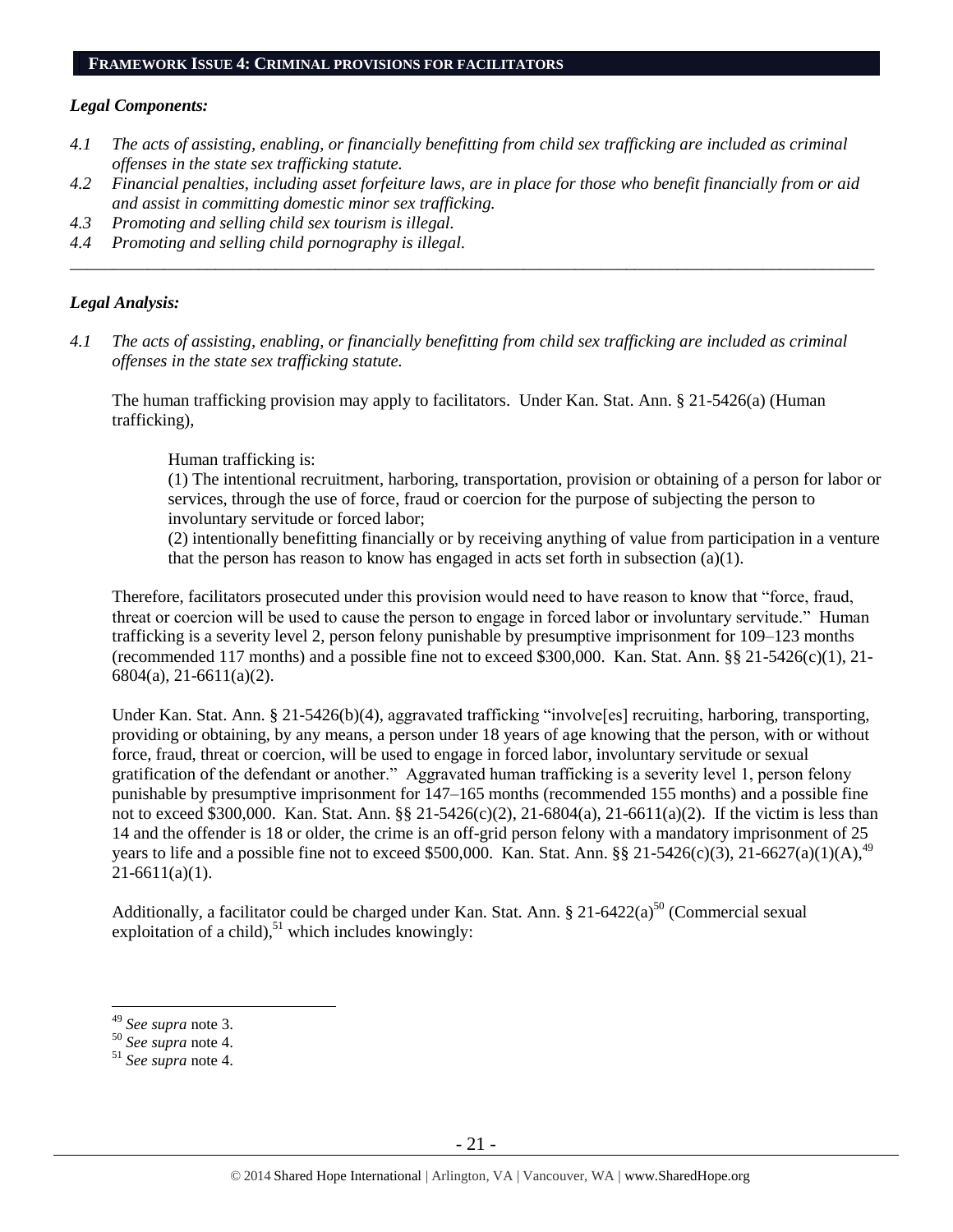(2) establishing, owning, maintaining or managing any property, whether real or personal, where sexual relations are being sold or offered for sale by a person younger than 18 years of age, or participating in the establishment, ownership, maintenance or management thereof;

(3) permitting any property, whether real or personal, partially or wholly owned or controlled by the defendant to be used as a place where sexual relations are being sold or offered for sale by a person who is younger than 18 years of age; or

(4) procuring transportation for, paying for the transportation of or transporting any person younger than 18 years of age within this state with the intent of causing, assisting or promoting that person's engaging in selling sexual relations.

When the victim is under 14 and the offender is 18 or older, commercial sexual exploitation of a child is an offgrid person felony with a mandatory imprisonment of 25 years to life and a possible fine not to exceed \$500,000. Kan. Stat. Ann. § 21-6422 (b)(2), Kan. Stat. Ann. §§21-6627(a)(1)(E), 21-6611(a)(1). Where the minor victim is over 14 and under 18, it is a severity level 5, person felony, punishable by presumptive imprisonment for 31–34 months (recommended 32 months) and possible fine up to \$300,000. Kan. Stat. Ann. § 21-6422(b)(1)(A), Kan. Stat. Ann. §§ 21-5510(b)(1)(A), (B), 21-6804(a), 21-6611(a)(2). If the defendant has a prior conviction, however, it is a severity level 2, person felony, punishable by presumptive imprisonment for 109–123 months (recommended 117 months) and a possible fine not to exceed \$300,000. Kan. Stat. Ann. § 21- 6422(b)(1)(A), Kan. Stat. Ann. §§ 21-5426(c)(1), 21-6804(a), 21-6611(a)(2).

*4.2 Financial penalties, including asset forfeiture laws, are in place for those who benefit financially from or aid and assist in committing domestic minor sex trafficking.*

Kansas's asset forfeiture laws are applicable to facilitators who violate Kan. Stat. Ann. § 21-5426 (Human trafficking) and Kan. Stat. Ann. §  $21-6422^{52}$  (Commercial sexual exploitation of a child). Kan. Stat. Ann. § 60-4104(p)–(aa).<sup>5354</sup> Pursuant to Kan. Stat. Ann. § 60-4105(b), (c), (d) (Property subject to forfeiture) property subject to forfeiture includes the following:

(b) except as otherwise provided by law,<sup>55</sup> all property, of every kind, including, but not limited to, cash and negotiable instruments and the whole of any lot or tract of land . . . that is either:

(1) Furnished or intended to be furnished by any person in an exchange that constitutes conduct giving rise to forfeiture; or

(2) used or intended to be used in any manner to facilitate conduct giving rise to forfeiture . . .

(c) all proceeds of any conduct giving rise to forfeiture;

(d) all property of every kind, including, but not limited to, cash and negotiable instruments derived from or realized through any proceeds which were obtained directly or indirectly from the commission of an offense listed in K.S.A. 60-4104, and amendments thereto;

Seizure of forfeitable property is governed by Kan. Stat. Ann. §60-4107 (Seizure of property). Forfeiture may be accomplished by an *in rem* proceeding pursuant to Kan. Stat. Ann. § 60-4113 (In rem proceedings) or an *in personam* proceeding pursuant to Kan. Stat. Ann. § 60-4114 (In personam proceedings). Kan. Stat. Ann. § 60- 4117 (Disposition of forfeited property; use of proceeds of sale) governs the disposition of forfeited property and states, in part:

a) When property is forfeited under this act, the law enforcement agency may:

<sup>52</sup> *See supra* note [4.](#page-1-0)

<sup>53</sup> *See supra* note [27.](#page-10-0) 

<sup>54</sup> *See supra* note [27.](#page-10-0)

<sup>55</sup> *See supra* note [47.](#page-16-0)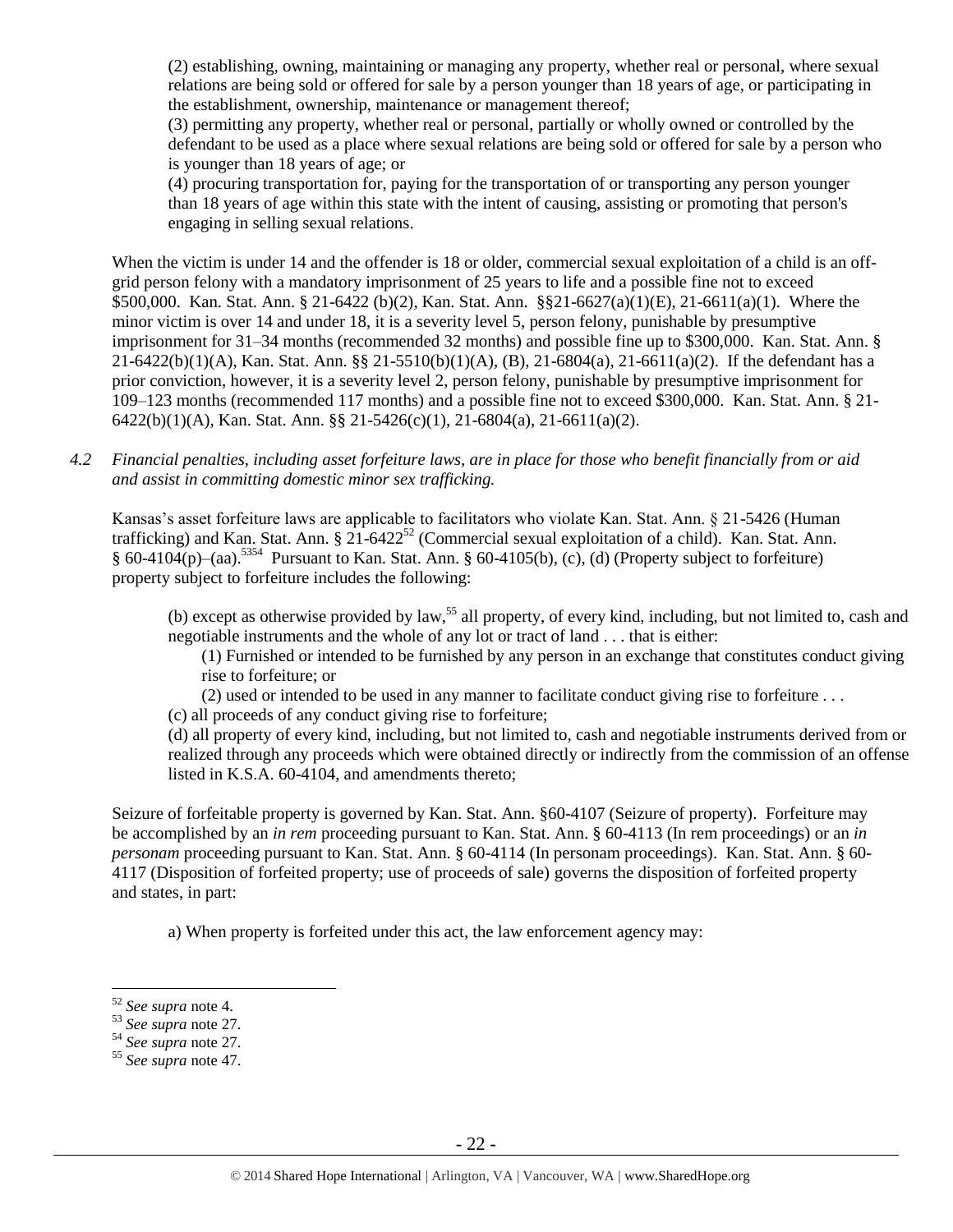(1) Retain such property for official use or transfer the custody or ownership to any local, state or federal agency, subject to any lien preserved by the court;

(2) destroy or use for investigative or training purposes, any illegal or controlled substances and equipment or other contraband, provided that materials necessary as evidence shall be preserved;

(3) sell property which is not required by law to be destroyed and which is not harmful to the public:

(c) The proceeds of any sale shall be distributed in the following order of priority:

(1) For satisfaction of any court preserved security interest or lien . . .

(2) thereafter, for payment of all proper expenses of the proceedings for forfeiture and disposition . . (3) reasonable attorney fees:

(4) repayment of law enforcement funds expended in purchasing of contraband or controlled substances, subject to any interagency agreement.

Pursuant to Kan. Stat. Ann. § 22-3424(d) (Judgment and sentence), a facilitator convicted of facilitating commercial sex with a minor may also be required to pay restitution. Kan. Stat. Ann. § 22-3424(d) states, if a defendant is found guilty and "upon request of the victim or the victim's family and before imposing sentence, the court shall hold a hearing to establish restitution."

*4.3 Promoting and selling child sex tourism is illegal.*

Kansas has no law specifically prohibiting sex tourism.

- 4.3.1 Recommendation: Enact a law that prohibits selling or offering to sell travel services that include or facilitate travel for the purpose of engaging in commercial sexual exploitation of a child or prostitution of a minor, if sale or travel occurs in Kansas.
- *4.4 Promoting and selling child pornography is illegal.*

Promoting child pornography is illegal under Kan. Stat. Ann. § 21-5510 (Sexual exploitation of a child), which states, among other things, "promoting any performance<sup>56</sup> that includes sexually explicit conduct<sup>57</sup> by a child under 18 years of age, knowing the character and content of the performance." Kan. Stat. Ann. § 21-5510(a)(4). Under this statute, "promoting" is defined as "procuring, transmitting, distributing, circulating, presenting, producing, directing, manufacturing, issuing, publishing, displaying, exhibiting or advertising: (A) For pecuniary profit; or (B) with intent to arouse or gratify the sexual desire or appeal to the prurient interest of the offender or any other person." Kan. Stat. Ann. § 21-5510(d)(2). Generally, violating this provision of sexual exploitation of a child is a severity level 5, person felony punishable by presumptive imprisonment for 31–34 months (recommended 32 months) and a possible fine not to exceed \$300,000. Kan. Stat. Ann. §§ 21- 5510(b)(2)(A), 21-6804(a), 21-6611(a)(2). If, however, the victim is under 14 and the offender is 18 or older, the crime is an off-grid person felony with a mandatory imprisonment of 25 years to life and a possible fine not to exceed \$500,000. Kan. Stat. Ann. §§ 21-5510(b)(2), 21-6627(a)(1)(F), 21-6611(a)(1).

4.4.1 Recommendation: Amend Kan. Stat. Ann. § 21-5510 (Sexual exploitation of a child), to apply the enhanced penalty for an offense involving any minor under 18.

 $\overline{a}$ <sup>56</sup> "Performance" is defined to include "any film, photograph, negative, slide, book, magazine or other printed or visual medium, any audio tape recording or any photocopy, video tape, video laser disk, computer hardware, software, floppy disk or any other computer related equipment or computer generated image that contains or incorporates in any manner any film, photograph, negative, photocopy, video tape or video laser disk or any play or other live presentation." Kan. Stat. Ann. § 21-5510(d)(3).

<sup>57</sup> *See supra* note [6](#page-2-0) for the definition of sexually explicit conduct.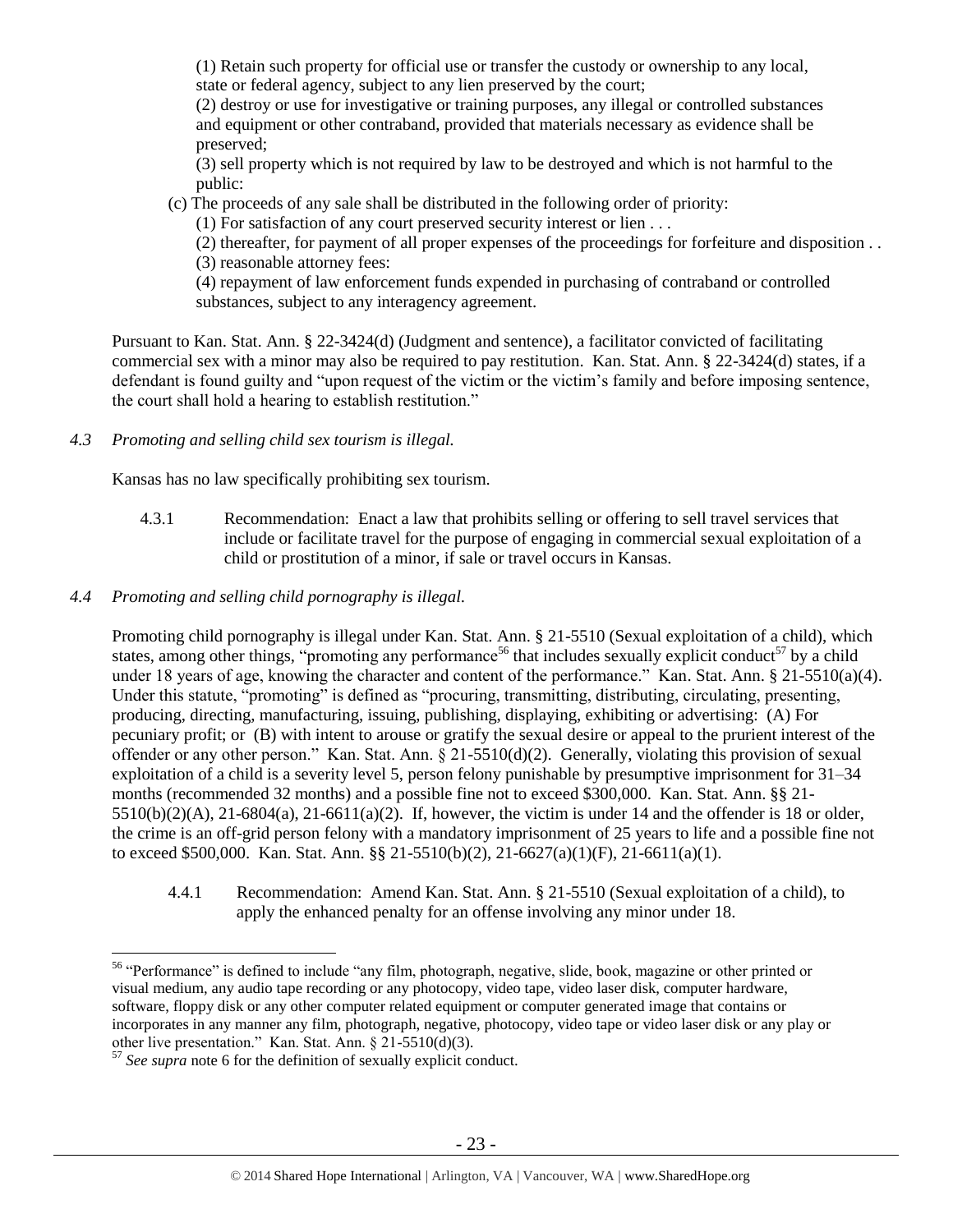#### **FRAMEWORK ISSUE 5: PROTECTIVE PROVISIONS FOR THE CHILD VICTIMS**

# *Legal Components:*

- *5.1 Statutorily-mandated victim services define "victim" to specifically include victims of domestic minor sex trafficking or commercial sexual exploitation of children (CSEC) to ensure prompt identification and access to victims' rights and services.*
- *5.2 The state sex trafficking statute expressly prohibits a defendant from raising consent of the minor to the commercial sex acts as a defense.*
- *5.3 Prostitution laws apply only to adults, making minors under 18 specifically immune from this offense.*
- *5.4 Child victims of sex trafficking or commercial sexual exploitation are provided with a child protection response, including specialized shelter and services, and are not detained in juvenile detention facilities.*
- *5.5 Commercial sexual exploitation is identified as a type of abuse and neglect within child protection statutes.*
- *5.6 The definition of "caregiver" (or similar term) in the child welfare statutes is broad enough to include a trafficker who has custody or control of a child in order to bring a trafficked child into protection of child protective services.*
- *5.7 Crime victims' compensation is specifically available to a child victim of sex trafficking or commercial sexual exploitation of children (CSEC) without regard to ineligibility factors.*
- *5.8 Victim-friendly procedures and protections are provided in the trial process for minors under 18.*
- *5.9 Expungement or sealing of juvenile delinquency records resulting from arrests or adjudications for prostitution-related offenses committed as a result of, or in the course of, the commercial sexual exploitation of a minor is available within a reasonable time after turning 18.*
- *5.10 Victim restitution and civil remedies for victims of domestic minor sex trafficking or commercial sexual exploitation of children (CSEC) are authorized by law.*
- *5.11 Statutes of limitations for civil and criminal actions for child sex trafficking or commercial sexual exploitation of children (CSEC) offenses are eliminated or lengthened sufficiently to allow prosecutors and victims a realistic opportunity to pursue criminal action and legal remedies.*

*\_\_\_\_\_\_\_\_\_\_\_\_\_\_\_\_\_\_\_\_\_\_\_\_\_\_\_\_\_\_\_\_\_\_\_\_\_\_\_\_\_\_\_\_\_\_\_\_\_\_\_\_\_\_\_\_\_\_\_\_\_\_\_\_\_\_\_\_\_\_\_\_\_\_\_\_\_\_\_\_\_\_\_\_\_\_\_\_\_\_\_\_\_\_*

# *Legal Analysis:*

*5.1 Statutorily-mandated victim services define "victim" to specifically include victims of domestic minor sex trafficking or commercial sexual exploitation of children (CSEC) to ensure prompt identification and access to victims' rights and services.* 

For the purposes of crime victims compensation, a "victim" is defined as "a person who suffers personal injury or death as a result of: (1) Criminally injurious conduct; (2) the good faith effort of any person to prevent criminally injurious conduct; or (3) the good faith effort of any person to apprehend a person suspected of engaging in criminally injurious conduct." Kan. Stat. Ann. § 74-7301(m). Pursuant to Kan. Stat. Ann. § 74- 7301(e), (Definitions),

"Criminally injurious conduct" means conduct that:

(1)

(A) Occurs or is attempted in this state or occurs to a person whose domicile is in Kansas who is the victim of a violent crime which occurs in another state, possession, or territory of the United States of America may make an application for compensation if:

(i) The crimes would be compensable had it occurred in the state of Kansas; and

(ii) the places the crimes occurred are states, possessions or territories of the United States of America not having eligible crime victim compensation programs;

- (B) poses a substantial threat or personal injury or death; and
- (C) either is punishable by fine, imprisonment or death or would be so punishable but for the fact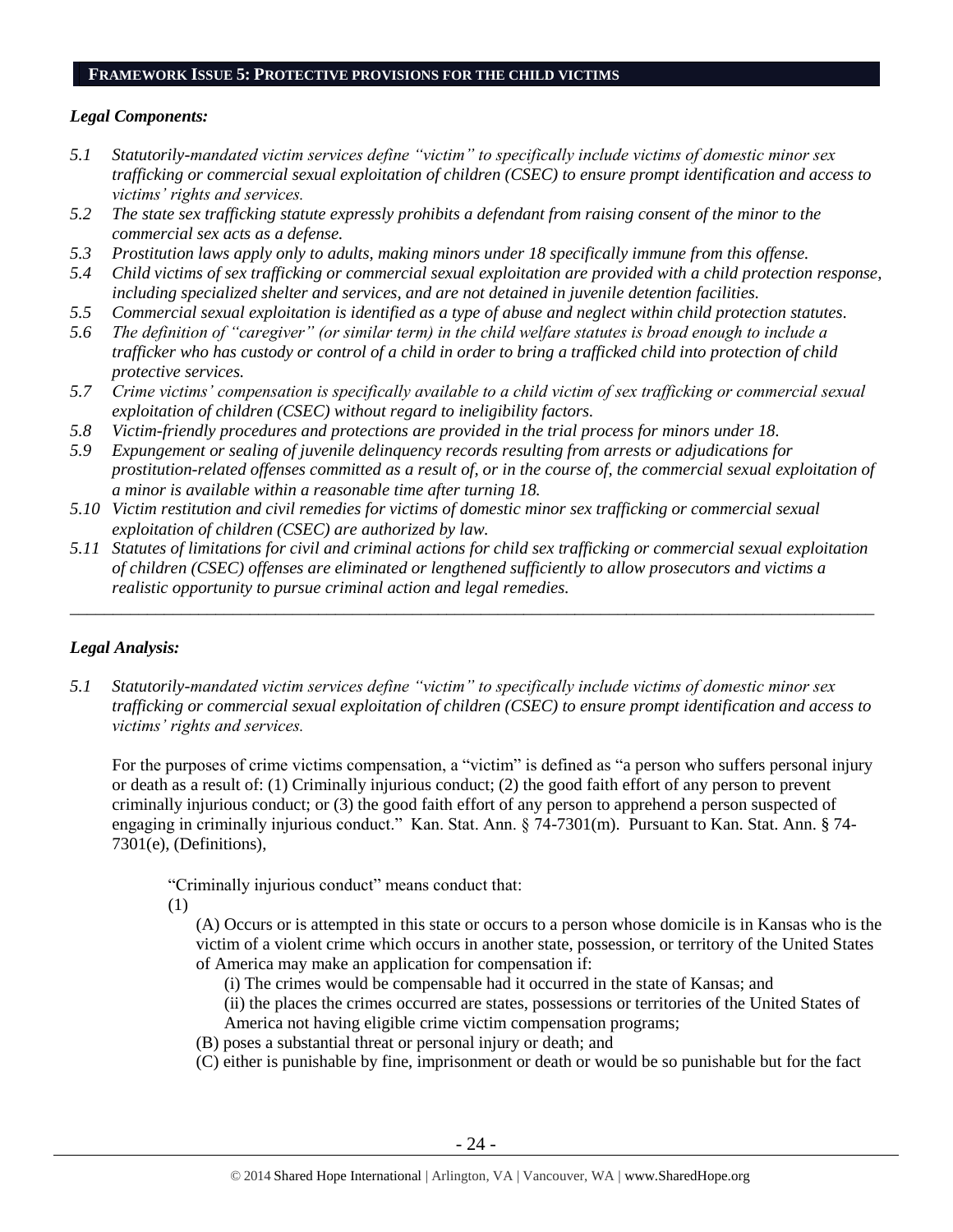that the person engaging in the conduct lacked capacity to commit the crime under the laws of this state; . . .

. . . .

For the purpose of crime victims' bill of rights and all services mentioned therein, "victim" is defined as "any person who suffers direct or threatened physical, emotional or financial harm as the result of the commission or attempted commission of a crime against such person." Kan. Stat. Ann. § 74-7333(b).

- 5.1.1 Recommendation: Amend the definition of "victim" in Kan. Stat. Ann. § 74-733(b) (Bill of rights for victims of crime) to expressly include trafficking and CSEC victims.
- 5.1.2 Recommendation: Amend the definitions of "victim" and "criminally injurious conduct" in Kan. Stat. Ann. § 74-7301 (Crime Victims Compensation Board—definitions) to expressly include trafficking and CSEC victims.
- *5.2 The state sex trafficking statute expressly prohibits a defendant from raising consent of the minor to the commercial sex acts as a defense.*

Kan. Stat. Ann. § 21-5426 (Human trafficking), § 21-5509 (Electronic solicitation), § 21-5510 (Sexual exploitation of a child), and Kansas House Bill Kan. Stat. Ann. § 21-6422<sup>58</sup> (Commercial sexual exploitation of a child), do not refer to a defense based on consent of the minor to the commercial sex act. The code, however, does not specifically prohibit a defendant from raising such a defense.

- 5.2.1 Recommendation: Amend Kan. Stat. Ann. § 21-5426 (Human trafficking), § 21-5509 (Electronic solicitation), § 21-5510 (Sexual exploitation of a child), and Kan. Stat. Ann. § 21- 6422 (Commercial sexual exploitation of a child) to expressly provide that consent is not a defense to each crime.
- *5.3 Prostitution laws apply only to adults, making minors under 18 specifically immune from this offense.*

Minors may be prosecuted under Kan. Stat. Ann. § 21-6419 (Selling sexual relations), however it is an affirmative defense to the charge that the person who committed selling sexual relations was a victim of human trafficking. Kan. Stat. Ann. § 21-6419(c).

- 5.3.1 Recommendation: Amend Kan. Stat. Ann. § 21-6419 (Selling sexual relations) to make minors immune from prosecution.
- *5.4 Child victims of sex trafficking or commercial sexual exploitation are provided with a child protection response, including specialized shelter and services, and are not detained in juvenile detention facilities.*

# **Child Identified as In Need of Care**

Pursuant to Kan. Stat. Ann. § 38-2202(d) (Definitions),

"Child in need of care" means a person less than 18 years of age at the time of filing of the petition or issuance of an ex parte protective custody order pursuant to K.S.A. 2012 Supp. 38-2242, and amendments thereto, who:

(1) Is without adequate parental care, control or subsistence and the condition is not due solely to the lack of financial means of the child's parents or other custodian;

<sup>58</sup> *See supra* note [4.](#page-1-0)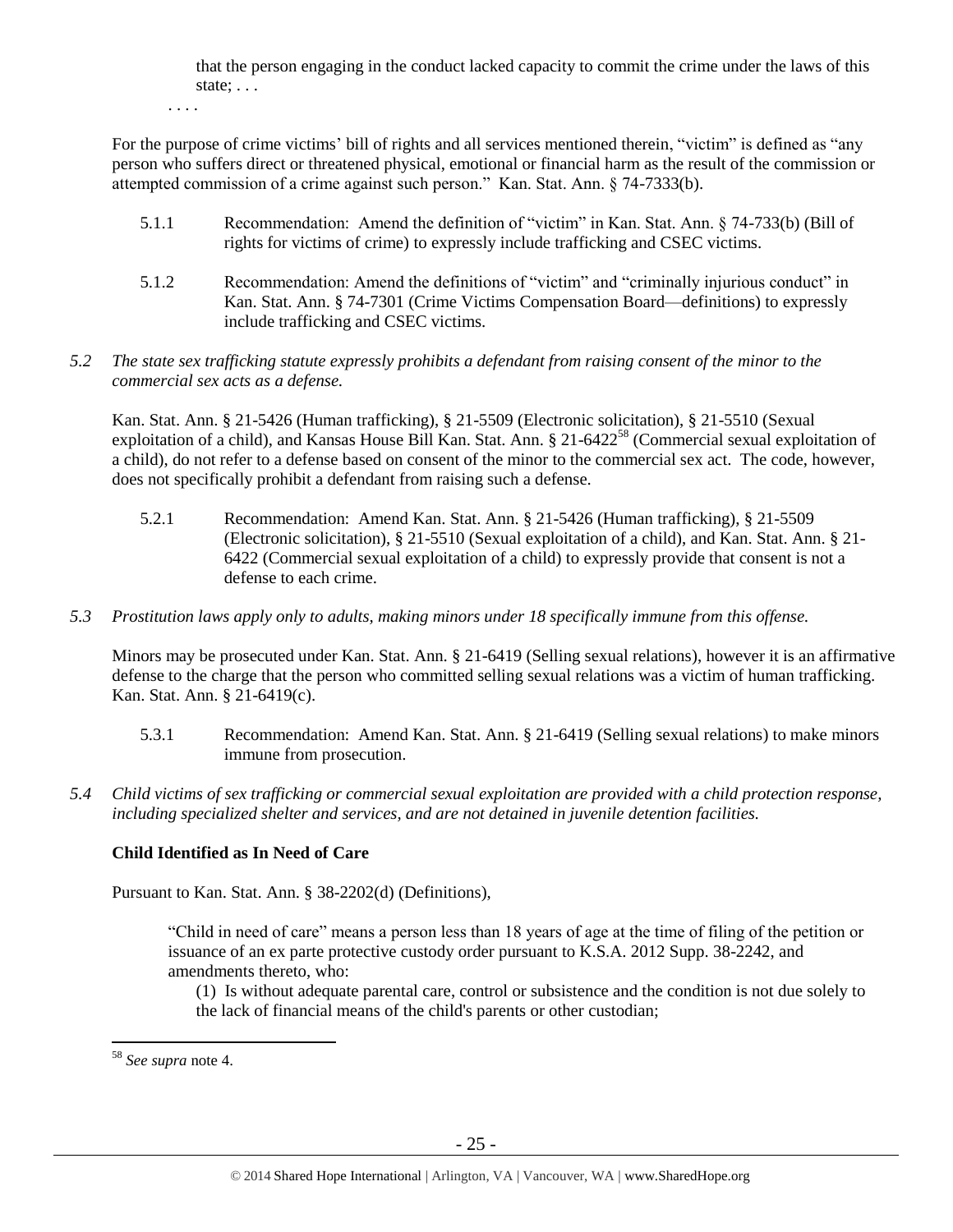(2) is without the care or control necessary for the child's physical, mental or emotional health;

(3) has been physically, mentally or emotionally abused or neglected or sexually abused;<sup>59</sup>

(4) has been placed for care or adoption in violation of law;

(5) has been abandoned or does not have a known living parent;

(6) is not attending school as required by K.S.A. 72-977 or 72-1111, and amendments thereto;

(7) except in the case of a violation of K.S.A. 41-727, subsection (j) of K.S.A. 74-8810, subsection (m) or (n) of K.S.A. 79-3321, or subsection (a)(14) of K.S.A. 2012 Supp. 21-6301, and

amendments thereto, or, except as provided in paragraph (12), does an act which, when committed by a person under 18 years of age, is prohibited by state law, city ordinance or county resolution but which is not prohibited when done by an adult;

(8) while less than 10 years of age, commits any act which if done by an adult would constitute the commission of a felony or misdemeanor as defined by K.S.A. 2012 Supp. 21-5102, and amendments thereto;

(9) is willfully and voluntarily absent from the child's home without the consent of the child's parent or other custodian;

(10) is willfully and voluntarily absent at least a second time from a court ordered or designated placement, or a placement pursuant to court order, if the absence is without the consent of the person with whom the child is placed or, if the child is placed in a facility, without the consent of the person in charge of such facility or such person's designee;

(11) has been residing in the same residence with a sibling or another person under 18 years of age, who has been physically, mentally or emotionally abused or neglected, or sexually abused; (12) while less than 10 years of age commits the offense defined in subsection (a)(14) of K.S.A.

2012 Supp. 21-6301, and amendments thereto; or

(13) has had a permanent custodian appointed and the permanent custodian is no longer able or willing to serve.

*I. Initial Custody*

 $\overline{a}$ 

a. Authority for initial custody

Certain individuals have duties to report neglect and abuse of children including medical providers, educational provider, and social services providers. Kan. Stat. Ann. §  $38-2223(a)(1)^{60}$  (Reporting of certain abuse or neglect of children; persons reporting; reports, made to whom; penalties; immunity from liability).

Under Kan. Stat. Ann. § 38-2231(b)(1) (Child under 18, when law enforcement officers or court services officers may take into custody; sheltering a runaway), "A law enforcement officer shall take a child under 18 years of age into custody when: (1) The law enforcement officer reasonably believes the child will be harmed if not immediately removed from the place or residence where the child has been found." Kan. Stat. Ann. § 38- 2231(b)(1). An officer may also take a child into custody "when the officer has probable cause to believe that the child is a missing person and a verified missing person entry for the child can be found in the national crime

<sup>&</sup>lt;sup>59</sup> "Physical, mental or emotional abuse' means the infliction of physical, mental or emotional harm or the causing or a deterioration of a child and may include, but shall not be limited to, maltreatment or exploiting a child to the extent that the child's health or emotional well-being is endangered." Kan. Stat. Ann.  $\S$  38-2202(y) (Definitions). Additionally, "'[s]exual abuse' means any contact or interaction with a child in which the child is being used for the sexual stimulation of the perpetrator, the child or another person. Sexual abuse shall include allowing, permitting or encouraging a child to engage in prostitution or to be photographed, filmed or depicted in pornographic material." Kan. Stat. Ann. § 38-2202(dd).

 $60$  Here and elsewhere in this report that Kan. Stat. Ann. § 38-2223 is quoted or cited, it has been updated to reflect the amendments added by the passage of House Bill 2515. 2014 Kan. Sess. Laws 115 (effective July 1, 2014).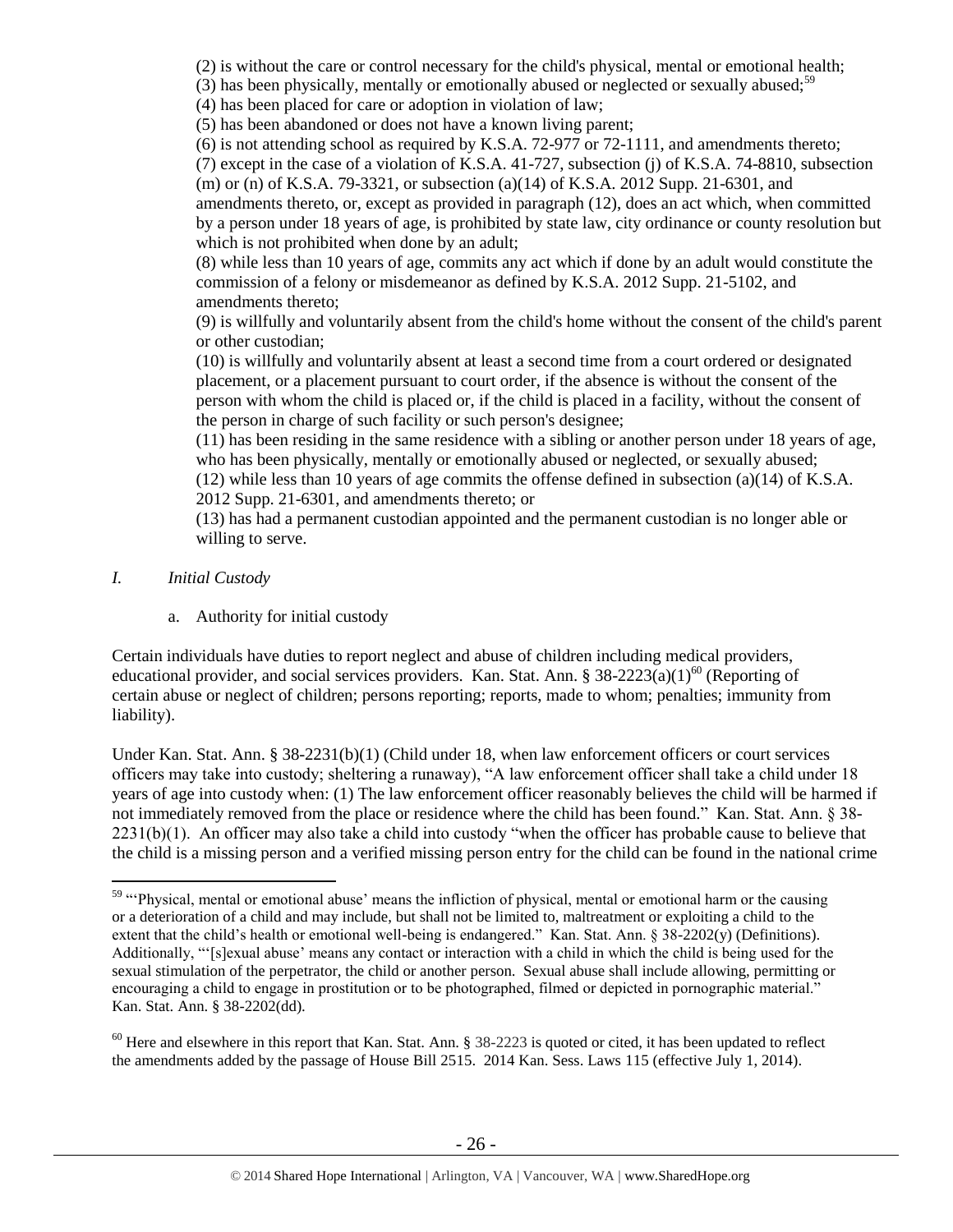information center missing person system" or "reasonably believes the child is a victim of human trafficking, aggravated human trafficking or commercial sexual exploitation of a child." Kan. Stat. Ann. §§ 38-2231(b)(2), (3).

Additionally, a child may be taken into custody and care by filing a petition. Pursuant to Kan. Stat. Ann. § 38- 2242(a) (Ex parte orders of protective custody), the application must include the following:

(a) The court, upon verified application, may issue ex parte an order directing that a child be held in protective custody and, if the child has not been taken into custody, an order directing that the child be taken into custody. The application shall state for each child:

(1) The applicant's belief that the child is a child in need of care;

(2) that the child is likely to sustain harm if not immediately removed from the home;

(3) that allowing the child to remain in the home is contrary to the welfare of the child; and

(4) the facts relied upon to support the application, including efforts known to the applicant to maintain the family unit and prevent the unnecessary removal of the child from the child's home, or the specific facts supporting that an emergency exists which threatens the safety of the child.

If the court determines there is probable cause to believe the allegations in the application are true, the court may issue an order of protective custody. Kan. Stat. Ann. § 38-2242(b)(1).

b. Placement

 $\overline{a}$ 

Pursuant to Kan. Stat. Ann. § 38-2232(a) (Child under 18 taken into custody), when a law enforcement officer takes a minor under 18 into custody, the officer must first attempt to deliver the child "to the custody of the child's parent or other custodian unless there are reasonable grounds to believe that such action would not be in the best interests of the child." Kan. Stat. Ann. § 38-2232(a). If the child is not returned to a parent or custodian, the child is to be delivered to a shelter facility or, if the child is 15 or younger or is 16 or 17 and "shows signs of physical, mental, emotional or sexual abuse," the child should be delivered "to a facility or person designated by the secretary." Kan. Stat. Ann. § 38-2232(a). If after a child is delivered to a shelter facility it is determined that the child will not remain in the facility but,

the child is presently alleged, but not yet adjudicated, to be a child in need of care solely pursuant to subsection  $(d)(9)$  or  $(d)(10)^{61}$  of K.S.A. 2011 Supp. 38-2202 [runaway or truant], and amendments thereto, the law enforcement officer shall deliver the child to a juvenile detention facility or other secure facility, designated by the court, where the child shall be detained for not more than 24 hours, excluding Saturdays, Sundays, legal holidays, and days on which the office of the clerk of the court is not accessible. No child taken into custody pursuant to this code shall be placed in a juvenile detention facility or other secure facility, except as authorized by this section and by K.S.A. 2011 Supp. 38-2242 [Ex parte orders of protective custody], 38-2243 [Orders of temporary custody] and 38-2260 [Placement], and amendments thereto. Kan. Stat. Ann. § 38-2232(a).

Additionally, if a child has been taken into custody pursuant to Kan Stat. Ann.  $\S 38-2231(b)(3)$ , "... the law enforcement officer shall place the child in protective custody and may deliver the child to a staff

<sup>&</sup>lt;sup>61</sup> Under Kan. Stat. Ann. § 38-2202 (d), "Child in need of care" means a person less than 18 years of age at the time of filing of the petition or issuance of an ex parte protective custody order pursuant to K.S.A. 2012 Supp. 38-2242, and amendments thereto, who: . . . .

<sup>(9)</sup> is willfully and voluntarily absent from the child's home without the consent of the child's parent or other custodian;

<sup>(10)</sup> is willfully and voluntarily absent at least a second time from a court ordered or designated placement, or a placement pursuant to court order, if the absence is without the consent of the person with whom the child is placed or, if the child is placed in a facility, without the consent of the person in charge of such facility or such person's designee;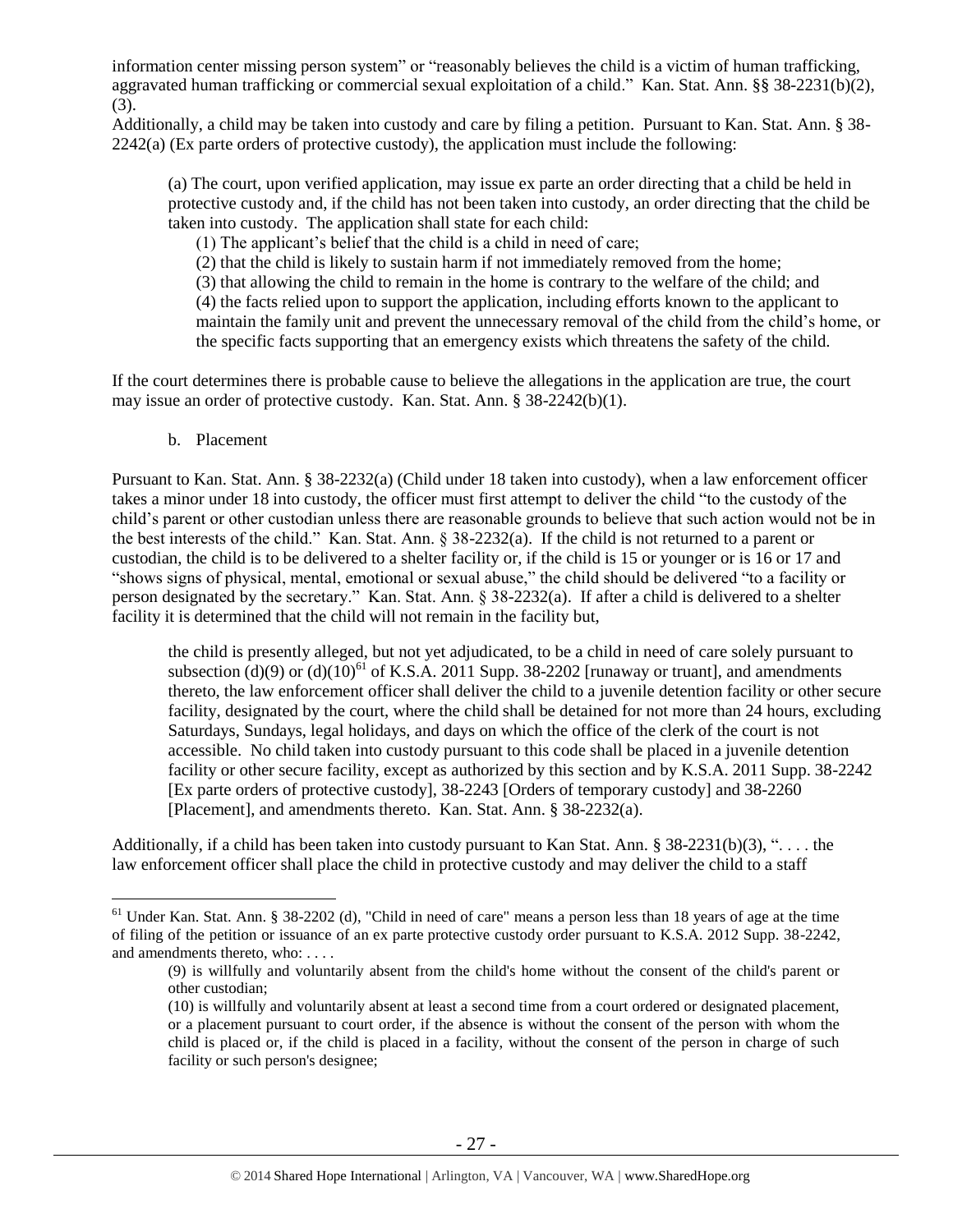secure facility. The law enforcement officer shall contact the department for children and families to begin an assessment to determine safety, placement and treatment needs for the child." Kan. Stat. Ann. § 38-2232(b)(2). However, the statute also provides that, "[s]uch child shall not be placed in a juvenile detention facility or other secure facility. . . ." Kan. Stat. Ann. § 38-2232(b)(2).

# *II. Process Following Initial Custody*

Pursuant to Kan. Stat. Ann. § 38-2242(b)(2) (Ex parte orders of protective custody), "No child shall be held in protective custody for more than 72 hours . . . unless within the 72-hour period a determination is made as to the necessity for temporary custody in a temporary custody hearing." Additionally, under Kan. Stat. Ann. § 38-2243(f) (Orders of temporary custody),

The court may enter an order of temporary custody after determining there is probable cause to believe that the: (1) Child is dangerous to self or to others; (2) child is not likely to be available within the jurisdiction of the court for future proceedings; (3) health or welfare of the child may be endangered without further care; (4) child has been subjected to human trafficking or aggravated human trafficking, as defined by K.S.A. 2012 Supp. 21-5426, and amendments thereto, or commercial sexual exploitation of a child, as defined by section 4, and amendments thereto; or (5) child committed an act which, if committed by an adult, would constitute a violation of K.S.A. 2012 Supp. 21-6419 [Selling sexual relations], and amendments thereto.

If the court does choose to issue an order of temporary or protective custody, "the court may also enter an order restraining any alleged perpetrator of physical, sexual, mental or emotional abuse of the child from residing in the child's home; visiting, contacting, harassing or intimidating the child; or attempting to visit, contact, harass or intimidate the child, other family member or witness[es] . . . ." Kan. Stat. Ann. §§ 38-2242(e), 38-2243(h).

# *III. Placement Process Pending Adjudication/Investigation*

Through both Kan. Stat. Ann. § 38-2242(c)(1) (Ex parte orders of protective custody) and Kan. Stat. Ann. § 38-  $2243(g)(1)$  (Orders of temporary custody), when the court determines it is necessary to order protective custody or temporary custody, the minor may be placed into the custody of one of the following:

(A) A parent or other person having custody of the child and may enter a restraining order pursuant to [subsection (e) for Kan. Stat. Ann. § 38-2242 and] subsection (h) [for Kan. Stat. Ann. § 38-2243];

(B) a person, other than the parent or other person having custody, who shall not be required to be licensed under article 5 of chapter 65 of the Kansas Statutes Annotated, and amendments thereto; (C) a youth residential facility;

(D) a shelter facility;

(E) a staff secure facility, notwithstanding any other provision of law, if the child has been subjected to human trafficking or aggravated human trafficking, as defined by K.S.A. 2012 Supp. 21-5426, and amendments thereto, or commercial sexual exploitation of a child, as defined by section 4, and amendments thereto, or the child committed an act which, if committed by an adult, would constitute a violation of K.S.A. 2012 Supp. 21-6419 [Selling sexual relations], and amendments thereto; or

(F) the secretary, if the child is 15 years of age or younger, or 16 or 17 years of age if the child has no identifiable parental or family resources or shows signs of physical, mental, emotional or sexual abuse.

# *IV. Adjudication or Referral to Alternate Process*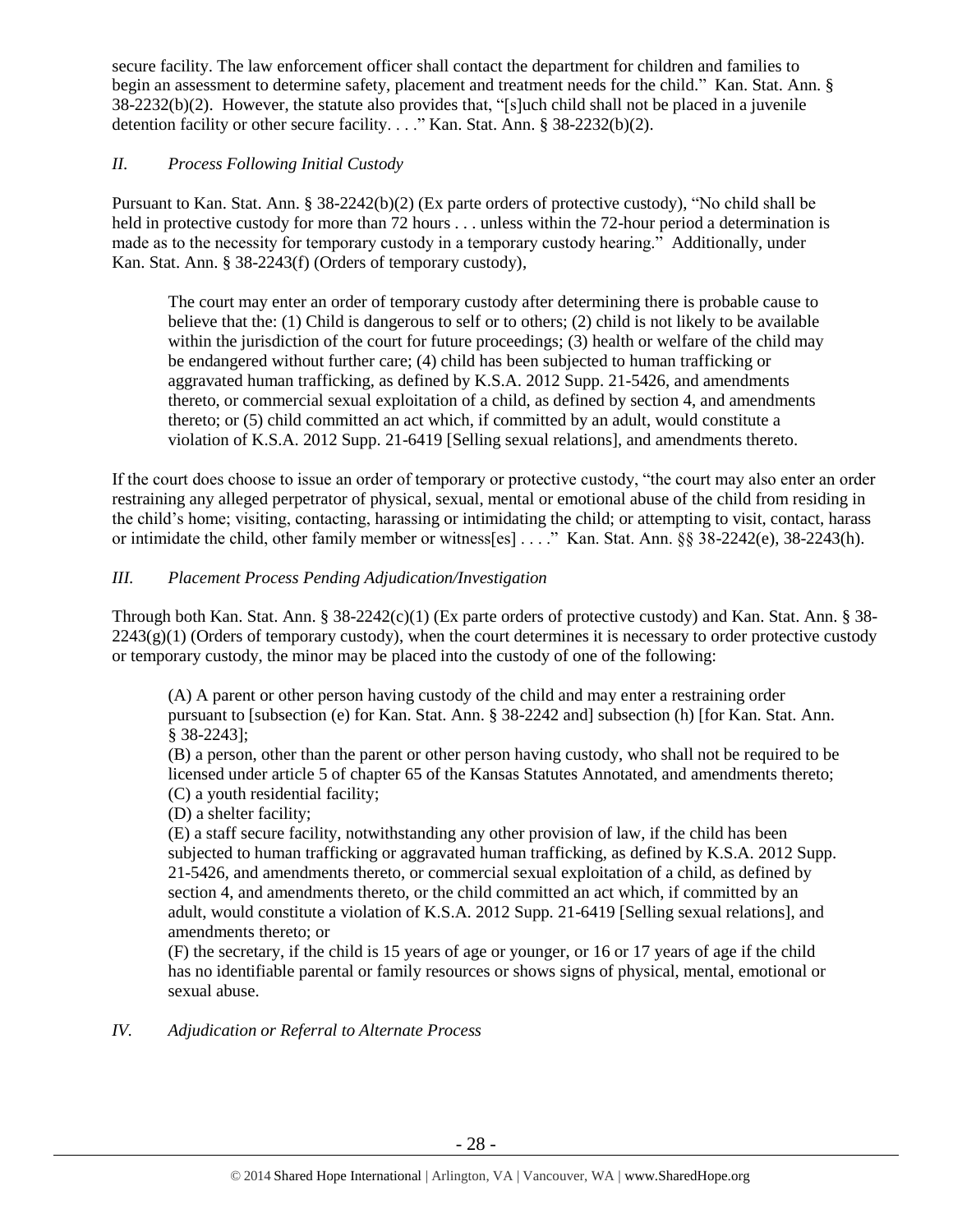Pursuant to Kan. Stat. Ann. § 38-2251(c) (Adjudication), "[a] final adjudication or dismissal shall be entered within 60 days from the date of the filing of the petition, unless good cause for a continuance is shown on the record."

Additionally, as an alternative to adjudication and pursuant to Kan. Stat. Ann. § 38-2252 (Predispositional alternative; placement with person other than child's parent; conference; recommendations; immunity),

(a) Before placement pursuant to this code of a child with a person other than the child's parent, the secretary, the court or the court services officer, at the direction of the court, may convene a conference of persons determined by the court, the secretary or the court services officer to have a potential interest in determining a placement which is in the best interests of the child. Such persons shall be given any information relevant to the determination of the placement of the child, including the needs of the child and any other information that would be helpful in making a placement in the best interests of the child. After presentation of the information, such persons shall be permitted to discuss and recommend to the secretary or the court services officer the person or persons with whom it would be in the child's best interest to be placed. Unless the secretary or the court services officer determines that there is good cause to place the child with a person other than as recommended, the child shall be placed in accordance with the recommendations.

# *V. Outcomes*

At a dispositional hearing under Kan. Stat. Ann. § 38-2253 (Dispositional hearing; purpose; time), several dispositions are possible. Pursuant to Kan. Stat. Ann. § 38-2255 (Authorized dispositions), the child may be placed with the parent or removed from the custody of the parent and custody awarded to "a relative of the child or to a person with whom the child has close emotional ties . . . to any other suitable person, to or, if the child is 15 years of age or younger, or 16 or 17 years of age if the child has no identifiable parental or family resources or shows signs of physical, mental, emotional or sexual abuse, to the secretary." Kan. Stat. Ann. § 38-2255(b), (c), (d). Additionally, a child that is a victim of domestic minor sex trafficking may be held in a staff secured facility. Kan. Stat. Ann. § 38-2255(d).

The procedures for a permanency hearing are set out in Kan. Stat. Ann. § 38-2264, which states

(a) A permanency hearing is a proceeding conducted by the court or by a citizen review board for the purpose of determining progress toward accomplishment of a permanency plan as established by K.S.A. 2011 Supp. 38-2263, and amendments thereto.

(b) The court or a citizen review board shall hear and the court shall determine whether and, if applicable, when the child will be:

(1) Reintegrated with the child's parents;

(2) placed for adoption;

(3) placed with a permanent custodian; or

(4) if the secretary has documented compelling reasons why it would not be in the child's best interests for a placement in one of the placements pursuant to paragraphs (1), (2) or (3) placed in another planned permanent arrangement.

Additionally, pursuant to Kan. Stat. Ann. § 38-2242(2), a child may only be placed in protective custody until services are in place "[i]f the secretary presents the court with a plan to provide services to a child or family which the court finds will assure the safety of the child." Additionally, pursuant to the same statute,

When the child is placed in the temporary custody of the secretary and the child has been subjected to human trafficking or aggravated human trafficking, as defined by K.S.A. 2012 Supp. 21-5426, and amendments thereto, or commercial sexual exploitation of a child, as defined by section 4, and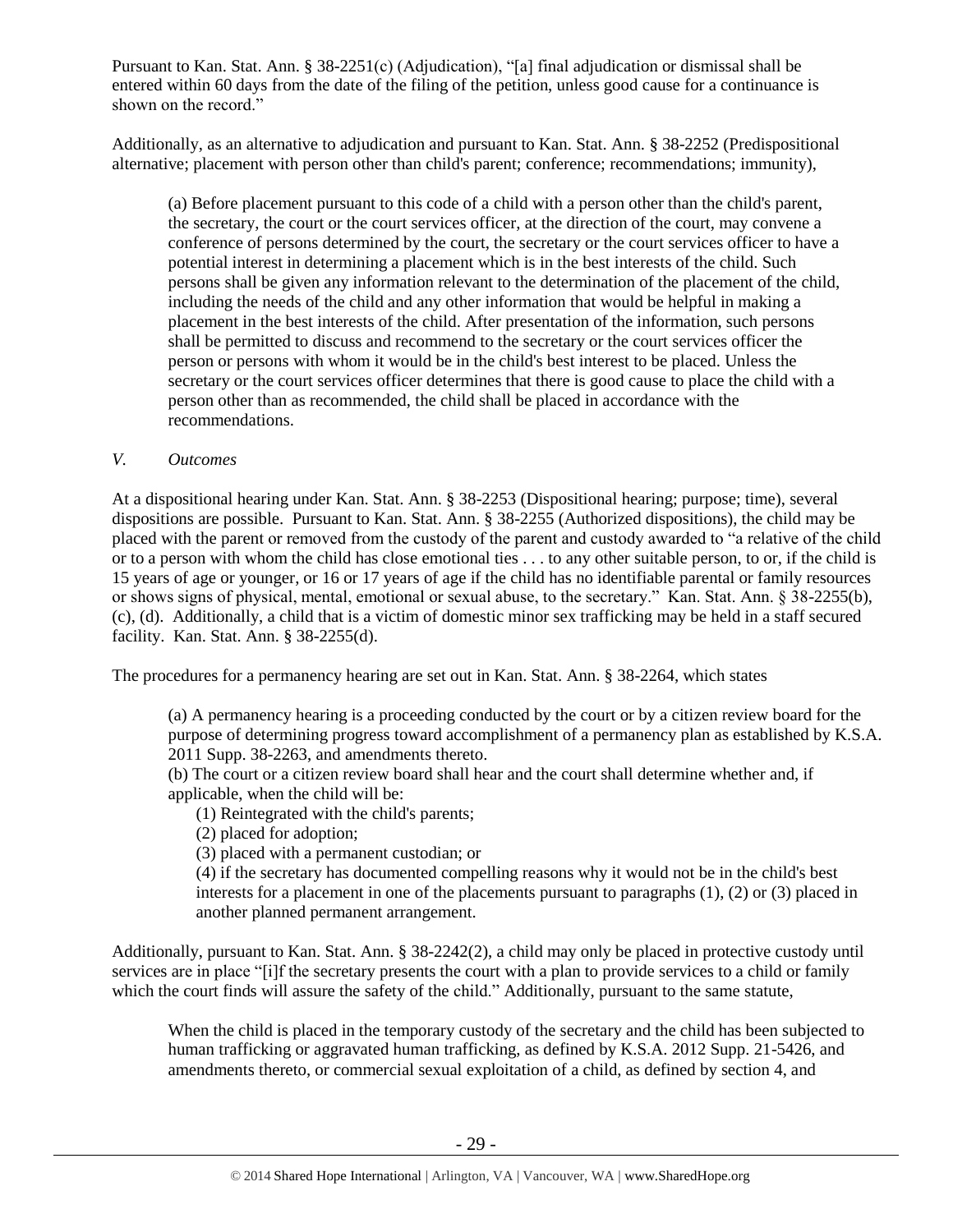amendments thereto, or the child committed an act which, if committed by an adult, would constitute a violation of K.S.A. 2012 Supp. 21-6419 [Selling sexual relations], and amendments thereto, the secretary shall have the discretionary authority to place the child in a staff secure facility, notwithstanding any other provision of law. . . .

# **Child Identified as a Juvenile Offender**

Alternatively, a domestic minor sex trafficking victim could potentially be considered a "juvenile offender," which includes "a person who commits an offense while 10 or more years of age but less than 18 years of age which if committed by an adult would constitute the commission of a felony or misdemeanor . . .." Kan. Stat. Ann. § 38-2302(n) (Definitions). Therefore, if a domestic minor sex trafficking victim is convicted of Kan. Stat. Ann. § 21-6419 (Selling sexual relations), the victim could be considered a juvenile offender.

## *I. Initial Custody*

a. Authority for initial custody

Pursuant to Kan. Stat. Ann. § 38-2330(a) (Juvenile taken into custody),

(a) A law enforcement officer may take a juvenile into custody when:

(1) Any offense has been or is being committed in the officer's view;

(2) the officer has a warrant commanding that the juvenile be taken into custody;

(3) the officer has probable cause to believe that a warrant or order commanding that the juvenile be taken into custody has been issued in this state or in another jurisdiction for an act committed therein;

(4) the officer has probable cause to believe that the juvenile is committing or has committed an act which, if committed by an adult, would constitute:

(A) A felony; or

(B) a misdemeanor and: (i) The juvenile will not be apprehended or evidence of the offense will be irretrievably lost unless the juvenile is immediately taken into custody; or (ii) the juvenile may cause injury to self or others or damage to property or may be injured unless immediately taken into custody;

(5) the officer has probable cause to believe that the juvenile has violated an order for electronic monitoring as a term of probation; or

(6) the officer receives a written statement (c) [in which the juvenile has violated the condition of the juvenile's release

b. Placement

 $\overline{a}$ 

After taking the juvenile into custody, the officer shall take the juvenile to an "intake and assessment worker"<sup>62</sup> if the jurisdiction has one or "before the court for proceedings in accordance with this code . . . ." Kan. Stat. Ann. § 38-2330(d)(1). If the court is closed, the juvenile may be taken to "to a court services officer, a juvenile intake and assessment worker, a juvenile detention facility or youth residential facility which the court or the commissioner shall have designated," but the child will only be taken to a juvenile detention center if certain criteria are met. Kan. Stat. Ann. § 38-2330(d)(1). Kan. Stat. Ann. § 38-2331(a) (Criteria for detention of juvenile in detention facility) states,

 $62$  Kan. Stat. Ann. § 38-2302(m) defines "[j]uvenile intake and assessment worker" as "a responsible adult authorized to perform intake and assessment services as part of the intake and assessment system established pursuant to K.S.A. 75-7023 [Juvenile intake and assessment system; confidentiality of records; information collected; dispositional alternatives; custody of child; conditions of release], and amendments thereto."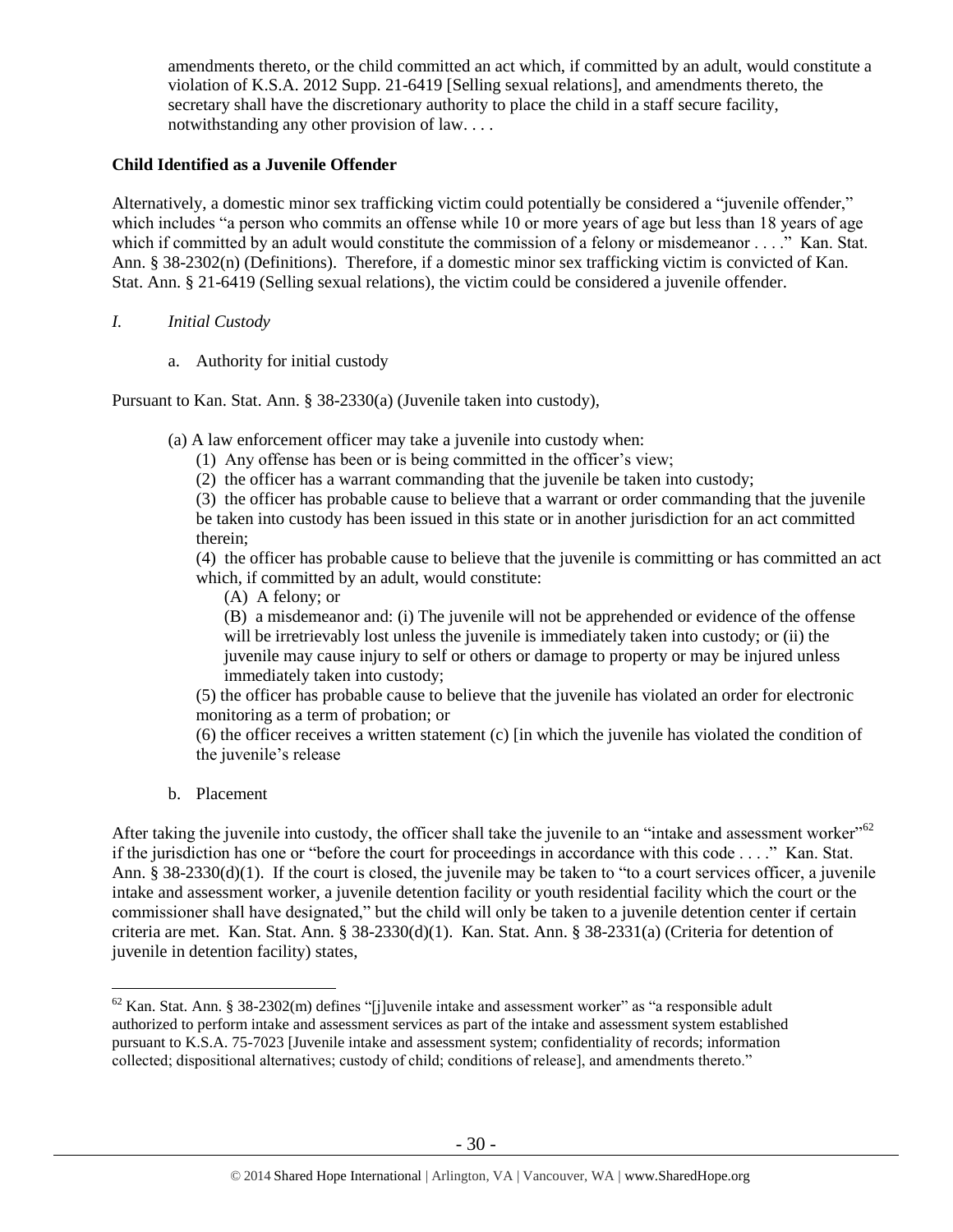(a) If no prior order removing a juvenile from the juvenile's home pursuant to K.S.A. 2011 Supp. 38-2334 or 38-2335, and amendments thereto, has been made, the court shall not enter an order removing a juvenile from the custody of a parent pursuant to this section unless the court first finds probable cause that:

(1) (A) The juvenile is likely to sustain harm if not immediately removed from the home;

(B) allowing the juvenile to remain in home is contrary to the welfare of the juvenile; or (C) immediate placement of the juvenile is in the juvenile's best interest; and

(2) reasonable efforts have been made to maintain the family unit and prevent the unnecessary removal of the juvenile from the juvenile's home or that an emergency exists which threatens the safety of the juvenile. The court shall state the basis for each finding in writing.

Pursuant to Kan. Stat. Ann § 75-7023(e)<sup>63</sup> (Juvenile intake and assessment system; confidentiality of records; information collected; dispositional alternatives; custody of child; conditions of release),

After completion of the intake and assessment process for such child, the intake and assessment worker may:

(1) Release the child to the custody of the child's parent, other legal guardian or another appropriate adult if the intake and assessment worker believes that it would be in the best interest of the child and it would not be harmful to the child to do so.

(2) Conditionally release the child to the child's parent, other legal guardian or another appropriate adult if the intake and assessment worker believe that if the conditions are met, it would be in the child's best interest to release the child to such child's parent, other legal guardian or appropriate adult; and the intake worker has reason to believe that it might be harmful to the child to release the child to such child's parents, other legal guardian or another appropriate adult without imposing the conditions. The conditions may include, but not be limited to:

(A) Participation of the child in counseling;

 $\overline{a}$ 

(B) participation of members of the child's family in counseling;

(C) participation by the child, members of the child's family and other relevant persons in mediation;

(D) provision of inpatient treatment for the child;

(E) referral of the child and the child's family to the secretary for children and families for services and the agreement of the child and family to accept and participate in the services offered;

(F) referral of the child and the child's family to available community resources or services and the agreement of the child and family to accept and participate in the services offered; (G) requiring the child and members of the child's family to enter into a behavioral contract which may provide for regular school attendance among other requirements; or

(H) any special conditions necessary to protect the child from future abuse or neglect.

(3) Deliver the child to a shelter facility or a licensed attendant care center along with the law enforcement officer's written application. The shelter facility or licensed attendant care facility shall then have custody as if the child had been directly delivered to the facility by the law enforcement officer pursuant to K.S.A. 2011 Supp. 38-2232, and amendments thereto. (4) Refer the child to the county or district attorney for appropriate proceedings to be filed or refer the child and family to the secretary for children and families for investigations in regard to the allegations.

 $63$  Here and elsewhere in this report that Kan. Stat. Ann.  $\S$  75-7023 is quoted or cited, it has been updated to reflect the amendments added by the passage of House Bill 2515. 2014 Kan. Sess. Laws 115 (effective July 1, 2014).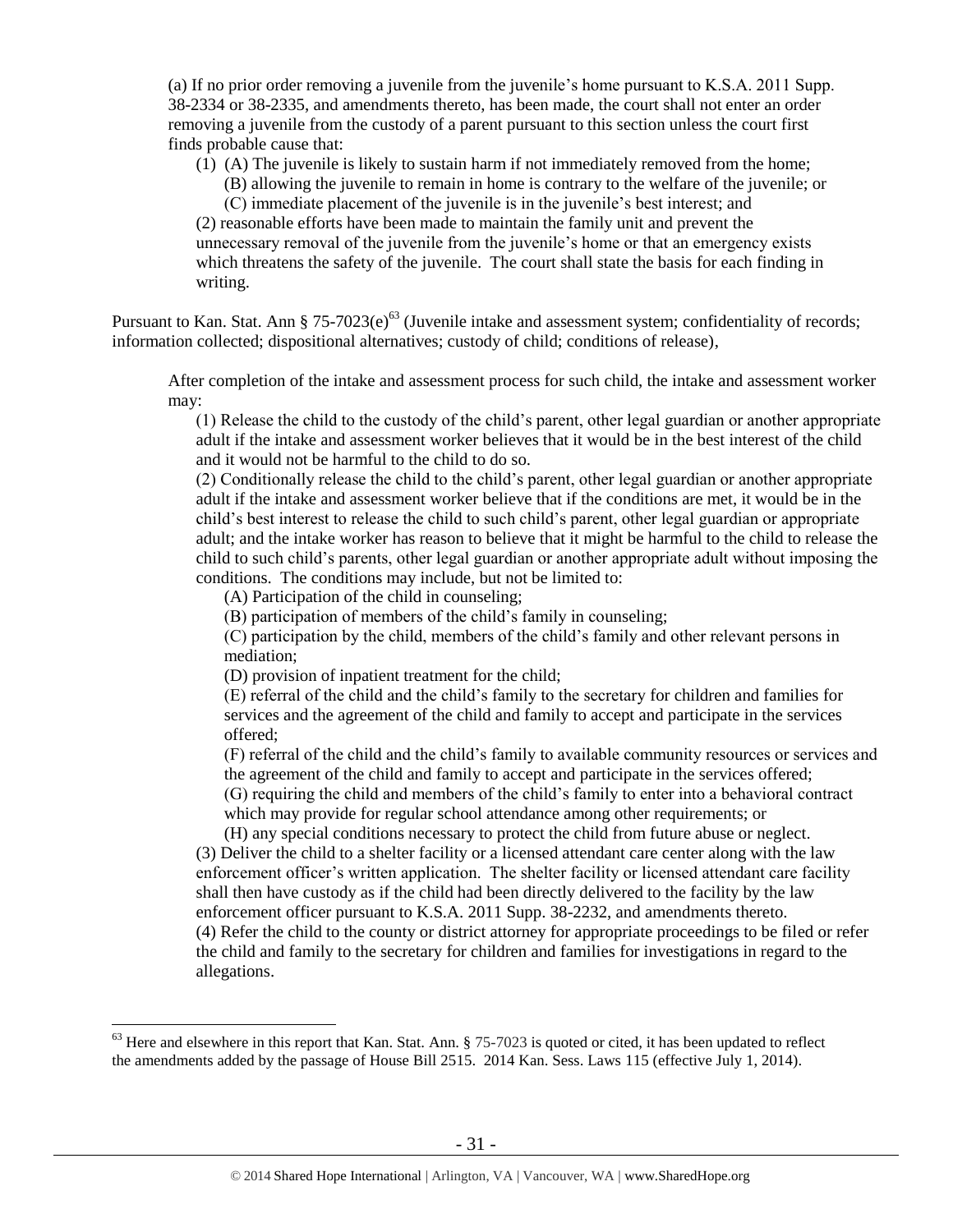(5) Make recommendations to the county or district attorney for appropriate proceeding to be filed or refer the child and family to the secretary for children and families for investigations in regard to the allegations.

# *II. Process Following Initial Custody*

Pursuant to Kan. Stat. Ann. § 38-2343 (Detention hearing; waiver; notice; attorney for juvenile; procedure; removal from custody of parent; audio-video communications), ". . . .the juvenile shall not remain in detention for more than 48 hours . . . unless the court determines after hearing, within the 48 hour period, that further detention is necessary because detention is warranted in light of all relevant factors . . . ." Additionally, "If the juvenile is in custody on the basis of a new offense which would be a felony or misdemeanor if committed by an adult and no prior judicial determination of probable cause has been made, the court shall determine whether there is probable cause to believe that the juvenile has committed the alleged offense." Kan. Stat. Ann. § 38-2343(1).

A juvenile may continue to be held in a detention facility, pursuant to a ruling at the detention hearing, if taken into custody pursuant to Kan. Stat. Ann. § 38-2330(c) or (d) (Juvenile taken into custody), and Kan. Stat. Ann. § 38-2331 (Criteria for detention of juvenile in detention facility) if one of the following has occurred:

(b)(1) There is oral or written verification that the juvenile is a fugitive sought for an offense in another jurisdiction, that the juvenile is currently an escapee from a juvenile detention facility or that the juvenile has absconded from a placement that is court ordered or designated by the juvenile justice authority.

(2) There is probable cause that the juvenile has committed an offense which if committed by an adult would constitute a felony or any crime described in article 55 of chapter 21 of the Kansas Statutes Annotated, or K.S.A. 2011 Supp. 21-6419 through 21-6421 [Prostitution statutes], and amendments thereto.

(3) The juvenile has been adjudicated for a nonstatus offense and is awaiting final court action on that offense.

(4) The juvenile has a record of failure to appear in court or there is probable cause to believe that the juvenile will flee the jurisdiction of the court.

(5) The juvenile has a history of violent behavior toward others.

(6) The juvenile exhibited seriously assaultive or destructive behavior or self-destructive behavior at the time of being taken into custody.

(7) The juvenile has a record of adjudication or conviction of one or more offenses which if committed by an adult would constitute a felony.

(8) The juvenile is a juvenile offender who has been expelled from placement in a nonsecure facility as a result of the current alleged offense.

(9) The juvenile has been taken into custody by any court services officer, juvenile community corrections officer or other person authorized to supervise juveniles subject to this code pursuant to subsection (b) of K.S.A. 2011 Supp. 38-2330, and amendments thereto.

(10) The juvenile has violated probation or conditions of release.

(c) No person 18 years of age or more shall be placed in a juvenile detention center.

. . . .

# *III. Placement Process Pending Adjudication/Investigation*

Pursuant to Kan. Stat. Ann. § 38-2343 (Detention hearing; waiver; notice; attorney for juvenile; procedure; removal from custody of parent; audio-video communications), a child may be detained in a juvenile detention facility, "[i]f the court finds the juvenile is dangerous to self or others," or "the juvenile is not likely to appear for further proceedings." However, under Kan. Stat. Ann. § 38-2343(4), [i]n the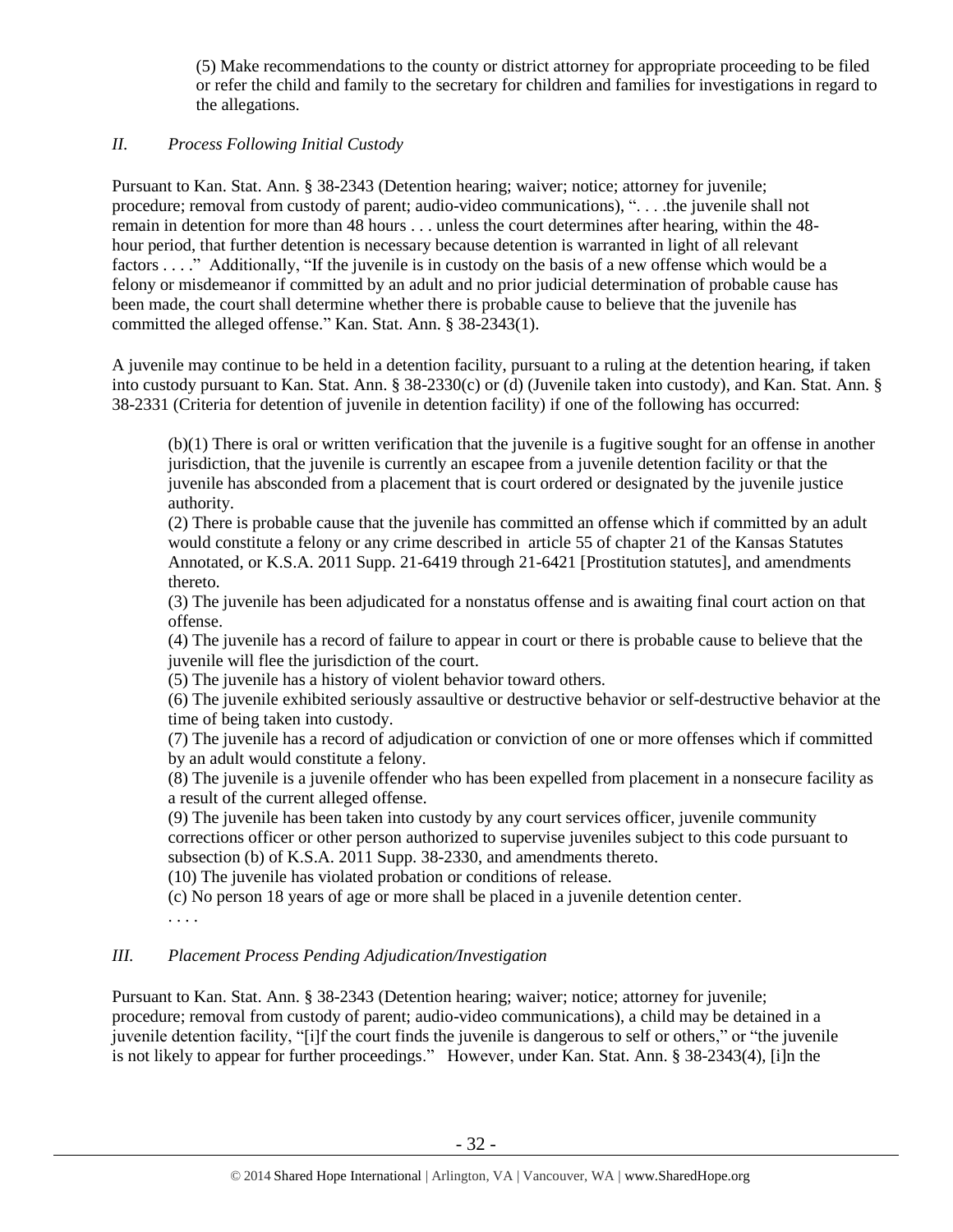absence of the necessary findings, the court shall order the juvenile released or placed in temporary custody."

# *IV. Adjudication or Referral to Alternate Process*

The adjudication procedures are specified in Kan. Stat. Ann.  $\S 38-2356^{64}$ , which states

(a) If the court finds that the evidence fails to prove an offense charged or a lesser included offense as defined in subsection (b) of K.S.A. 2011 Supp. 21-5109, and amendments thereto, the court shall enter an order dismissing the charge.

(b) If the court finds that the juvenile committed the offense charged or a lesser included offense as defined in subsection (b) of K.S.A. 2011 Supp. 21-5109, and amendments thereto, the court shall adjudicate the juvenile to be a juvenile offender and may issue a sentence as authorized by this code. (c) If the court finds that the juvenile committed the acts constituting the offense charged or a lesser included offense as defined in subsection (b) of K.S.A. 2011 Supp. 21-5109, and amendments thereto, but is not responsible because of mental disease or defect, the juvenile shall not be adjudicated as a juvenile offender and shall be committed to the custody of the secretary for aging and disability services and placed in a state hospital. The juvenile's continued commitment shall be subject to annual review in the manner provided by K.S.A. 22-3428a, and amendments thereto, for review of commitment of a defendant suffering from mental disease or defect, and the juvenile may be discharged or conditionally released pursuant to that section. The juvenile also may be discharged or conditionally released in the same manner and subject to the same procedures as provided by K.S.A. 22-3428, and amendments thereto, for discharge of or granting conditional release to a defendant found suffering from mental disease or defect. If the juvenile violates any conditions of an order of conditional release, the juvenile shall be subject to contempt proceedings and returned to custody as provided by K.S.A. 22-3428b, and amendments thereto.

. . . .

#### *V. Outcomes*

 $\overline{a}$ 

Sentencing alternatives exist for victims of domestic minor sex trafficking that enter the system as juvenile offenders. Pursuant to Kan. Stat. Ann. § 38-2361<sup>65</sup> (Sentencing alternatives),

(a) Upon adjudication as a juvenile offender pursuant to K.S.A. 2012 Supp. 38-2356, and amendments thereto, modification of sentence pursuant to K.S.A. 2012 Supp. 38-2367, and amendments thereto, or violation of a condition of sentence pursuant to K.S.A. 2012 Supp. 38-2368, and amendments thereto, and subject to subsection (a) of K.S.A. 2011 Supp. 38-2365, and amendments thereto, the court may impose one or more of the following sentencing alternatives. In the event that any sentencing alternative chosen constitutes an order authorizing or requiring removal of the juvenile from the juvenile's home and such findings either have not previously been made or the findings are not or may no longer be current, the court shall make determinations as required by K.S.A. 2012 Supp. 38-2334 and 38-2335, and amendments thereto.

(1) Place the juvenile on probation through court services or community corrections for a fixed period, subject to terms and conditions the court deems appropriate consistent with juvenile justice programs in the community.

<sup>&</sup>lt;sup>64</sup> Here and elsewhere in this report that Kan. Stat. Ann. § 38-2356 is quoted or cited, it has been updated to reflect the amendments added by the passage of House Bill 2515. 2014 Kan. Sess. Laws 115 (effective July 1, 2014).  $65$  Here and elsewhere in this report that Kan. Stat. Ann. § 38-2361 is quoted or cited, it has been updated to reflect the amendments added by the passage of House Bill 2515. 2014 Kan. Sess. Laws 115 (effective July 1, 2014).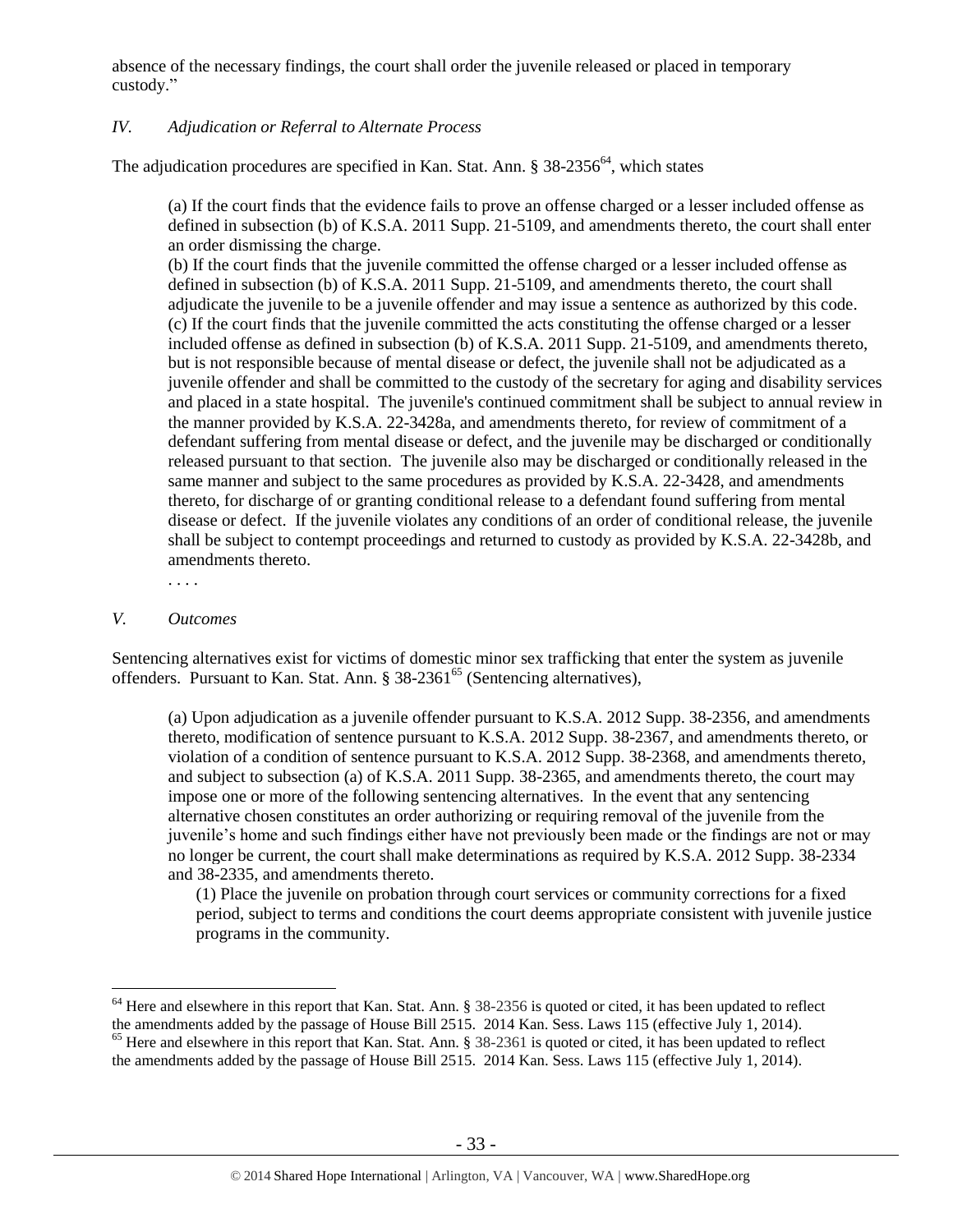(2) Order the juvenile to participate in a community based program available in such judicial district subject to the terms and conditions the court deems appropriate. This alternative shall not be ordered with the alternative in paragraph (12) and when ordered with the alternative in paragraph (10) shall constitute a recommendation. Requirements pertaining to child support may apply if custody is vested with other than a parent.

(3) Place the juvenile in the custody of a parent or other suitable person, subject to terms and conditions consistent with juvenile justice programs in the community. This alternative shall not be ordered with the alternative in paragraph (10) or (12). Requirements pertaining to child support may apply if custody is vested with other than a parent.

(4) Order the juvenile to attend counseling, educational, mediation or other sessions, or to undergo a drug evaluation pursuant to subsection (b).

. . . .

(9) Place the juvenile under a house arrest program administered by the court pursuant to K.S.A. 2012 Supp. 21-6609, and amendments thereto.

(10) Place the juvenile in the custody of the commissioner as provided in K.S.A. 2012 Supp. 38- 2365, and amendments thereto. This alternative shall not be ordered with the alternative in paragraph (3) or (12). Except for a mandatory drug and alcohol evaluation, when this alternative is ordered with alternatives in paragraphs (2), (4) and (9), such orders shall constitute a recommendation by the court. Requirements pertaining to child support shall apply under this alternative.

(11) Commit the juvenile to a sanctions house for a period no longer than 28 days subject to the provisions of subsection (f).

(12) Commit the juvenile directly to the custody of the commissioner for a period of confinement in a juvenile correctional facility and a period of aftercare pursuant to K.S.A. 2012 Supp. 38-2369, and amendments thereto. The provisions of K.S.A. 2012 Supp. 38-2365, and amendments thereto, shall not apply to juveniles committed pursuant to this provision. . . . This alternative may be ordered with the alternative in paragraph  $(7)$ ...

The discharge procedures for juveniles are set out in Kan. Stat. Ann. § 38-2376(a) (Same; discharge from commitment; notification), which states

When a juvenile offender has reached the age of 23 years, has been convicted as an adult while serving a term of incarceration at a juvenile correctional facility, or has completed the prescribed terms of incarceration at a juvenile correctional facility, together with any conditional release following the program, the juvenile shall be discharged by the commissioner from any further obligation under the commitment unless the juvenile was sentenced pursuant to an extended jurisdiction juvenile prosecution upon court order and the commissioner transfers the juvenile to the custody of the secretary of corrections. The discharge shall operate as a full and complete release from any obligations imposed on the juvenile offender arising from the offense for which the juvenile offender was committed.

## *5.5 Commercial sexual exploitation is identified as a type of abuse and neglect within child protection statutes.*

Commercial sexual exploitation is identified as a type of abuse in Kansas's child protection statutes. Specifically, "sexual abuse" is defined as "any contact or interaction with a child in which the child is being used for the sexual stimulation of the perpetrator, the child or another person" and includes "allowing, permitting or encouraging a child to engage in the sale of sexual relations or commercial sexual exploitation of a child, or to be photographed, filmed or depicted in pornographic material." Kan. Stat. Ann. § 38-2202(dd) (Definitions). Additionally, "'physical, mental or emotional abuse' means the infliction of physical, mental or emotional harm or the causing of a deterioration of a child and may include, but shall not be limited to, maltreatment or exploiting a child to the extent that the child's health or emotional well-being is endangered." Kan. Stat. Ann. § 38-2202(y).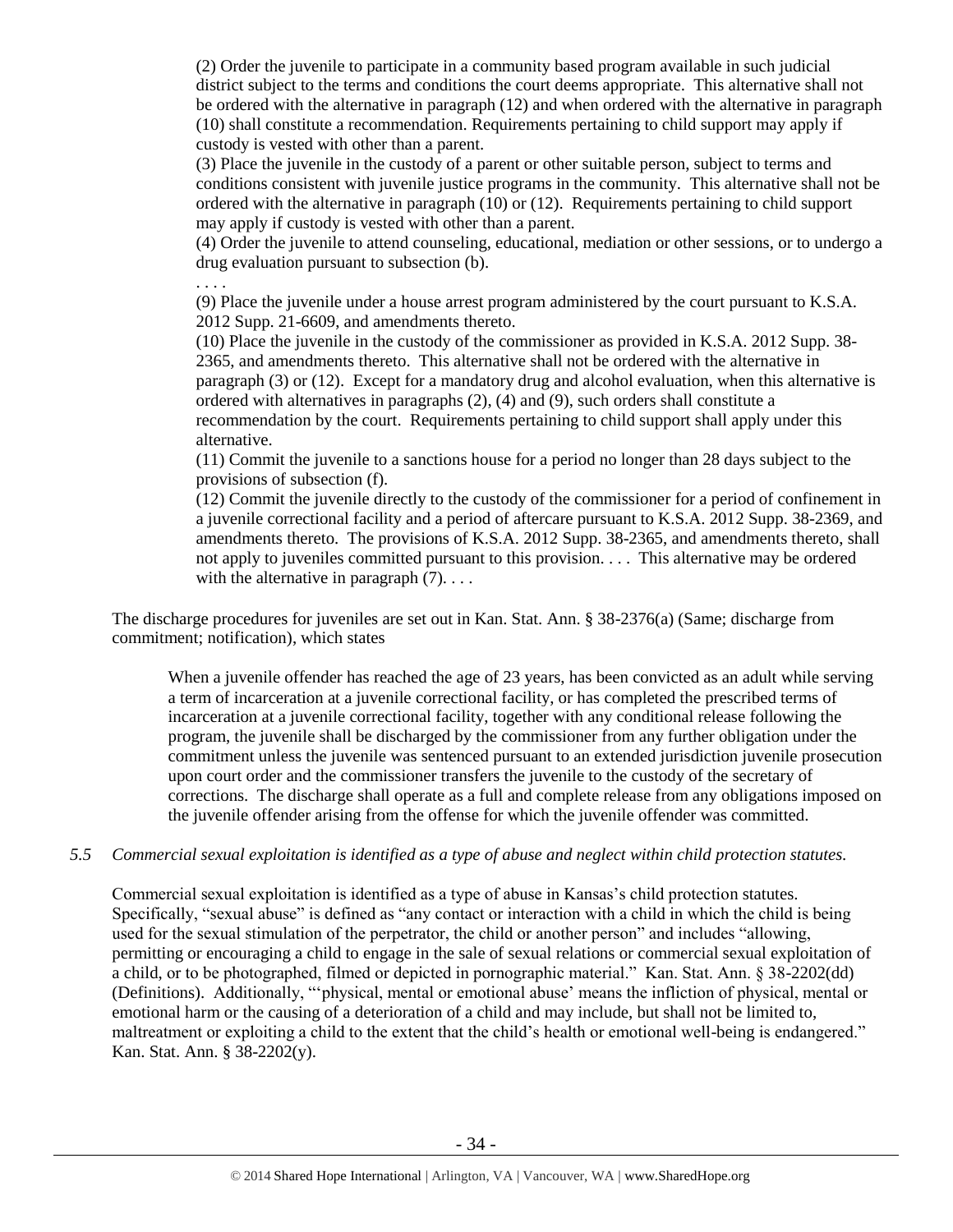However, a commercially sexually exploited minor will not be considered neglected. Pursuant to Kan. Stat. Ann.  $§$  38-2202(t) "neglect" is defined as

acts or omissions by a parent, guardian or person responsible for the care of a child resulting in harm to a child, or presenting a likelihood of harm, and the acts or omissions are not due solely to the lack of financial means of the child's parents or other custodian. Neglect may include, but shall not be limited to:

(1) Failure to provide the child with food, clothing or shelter necessary to sustain the life or health of the child;

(2) failure to provide adequate supervision of a child or to remove a child from a situation which requires judgment or actions beyond the child's level of maturity, physical condition or mental abilities and that results in bodily injury or a likelihood of harm to the child; or

(3) failure to use resources available to treat a diagnosed medical condition if such treatment will make a child substantially more comfortable, reduce pain and suffering, or correct or substantially diminish a crippling condition from worsening. . . .

- 5.5.1 Recommendation: Amend the definition of "sexual abuse" in Kan. Stat. Ann. § 38-2202(dd) to include sex trafficking of a minor under Kan. Stat. Ann. § 21-5426(b)(4) (Human trafficking).
- *5.6 The definition of "caregiver" (or similar term) in the child welfare statutes is broad enough to include a trafficker who has custody or control of a child in order to bring a trafficked child into protection of child protective services.*

Kansas law does not contain a definition that would cover traffickers in custody or in control of a child.

- 5.6.1 Recommendation: Add the definition of "person responsible for the care of a child" which includes a person in control and possession of a sexually exploited child to bring that child victim within the protection of Child Protective Services (CPS) to Kan. Stat. Ann. § 38-2202 (Definitions).
- *5.7 Crime victims' compensation is specifically available to a child victim of sex trafficking or commercial sexual exploitation of children (CSEC) without regard to ineligibility factors.*

A trafficked child may qualify for compensation under Kansas's crime victims compensation program. Within this program, a "victim" is defined as "a person who suffers personal injury or death as a result of: (1) Criminally injurious conduct; (2) the good faith effort of any person to prevent criminally injurious conduct; or (3) the good faith effort of any person to apprehend a person suspected of engaging in criminally injurious conduct." Kan. Stat. Ann. § 74-7301(m) (Definitions). Pursuant to Kan. Stat. Ann. § 74-7301(e),

"Criminally injurious conduct" means conduct that:

- (1) (A) Occurs or is attempted in this state or occurs to a person whose domicile is in Kansas who is the victim of a violent crime which occurs in another state, possession, or territory of the United States of America may make an application for compensation if:
	- (i) The crimes would be compensable had it occurred in the state of Kansas; and
	- (ii) the places the crimes occurred are states, possessions or territories of the United States of America not having eligible crime victim compensation programs;
	- (B) poses a substantial threat or personal injury or death; and
	- (C) either is punishable by fine, imprisonment or death or would be so punishable but for the fact that the person engaging in the conduct lacked capacity to commit the crime under the laws of this state; or

. . . .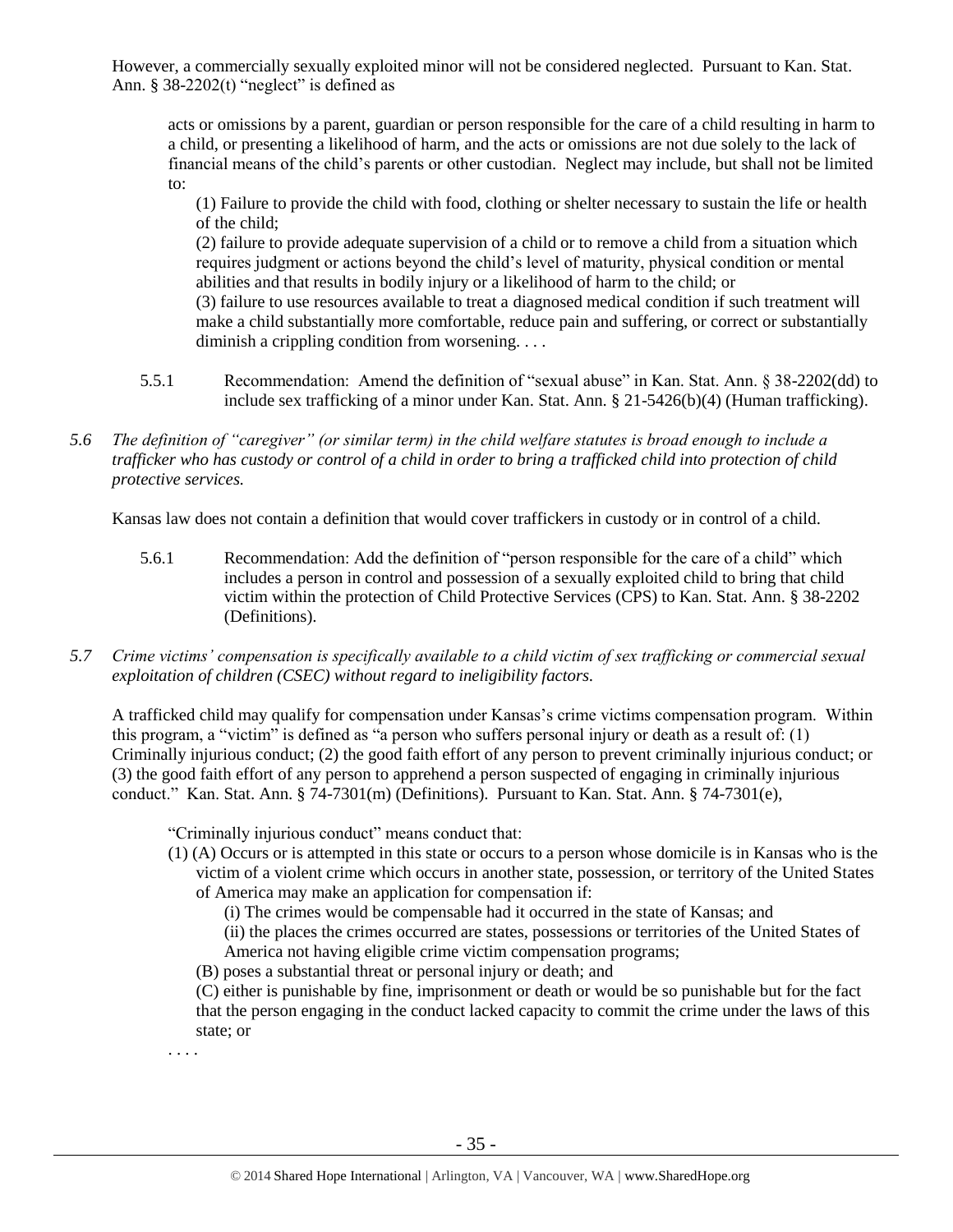Pursuant to Kan. Stat. Ann. § 74-7305(b) (Claims for compensation), in order to receive compensation a victim must file a claim with the crime victims compensation board "within two years of the reporting of the incident to law enforcement officials if the victim was less than 16 years of age and the injury or death is the result of any of . . ." certain listed crimes, including Kan. Stat. Ann. § 21-5506(a) (Indecent liberties with a child), § 21- 5506(b) (Aggravated indecent liberties with a child), § 21-5508(a) (Indecent solicitation of a child), § 21- 5508(b) (Aggravated indecent solicitation of a child), and § 21-5510 (Sexual exploitation of a child).

Because the extended period for filing a claim only applies to specific crimes where the victim is under 16, minors aged 16 and 17 and victims of non-listed offenses have only two years from the occurrence of the crime to apply for victims compensation. If the victim must testify in a "sexually violent predator commitment," a claim for compensation for mental health counseling may be filed up to two years after the testimony is given.<sup>66</sup> Kan. Stat. Ann. § 74-7305(b).

A victim may become ineligible for compensation if the crime victims compensation board determines that the victim suffered damages due to "contributory misconduct" or "the victim was likely engaging in, or attempting to engage in, unlawful activity at the time of the crime upon which the claim for compensation is based . . ." although, victims of domestic abuse or sexual assault may not have their awards reduced due to this latter provision. Kan. Stat. Ann. § 74-7305(c)(2)–(3). Additionally, under subsection (e), "Compensation may not be awarded unless the criminally injurious conduct resulting in injury or death was reported to a law enforcement officer within 72 hours after its occurrence or the board finds there was good cause for the failure to report within that time." Finally, under subsection (g), "Except in [Kan. Stat. Ann. § 21-5604(a) (Incest) or (b) (Aggravated incest)]**,** or cases of sex offenses established in [including Kan. Stat. Ann. § 21-5503 (Rape), § 21-5506(a) (Indecent liberties with a child), § 21-5506(b) (Aggravated indecent liberties with a child), § 21- 5508(a) (Indecent solicitation of a child), § 21-5508(b) (Aggravated indecent solicitation of a child), § 21-5509 (Electronic solicitation), § 21-5510 (Sexual exploitation of a child), § 21-6419 (Selling sexual relations), § 21- 6420 (Promoting the sale of sexual relations) compensation may not be awarded if the economic loss is less than \$ 100."

5.7.1 Recommendation: Amend Kan. Stat. Ann. § 74-7305 to specifically exempt all minor victims of Kan. Stat. Ann. § 21-5426(b)(4) (Human trafficking) and Kan. Stat. Ann. § 21-6422 (Commercial sexual exploitation of a child) from the ineligibility factors for victim compensation.

## *5.8 Victim-friendly procedures and protections are provided in the trial process for minors under 18.*

Evidence of the victims' previous sexual conduct is generally inadmissible in prosecutions for certain offenses, unless the prosecutor decides to introduce it, including Kan. Stat. Ann. § 21-5426(b) (Aggravated human trafficking), § 21-5506(a) (Indecent liberties with a child), § 21-5506(b) (Aggravated indecent liberties with a child), § 21-5508(a) (Indecent solicitation of a child), § 21-5508(b) (Aggravated indecent solicitation of a child), § 21-5509 (Electronic solicitation), and § 21-5510 (Sexual exploitation of a child). Kan. Stat. Ann. § 21- 5502(a) (Evidence of complaining witness' previous sexual conduct in prosecutions for sex offenses; motions; notice). If the defense wishes the evidence to be introduced, the defense must make a motion and the judge, after reviewing the evidence in camera, will determine its relevance and admissibility. Kan. Stat. Ann. § 21- 5502(b).

Pursuant to Kan. Stat. Ann. § 22-3434(a) (Videotape of testimony of child victim admissible in certain cases) children under 13 are allowed to testify via closed circuit television or by recorded testimony if the court so orders, upon motion by the attorney for any party. However, under Kan. Stat. Ann. § 22-3434(b), "The state

 $\overline{a}$ <sup>66</sup> A "sexually violent predator" is "any person who has been convicted of or charged with a sexually violent offense and who suffers from a mental abnormality or personality disorder which makes the person likely to engage in repeat acts of sexual violence." Kan. Stat. Ann. § 59-29a02(a).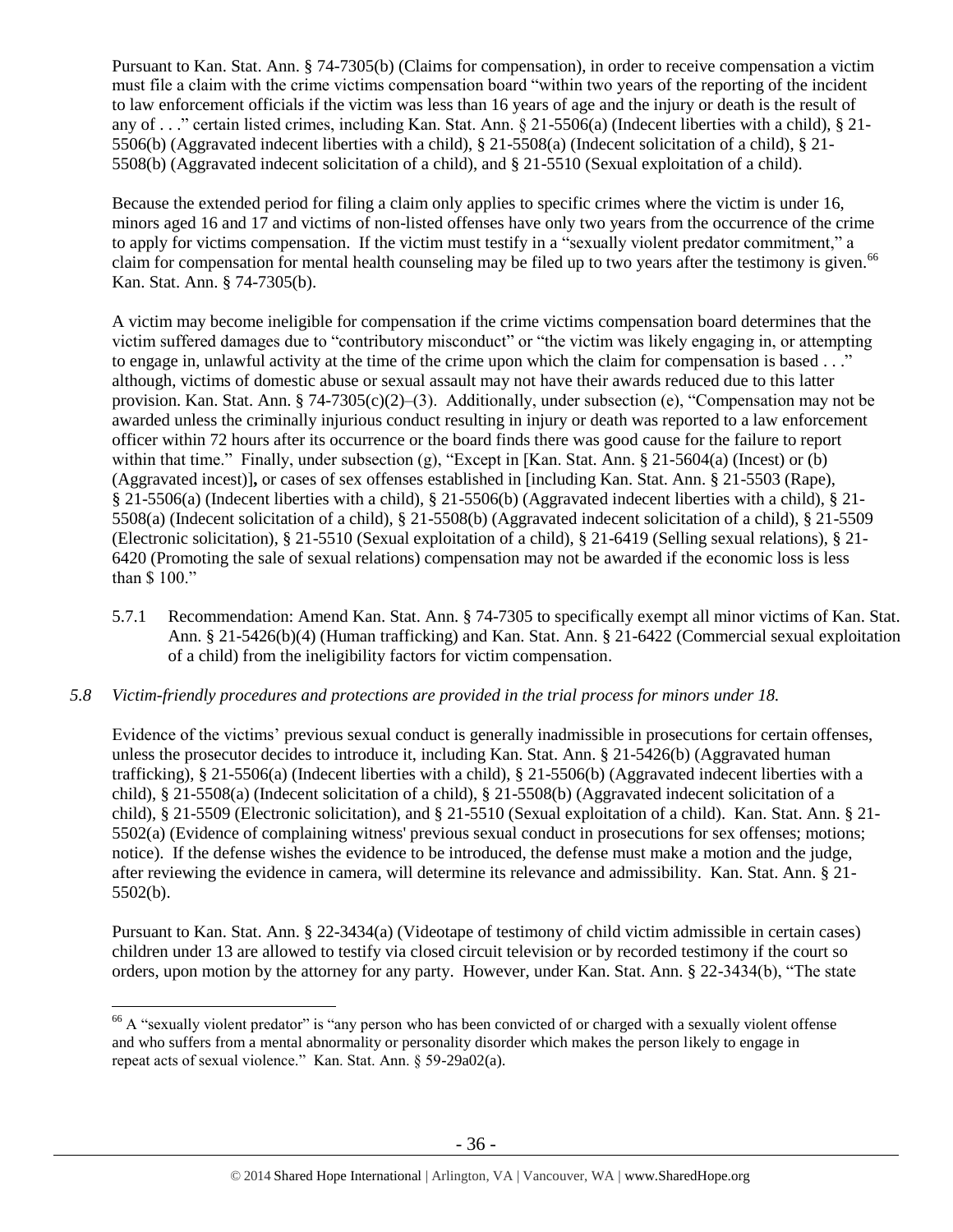must establish by clear and convincing evidence that to require the child who is the alleged victim to testify in open court will so traumatize the child as to prevent the child from reasonably communicating to the jury or render the child unavailable to testify." Furthermore, "The court shall make such an individualized finding before the state is permitted to proceed under this section." Kan. Stat. Ann. § 22-3434(b). During out-of-court testimony, the only individuals that may be present include "attorneys for the defendant, the state and the child, any person whose presence would contribute to the welfare and well-being of the child and persons necessary to operate the recording or closed-circuit equipment." Kan. Stat. Ann.  $\S$  22-3434(c)(1).

Similarly, for cases brought under the Revised Kansas Code for Care of Children in Kan. Stat. Ann. § 38- 2249(c) (Rules of evidence),

(c) In any proceeding in which a child less than 13 years of age is alleged to have been physically, mentally or emotionally abused or neglected or sexually abused, a recording of an oral statement of the child, or of any witness less than 13 years of age, made before the proceeding began, is admissible in evidence if:

(1) The court determines that the time, content and circumstances of the statement provide sufficient indicia of reliability;

(2) no attorney for any party or interested party is present when the statement is made;

(3) the recording is both visual and aural and is recorded on film, videotape or by other electronic means;

(4) the recording equipment is capable of making an accurate recording, the operator of the equipment is competent and the recording is accurate and has not been altered;

(5) the statement is not made in response to questioning calculated to lead the child to make a particular statement or is clearly shown to be the child's statement and not made solely as a result of a leading or suggestive question;

(6) every voice on the recording is identified;

(7) the person conducting the interview of the child in the recording is present at the proceeding and is available to testify or be cross-examined by any party or interested party; and

(8) each party or interested party to the proceeding is afforded an opportunity to view the recording before it is offered into evidence.

Law enforcement officers and government officials are prohibited from requiring or requesting a polygraph examination or similar truth telling test for anyone who is a victim of certain sex offenses, including Kan. Stat. Ann. § 21-5503 (Rape), § 21-5506(a) (Indecent liberties with a child), § 21-5506(b) (Aggravated indecent liberties with a child), § 21-5508(a) (Indecent solicitation of a child), § 21-5508(b) (Aggravated indecent solicitation of a child), § 21-5509 (Electronic solicitation), § 21-5510 (Sexual exploitation of a child), § 21-6420 (Promoting the sale of sexual relations), and § 21-6421 (Buying sexual relations), as a condition for proceeding with an investigation or for prosecuting a suspect. Kan. Stat. Ann. § 22-4614.

*5.9 Expungement or sealing of juvenile delinquency records resulting from arrests or adjudications for prostitution-related offenses committed as a result of, or in the course of, the commercial sexual exploitation of a minor is available within a reasonable time after turning 18.*

Under Kan. Stat. Ann. §21-6614 (Expungement of certain convictions, arrest records and diversion agreements), any person convicted of prostitution or selling sexual services, may petition for the crime to be expunged from that person's record "if one or more years have elapsed since the person: [a] satisfied the sentence imposed; or [b] was discharged from probation, a community correctional services program, parole, post-release supervision, conditional release or a suspended sentence; and [c] such person can prove they were acting under coercion caused by the act of another." Kan. Stat. Ann.  $\S 21-6614(a)(1)$ .

Expungement is also available to domestic minor sex trafficking victims under the Juvenile Justice Code, which states, "Except as provided in subsection (b) [expungement not permitted for certain offenses] and (c)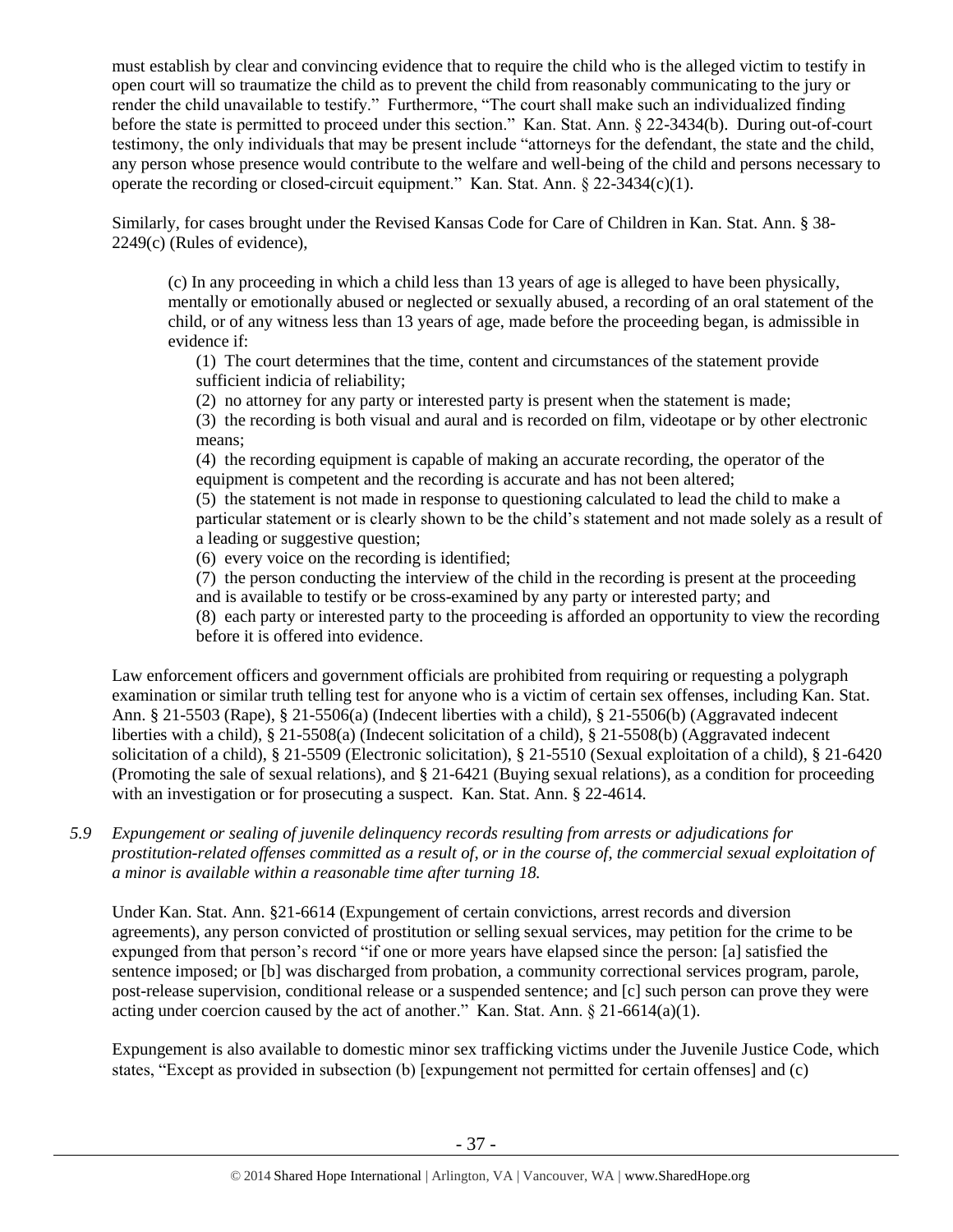[expungement not permitted for those required to register as sex offenders], any records or files specified in this code concerning a juvenile may be expunged upon application to a judge of the court of the county in which the records or files are maintained." Kan. Stat. Ann. § 38-2312(a) (Expungement of records; docket fee). An application must be made for expungement. Kan. Stat. Ann. § 38-2312 (a). Pursuant to Kan. Stat. Ann. § 38-  $2312(e)(1)$ ,

After hearing, the court shall order the expungement of the records and files if the court finds that:

(A)(i) The juvenile has reached 23 years of age or that two years have elapsed since the final discharge; or (ii) one year has elapsed since the final discharge for an adjudication concerning acts committed by a juvenile which, if committed by an adult, would constitute a violation of K.S.A. 21–6419 (Selling sexual relations), and amendments thereto.

# *5.10 Victim restitution and civil remedies for victims of domestic minor sex trafficking or commercial sexual exploitation of children (CSEC) are authorized by law.*

Restitution is available to victims of crime in Kansas. Kan. Stat. Ann. § 22-3424 (Judgment and sentence). If, after a criminal trial, a verdict or finding of guilty occurs, "upon request of the victim or the victim's family and before imposing sentence, the court shall hold a hearing to establish restitution." Kan. Stat. Ann. § 22-3424(d).

Some domestic minor sex trafficking victims may be able to bring a civil claim based on childhood sexual abuse. "Childhood sexual abuse" is defined as "any act committed against the person which act occurred when the person was under the age of 18 years and which act would have been a violation of" certain listed statutes, including Kan. Stat. Ann. § 21-5506 (Indecent liberties with a child), § 21-5506(b) (Aggravated indecent liberties with a child), § 21-5508(a) (Indecent solicitation of a child), § 21-5508(b) (Aggravated indecent solicitation of a child), or § 21-5510 (Sexual exploitation of a child). Kan. Stat. Ann. § 60-523(b)(2).

Victims of child pornography may seek civil remedies from a buyer, if the buyer is convicted of any offense listed under Chapter 21, Article 35 (Sex offenses), including indecent liberties with a child, aggravated indecent liberties with a child, indecent solicitation of a child, and aggravated indecent solicitation of a child, "and any portion of such offense was used in the production of child pornography" and the victim suffered "personal or psychological injury as a result of the . . . possession of such child pornography . . . ." Kan. Stat. Ann. § 60- 5001(a).

Victims of Kan. Stat. Ann. § 21-5506 (Indecent liberties with a child), § 21-5508(a) (Indecent solicitation of a child), § 21-5508(b) (Aggravated indecent solicitation of a child), or § 21-5510 (Sexual exploitation of a child) may seek civil remedies from offenders pursuant to Kan. Stat. Ann. § 60-523(b)(2).

*5.11 Statutes of limitations for civil and criminal actions for child sex trafficking or commercial sexual exploitation of children (CSEC) offenses are eliminated or lengthened sufficiently to allow prosecutors and victims a realistic opportunity to pursue criminal action and legal remedies.*

For most crimes, prosecutions must generally occur within 5 years after the commission of the crime. Kan. Stat. Ann. § 21-5107(d).

Additionally, pursuant to Kan. Stat. Ann. § 21-5107((e)(6)(Time limitations for commencement of prosecutions), the period of time in which a prosecution must begin does not include a period where

(6) whether the fact of the crime is concealed by the active act or conduct of the accused, there is substantially competent evidence to believe two or more of the following factors are present: (A) The victim was a child under 15 years of age at the time of the crime;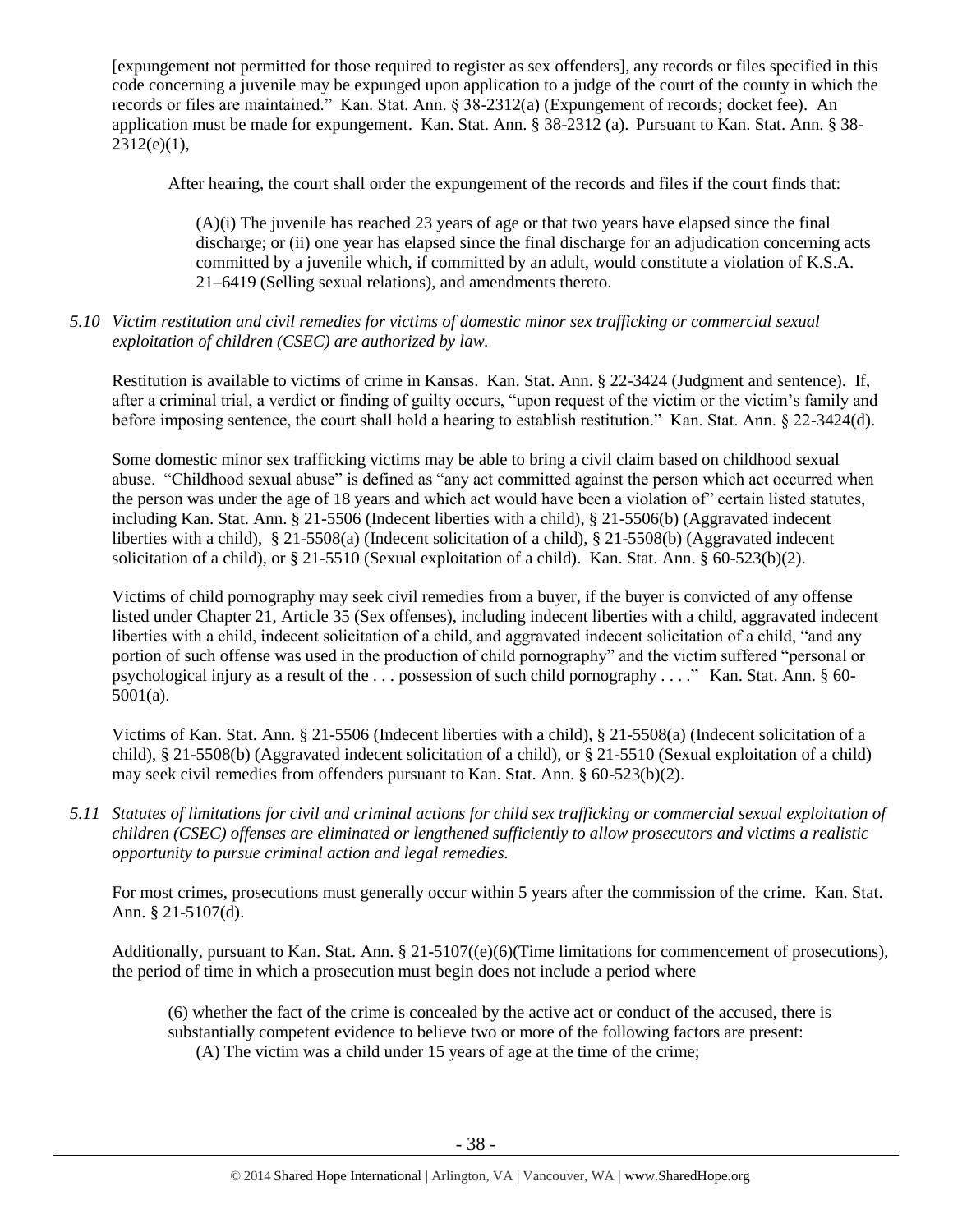(B) the victim was of such age or intelligence that the victim was unable to determine that the acts constituted a crime;

(C) the victim was prevented by a parent or other legal authority from making known to law enforcement authorities the fact of the crime whether or not the parent or other legal authority is the accused; and

(D) there is substantially competent expert testimony indicating the victim psychologically repressed such witness' memory of the fact of the crime, and in the expert's professional opinion the recall of such memory is accurate and free of undue manipulation, and substantial corroborating evidence can be produced in support of the allegations contained in the complaint or information but in no event may a prosecution be commenced as provided in subsection  $(e)(6)$  later than the date the victim turns 28 years of age. Corroborating evidence may include, but is not limited to, evidence the defendant committed similar acts against other persons or evidence of contemporaneous physical manifestations of the crime.

For civil actions, "Except as provided in K.S.A. 60-523, if any person entitled to bring an action, other than for the recovery of real property or a penalty or a forfeiture, at the time the cause of action accrued or at any time during the period the statute of limitations is running, is less than 18 years of age, . . . such person shall be entitled to bring such action within one year after the person's disability is removed, except that no such action shall be commenced by or on behalf of any person under the disability more than eight years after the time of the act giving rise to the cause of action." Kan. Stat. Ann. § 60-515(a). Therefore, a domestic minor sex trafficking victim may bring a claim until the victim reaches the age of 19 as long as it is within 8 years of the incident of trafficking. For victims of childhood sexual abuse, however, an action for damages may be commenced either within 3 years of the victim's 18th birthday or ". . . more than three years from the date the person discovers or reasonably should have discovered that the injury or illness was caused by childhood sexual abuse, whichever occurs later." Kan. Stat. Ann. § 60- 523(a).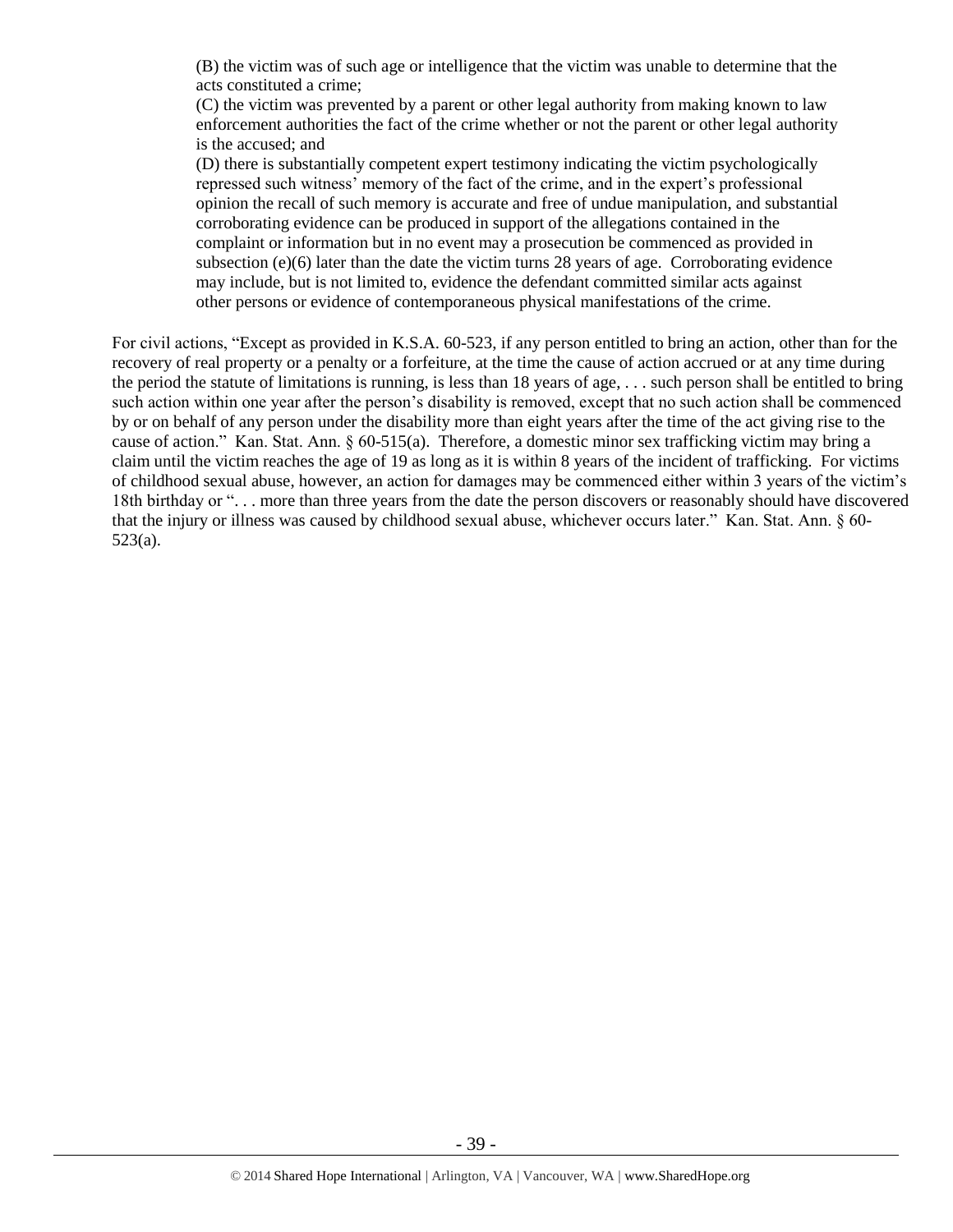#### **FRAMEWORK ISSUE 6: CRIMINAL JUSTICE TOOLS FOR INVESTIGATION AND PROSECUTIONS**

# *Legal Components:*

- *6.1 Training on human trafficking and domestic minor sex trafficking for law enforcement is statutorily mandated or authorized.*
- *6.2 Single party consent to audio-taping is permitted in law enforcement investigations.*
- *6.3 Wiretapping is an available tool to investigate domestic minor sex trafficking.*
- *6.4 Using a law enforcement posing as a minor to investigate buying or selling of commercial sex acts is not a defense to soliciting, purchasing, or selling sex with a minor.*
- *6.5 Using the Internet to investigate buyers and traffickers is a permissible investigative technique.*
- *6.6 Law enforcement and child welfare agencies are mandated to promptly report missing and recovered children. \_\_\_\_\_\_\_\_\_\_\_\_\_\_\_\_\_\_\_\_\_\_\_\_\_\_\_\_\_\_\_\_\_\_\_\_\_\_\_\_\_\_\_\_\_\_\_\_\_\_\_\_\_\_\_\_\_\_\_\_\_\_\_\_\_\_\_\_\_\_\_\_\_\_\_\_\_\_\_\_\_\_\_\_\_\_\_\_\_\_\_\_\_\_*

# *Legal Analysis:*

*6.1 Training on human trafficking and domestic minor sex trafficking for law enforcement is statutorily mandated or authorized.*

Kansas law specifies that a law enforcement officer must attend 40 hours of continuing training annually. Kan. Stat. Ann. § 74-5607a(b) (Certification for full-time and part-time law enforcement officers; annual training; provisional certificate). Pursuant to Kan. Stat. Ann. § 75-756,<sup>67</sup> the Attorney General is authorized to "coordinate training regarding human trafficking for law enforcement agencies throughout Kansas."

*6.2 Single party consent to audiotaping is permitted in law enforcement investigations.*

Kansas does allow single party consent to audiotaping. A breach of privacy occurs when an individual "without the consent of the sender or receiver" intercepts the contents of a message sent via "telephone, telegraph, letter or other means of private communication." Kan. Stat. Ann. § 21-6101(a)(1) (Breach of privacy).

*6.3 Wiretapping is an available tool to investigate domestic minor sex trafficking.* 

Kansas does not specifically allow the use of wiretapping for domestic minor sex trafficking investigations. Kan. Stat. Ann. § 22-2515(a) (Same; order; application; crimes for which order may be issued; disclosure and use of contents of wire, oral or electronic communications; effect on privileged communications). However, certain domestic minor sex trafficking investigations could utilize wiretapping, assuming the other requirements are met, "when such interception may provide evidence of the commission" specified offense, including "[a]ny crime directly and immediately affecting the safety of a human life which is a felony," kidnapping, racketeering, and "any conspiracy to commit any of the foregoing offenses." Kan. Stat. Ann. § 22-2515(a)(1), (3), (6), (20).

6.3.1 Recommendation: Amend Kan. Stat. Ann. § 22-2515(a) (Same; order; application; crimes for which order may be issued) to expressly allow wiretapping for cases under Kan. Stat. Ann. § 21-5426 (Human trafficking), Kan. Stat. Ann. § 21-6420 (Promoting prostitution), or Kan. Stat. Ann. § 22-5510 (Sexual exploitation of a child).

<sup>67</sup> *See supra* note [4.](#page-1-0)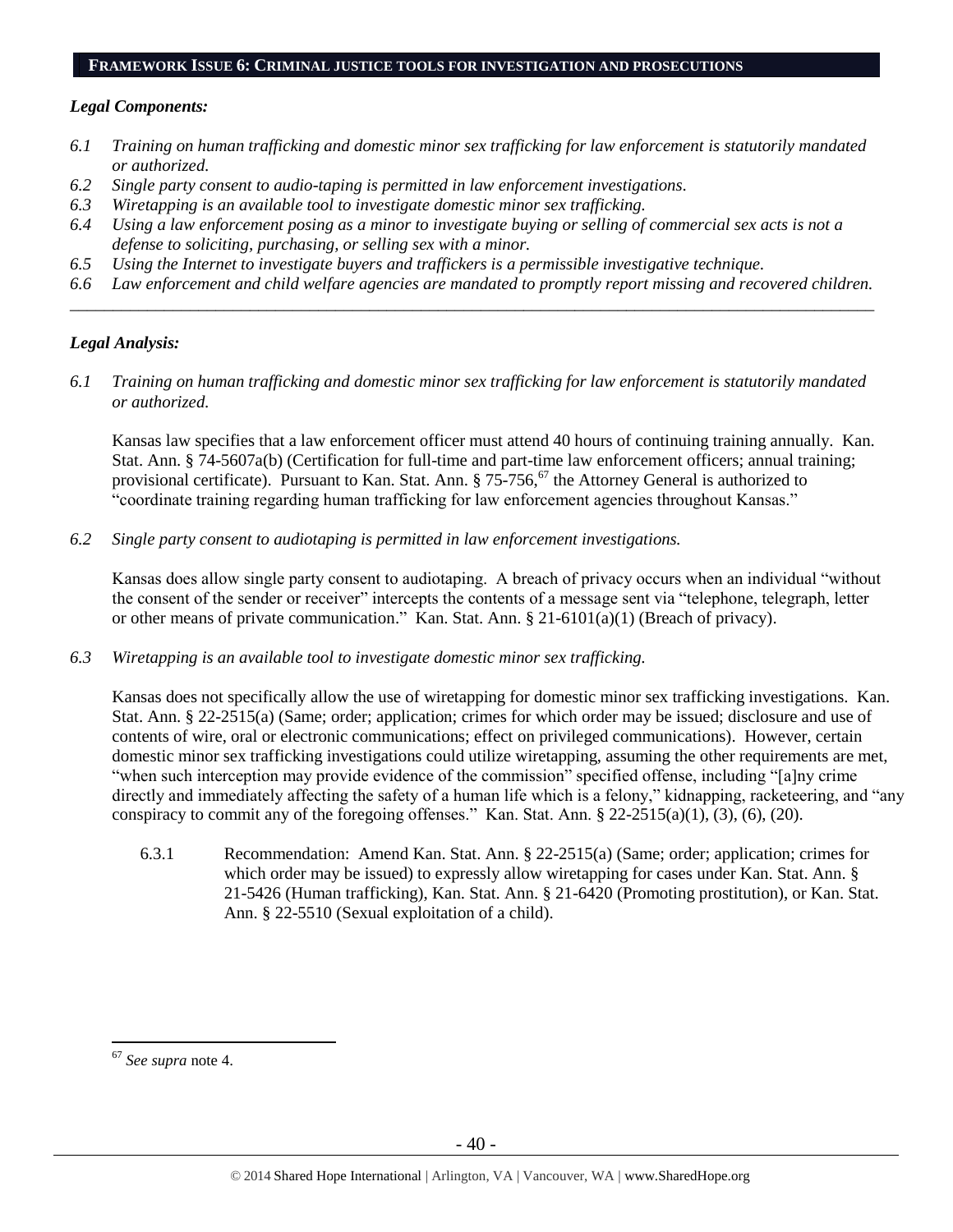*6.4 Using a law enforcement posing as a minor to investigate buying or selling of commercial sex acts is not a defense to soliciting, purchasing, or selling sex with a minor.*

While there is no law in place that explicitly permits the use of a decoy by law enforcement for the purpose of investigating prostitution or sex trafficking cases, decoys appear to be permitted under Kan. Stat. Ann. § 21- 5509 (Electronic solicitation) through the use of the term "believes to be a child." Additionally, the CSEC offense under Kan. Stat. Ann. § 21-5510(a)(1) (Sexual exploitation of a child) applies to "a person whom the offender believes to be a child under 18 years of age."

However, Kan. Stat. Ann. § 21-5208 (Entrapment) states,

A person is not guilty of a crime if such person's criminal conduct was induced or solicited by a public officer or such officer's agent for the purposes of obtaining evidence to prosecute such person, unless:

(a) The public officer or such officer's agent merely afforded an opportunity or facility for committing the crime in furtherance of a criminal purpose originated by such person or a coconspirator; or

(b) The crime was of a type which is likely to occur and recur in the course of such person's business, and the public officer or such officer's agent in doing the inducing or soliciting did not mislead such person into believing such person's conduct to be lawful.

Therefore, if the decoy "merely afforded an opportunity or facility for committing the crime," it is possible that a police officer could utilize a decoy in domestic minor sex trafficking cases. Kan. Stat. Ann. § 21-5208(a).

6.4.1 Recommendation: Enact a law explicitly permitting the use of a decoy to investigate domestic minor sex trafficking related crimes.

# *6.5 Using the Internet to investigate buyers and traffickers is a permissible investigative technique.*

Kan. Stat. Ann. § 21-5509 (Electronic solicitation) provides a means for law enforcement to use the Internet to investigate buyers of commercial sex with minors. Under Kan. Stat. Ann. § 21-5509(a), "enticing or soliciting a person, whom the offender believes to be a child to commit an unlawful sexual act" through electronic means is a crime. Kan. Stat. Ann. § 21-5509(a). Because of the use of the language "believes to be a child," the provision appears to allow for prosecution in cases where an officer posed as a minor online and no real child was involved.

*6.6 Law enforcement and child welfare agencies are mandated to promptly report missing and recovered children.*

Pursuant to Kan. Stat. Ann. § 75-712b(a) (Same; missing and unidentified person system), "[t]he Kansas bureau of investigation shall establish a missing and unidentified person system which shall be a central repository of information received by law enforcement agencies and coroners in this state relating to persons who have been reported missing or are unidentified." Under subsection (b), law enforcement agencies shall report all information received relating to missing persons or face a possible civil penalty not to exceed \$500. Kan. Stat. Ann. § 75-712b(b), (g). Pursuant to Kan. Stat. Ann. § 75-712c(a) (Same; reports of missing persons; duties of law enforcement agencies), law enforcement officers shall immediately enter reports of missing persons "into the missing person system of the national crime information center and the missing and unidentified person system of the Kansas bureau of investigation." Additionally, "[a]ny person or entity which has legal guardianship of a person or legal custody of a person, or both, pursuant to the Kansas code for care of children . . . shall notify a law enforcement agency immediately, and in no case later than two hours, if such person is unaccounted for or if such person's location is unknown." Kan. Stat. Ann. § 75-712f(a). Under subsection (b), "[a] person or entity required to notify a law enforcement agency pursuant to this section shall notify the law